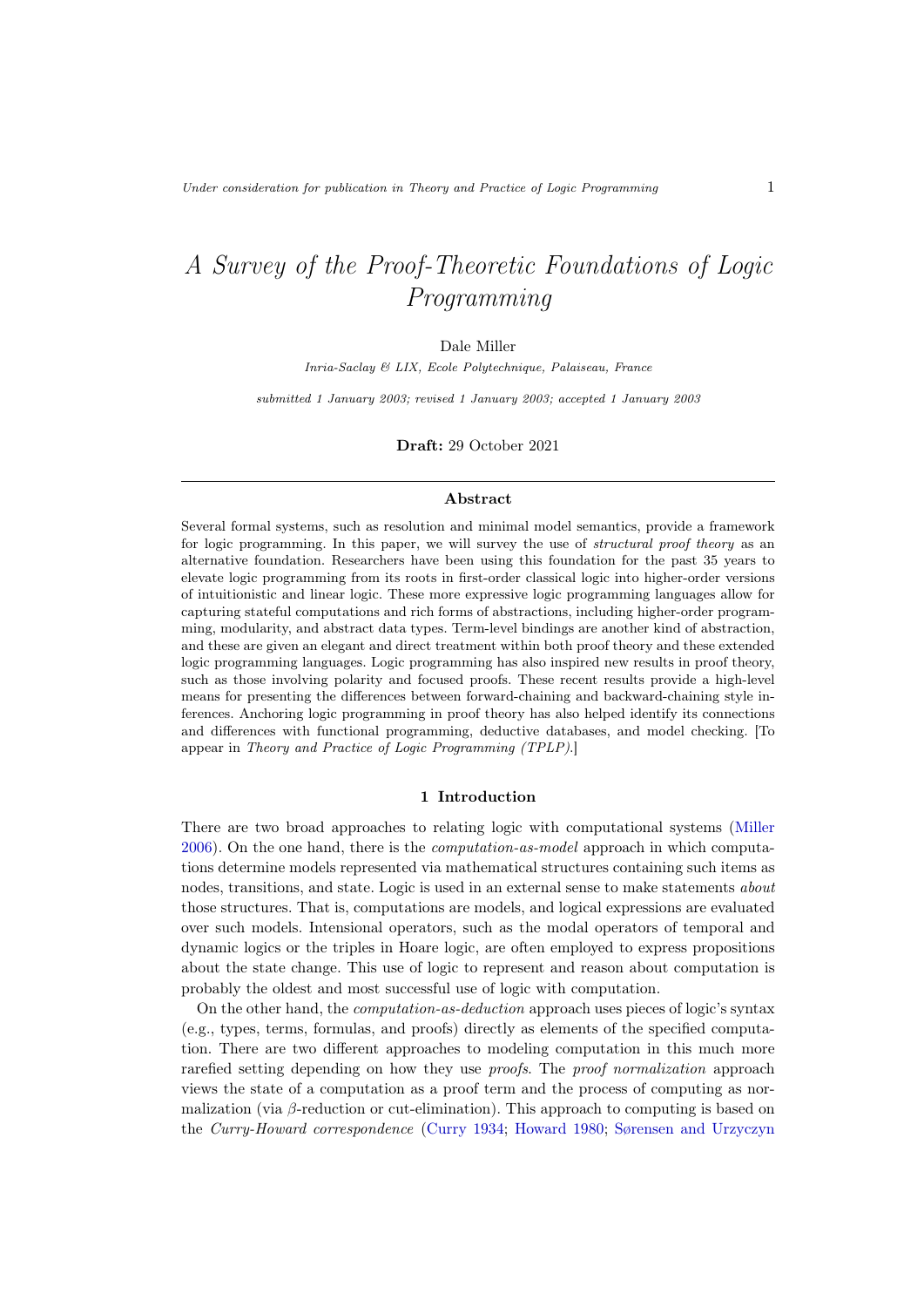[2006\)](#page-45-0) and can provide a theoretical framework for functional programming [\(Martin-Löf](#page-41-0) [1982\)](#page-41-0). The proof search approach views the state of a computation as a sequent (a particular structured collection of formulas) and the process of computing as the search for a proof of a sequent: the changes that take place in sequents capture the dynamics of computation. In the broadest sense, proof search can be a foundation for interactive and automatic theorem proving, model checking, and logic programming. This paper shall survey how the proof search interpretation of the sequent calculus has been used to give a foundation to logic programming.

Unifying the two most foundational perspectives of logic—model theory and proof theory—was the goal of some of the earliest work on the foundations of logic programming. However, these two perspectives on logic have their own concerns and internal structure and results. As a result, divergence appeared when these two perspectives were used to motivate new designs and theories about programming with logic. Taking models as primary, along with the direct treatment of negation available in model theory, has led to new logic programming languages, such as the answer set programming approach to declarative programming [\(Lifschitz 2008;](#page-41-1) [Brewka et al. 2011\)](#page-35-0) (see also Section [10.6\)](#page-33-0). These developments have led to new applications of logic in subjects such as databases, default reasoning, planning, and constraint solving. In this paper, we survey, instead, the development of new logic programming language designs and theories where proof theory is taken as primary. Some application areas of these designs have been type systems, proof assistants, proof checking, and the specification of operational semantics.

Symbolic logic is an appealing place to define a high-level programming language for several reasons. First, it is a well-studied and mature formal language. As a result, it has rich properties that enable manipulating and transforming its syntax in meaningpreserving ways. Such manipulations include substitution into quantified expressions, the unfolding of recursive definitions, and conversion to normal forms (such as conjunctive normal form or negation normal form). Second, logics generally have multiple ways to look at what a theorem is. For example, soundness and completeness results allow us to identify theorems as those formulas that have a proof and are true in all models. Finally, even for logics where model-theoretic approaches are less commonly used, such as linear logic [\(Girard 1987\)](#page-38-0), other deep principles, for example, cut-elimination, are available.

Given that we choose to work with symbolic logic, how should we connect logic with logic programming? Clearly, the logical foundation of Prolog—first-order Horn clausesshould be taken as an example of logic programming. Nevertheless, the notion of proof search is a broad term, including, for example, interactive and automated theorem provers where considerable cleverness is needed to discover lemmas and inductive invariants. Obviously, including the discovery of lemmas and invariants should not be expected of an interpreter or compiler of a logic program. Thus, it seems necessary to draw a line between proof search in full logic and some simpler, automatable subset of logic.

# 2 The need for more expressive logic programming

<span id="page-1-0"></span>Horn clauses are formulas of the form

$$
\forall x_1 \dots \forall x_n [A_1 \land \dots \land A_m \supset A_0] \qquad (n, m \ge 0). \tag{1}
$$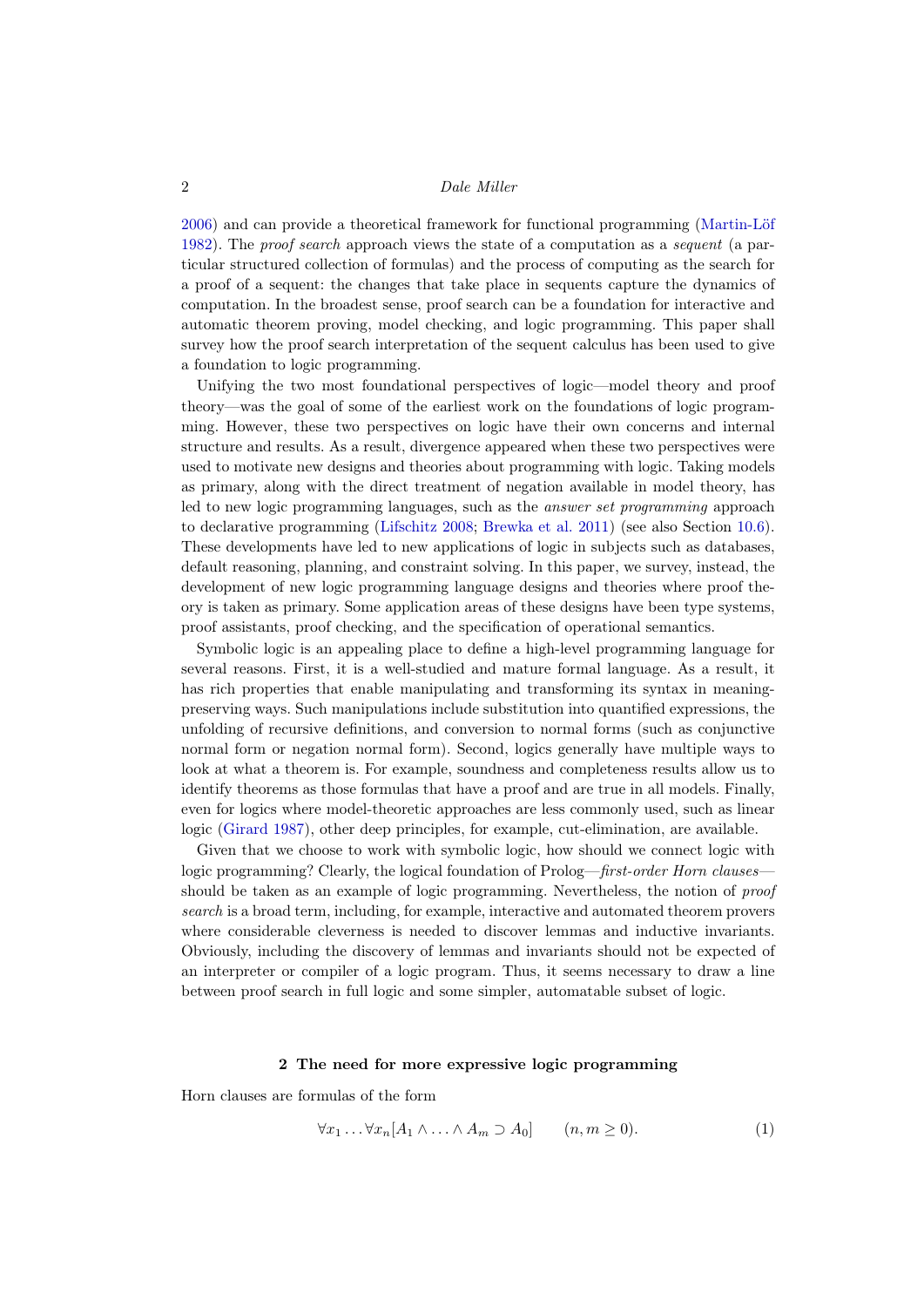Here, the symbol  $A$  (with or without subscripts and superscripts) is used as a syntactic variable ranging over atomic formulas. Notice that this formula can also be written without conjunctions as

$$
\forall x_1 \ldots \forall x_n [A_1 \supset \ldots \supset A_m \supset A_0],
$$

where the bracketing of implications is to the right. In both cases, if  $m = 0$  then we do not write the implication. A simple generalization of Horn clauses can be given by the following grammar-like description of two classes of formulas using the syntactic variables  $G$  (for goal formulas) and  $D$  (for definite formulas).

<span id="page-2-2"></span><span id="page-2-1"></span>
$$
G := A \mid \top \mid G \land G \mid \bot \mid G \lor G \mid \exists x . G \tag{2}
$$

$$
D := A \mid G \supset D \mid \top \mid D \land D \mid \forall x . D \tag{3}
$$

Here, G-formulas are freely generated from atomic formulas,  $\top$  (true),  $\bot$  (false), conjunction, disjunction, and existential quantifiers. A D-formula is a generalization of Horn clauses and these are such that any subformula occurrence to the left of an implication is a G-formula. Using simple equivalences (which hold in classical and intuitionistic logics), it is easy to show that a D-formula is logically equivalent to a conjunction of formulas that are of the form  $(1)$  $(1)$  $(1)$  above.<sup>1</sup>

While the logic programs that can be written using first-order Horn clauses are Turing complete [\(Tärnlund 1977\)](#page-45-1), programming languages, such as Prolog, based on Horn clauses have various weaknesses that have been pointed out in the literature. A list of some of these shortcomings is below.

- Constraints: The usual approach to data structures in Prolog encodes them as firstorder terms using uninterpreted symbols. Occasionally, certain domains contain values that are much better handled by special-purpose algorithms instead of unification and strict syntactic equality. Constraint logic programming [\(Jaffar and Lassez 1987\)](#page-40-1) is a general framework for organizing the treatment of such domains.
- Negation-as-failure: The simplest theories of Horn clauses do not include negation. Different versions of negation, such as negation-as-failure [\(Clark 1978\)](#page-36-0), have been added to most versions of Prolog.
- Control of search: Prolog implements depth-first search, which provides a natural procedural interpretation of many Horn clause specifications while providing expensive or non-terminating interpretations for other specifications. Prolog has evolved several control mechanisms, such as ! (cut), ancestor checking, and tabled deduction.
- Side-effects: For a specification language to become a programming language, it seems necessary to accommodate primitives for side-effects and communications with other components of modern computer systems. Primitives have been added to Prolog to allow side effects (e.g., assert and retract) and input and output.
- Abstraction mechanisms: The logic behind Prolog does not directly support modern notions of abstractions, such as modules, abstract data types, higher-order programming, and binding structures. Various extensions to Prolog addressing modular programming have been developed [\(ISO.org 2000\)](#page-40-2) and incorporated into most modern implementations of Prolog.

<span id="page-2-0"></span><sup>&</sup>lt;sup>1</sup> Throughout this paper, the equivalence (in classical, intuitionistic, or linear logic) of two formulas B and C means that the two entailments  $B \vdash C$  and  $C \vdash B$  are provable (in the respective logic).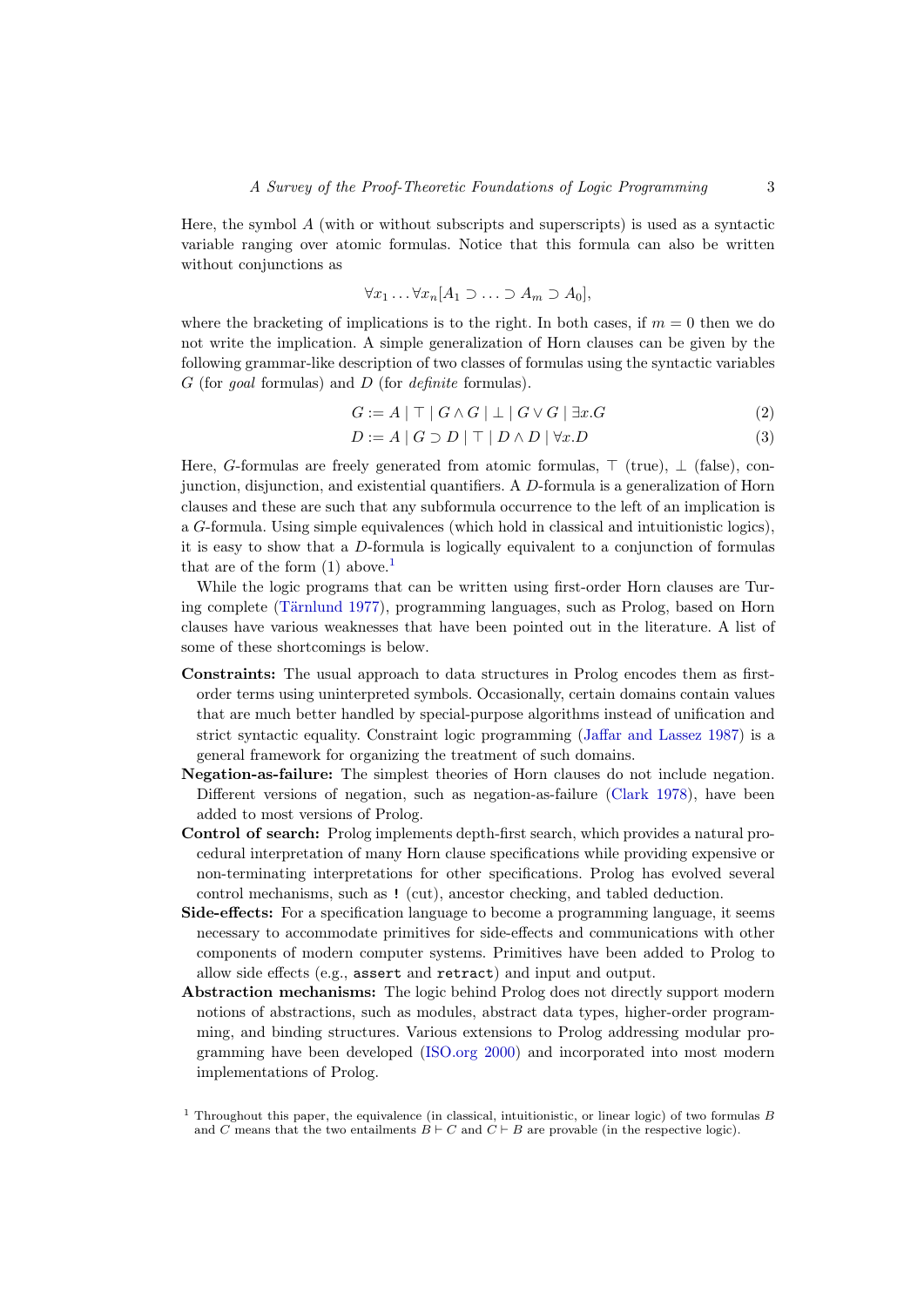As this list shows, the development of programming language features on top of Horn clauses has resulted in adding more to an exciting but weak core logic setting. The work that this survey explores takes a different perspective to logic programming language design. Instead of working with a simple and weak foundation, proof theory has been used to imagine large and more expressive logical foundations, even going as far as adding higher-order quantification and linear logic connectives. Given the generality of such a large framework, it is doubtful that the entire framework can be effectively implemented. However, the purpose of such imagining is not to provide the foundations of a single, grand, practical logic programming language but rather to develop a framework in which many different sublanguages can be extracted (only one of which consists of Horn clauses). Such sublanguages would inherit some properties of the larger framework, but their more narrow focus might allow for practical implementations. By way of analogy, consider the problem of building parsers. Context-free grammars (CFG) provide an important framework for declaratively describing the structure of some languages. Since that framework is flexible and high-level, general-purpose parsers are expensive: for example, the Earley parser has  $O(n^3)$  complexity cost for strings of length n [\(Earley 1970\)](#page-37-1). Since this complexity is too high for use in, say, compilers, many subsets of the general CFG framework have been developed, such as the  $LR(k)$  and  $LLLR(k)$  grammars, which describe fewer languages but have parsers with better time and space complexity [\(Aho](#page-34-0) [et al. 2007\)](#page-34-0). As we shall note in Section [10,](#page-30-0) several subsets of the most general, abstract logic programming framework have been identified and implemented in different application areas.

#### 3 Some formal frameworks for logic programming

A good formal framework for logic programming should satisfy some properties, such as those listed here.

- 1. It should provide multiple and broad avenues for reasoning about logic programs. We do not need new Turing machines because we do not need more specification languages that obviously compute but which do not come with support for addressing the correctness of specifications.
- 2. It should allow for the positioning of the logic programming paradigm among other programming and specification paradigms.
- 3. It should provide for a range of possible designs, leading to logic programming languages that go beyond the one acknowledged example based on Horn clauses. Hopefully, these new designs would address some of the shortcomings outlined in the previous section.

The following section focuses on the use of *structural proof theory* as a foundation for logic programming. The rest of this section describes three other popular approaches to the formal foundations for logic programming.

# 3.1 Resolution

Following Robinson's introduction of the resolution refutation method for automating first-order logic [\(Robinson 1965\)](#page-44-0), several researchers developed strategies to tame the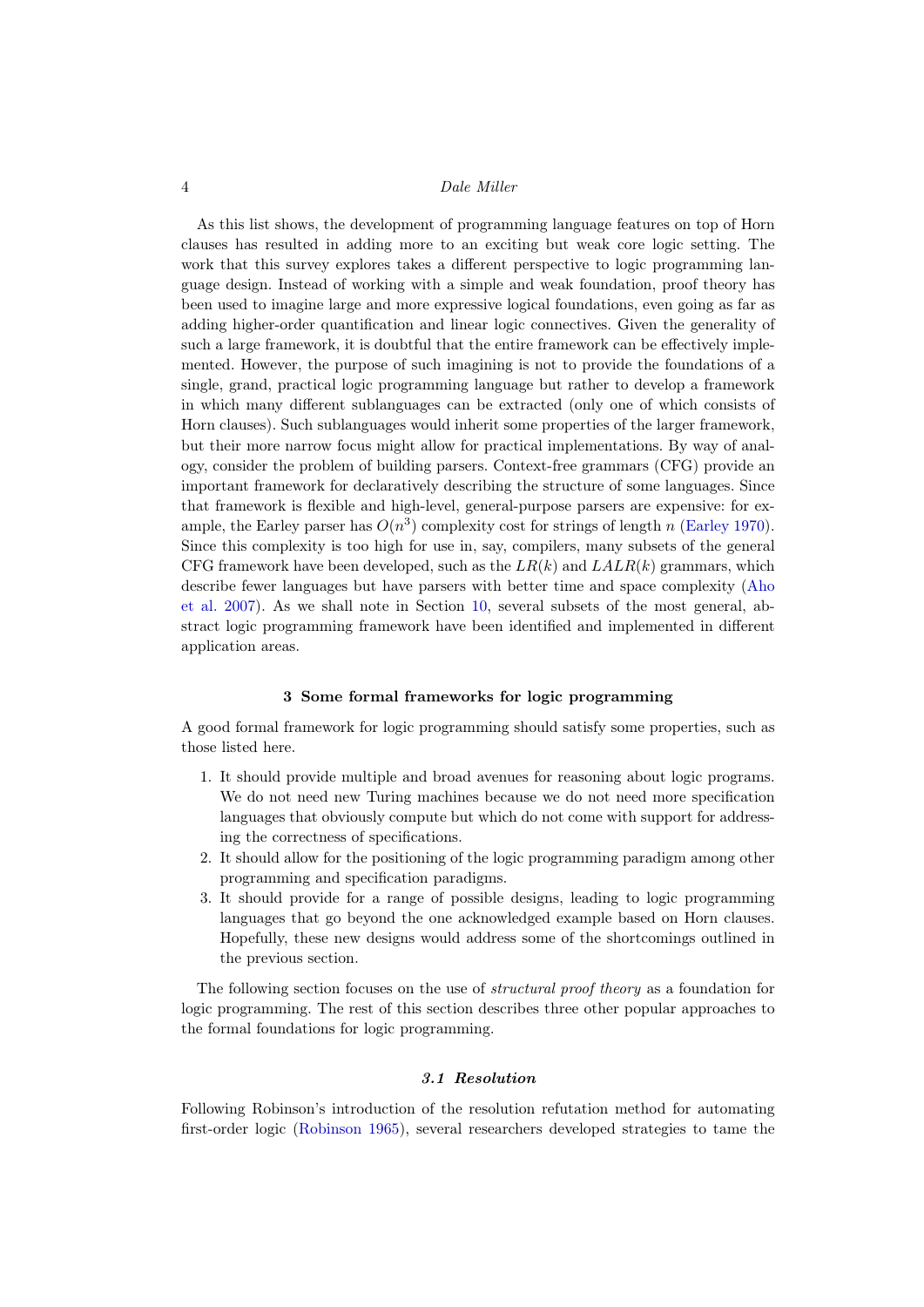search for refutations. One of these strategies is linear resolution, which was developed independently by Loveland [\(1970\)](#page-41-2), Luckham [\(1970\)](#page-41-3), and Zamov and Sharonov [\(1971\)](#page-46-0). After the first Prolog system was developed at the University of Aix-Marseilles in 1972 [\(Colmerauer and Roussel 1993\)](#page-36-1), Kowalski [\(1974\)](#page-40-3) formalized its operational behavior as linear resolution. Later, Apt and van Emden [\(1982\)](#page-35-1) named this particular style of resolution SLD-resolution ("Selective Linear Definite clause resolution") and proved it to be complete when restricted to Horn clauses.

As a framework, resolution has been used to provide a treatment of some extensions of Prolog. For example, Clark [\(1978\)](#page-36-0) introduced the if-and-only-if completion of Horn clauses. He showed how the failure of an exhaustive and finite search for an SLD-resolution refutation could be used to justify a proof of a negated goal. Clark's extended refutation procedure, now called SLDNF, received various descriptions and correctness proofs (see, for example, the papers by Apt and Bol [\(1994\)](#page-35-2) and by Apt and Doets [\(1994\)](#page-35-3)) and has been used to extend logic programming to include all of first-order classical logic [\(Lloyd and Topor 1984\)](#page-41-4). Resolution also allows for a simple approach to the treatment of constraints and their flexible scheduling [\(Huet 1973\)](#page-40-4). Minker and Rajasekar [\(1990\)](#page-42-1) specialized resolution to serve as a proof strategy for disjunctive logic programming. Loveland's Near-Horn Prolog [\(Loveland 1987;](#page-41-5) [Loveland and Reed 1991\)](#page-41-6) was also described using resolution, although it was eventually given a description using sequent calculus proofs [\(Nadathur and Loveland 1995;](#page-43-0) [Nadathur and Loveland 1998\)](#page-43-1) in the style we shall see in Section [5.](#page-6-0)

Although resolution refutations had some successes as a framework for logic programming, this framework has been problematic for at least two reasons. First, it generally relies on normal forms, such as conjunctive normal form, negation normal form, and Skolem normal form. Such normal forms are not generally available outside of first-order classical logic: in particular, these normal forms are not sound for intuitionistic logic. Secondly, resolution is pedagogically flawed since it forces the attempt to prove the goal G from the program P into the attempt to refute the set of formulas  $\mathcal{P} \cup {\neg G}$ ; switching from proving to refuting is unfortunate, unintuitive, and, as we shall see, unnecessary. As the author has argued elsewhere [\(2021\)](#page-42-2), the use of Skolemization to simplify the structure of quantifiers in formulas appears to be the dominant reason for early automated theorem proving systems to rely on building refutations instead of proofs. Since structural proof theory provides an alternative to Skolemization, that framework can rely on proving instead of refuting.

# 3.2 Model theory

Given the success of denotational semantics to provide a mathematically precise notion of meaning for various programming languages [\(Scott 1970;](#page-44-1) [Stoy 1977\)](#page-45-2) and given that model theory for first-order classical logic was a well-developed topic before the advent of logic programming, it was natural to consider using model theory as a semantics for logic programming.

Apt, van Emden, and Kowalski provided the first steps to building such a semantics for logic programming. They connected SLD-resolution to fixed-point operators on models represented by sets of atomic formulas. In particular, the least-fixed point model semantics was shown to characterize provable atomic formulas, while negation-as-failure was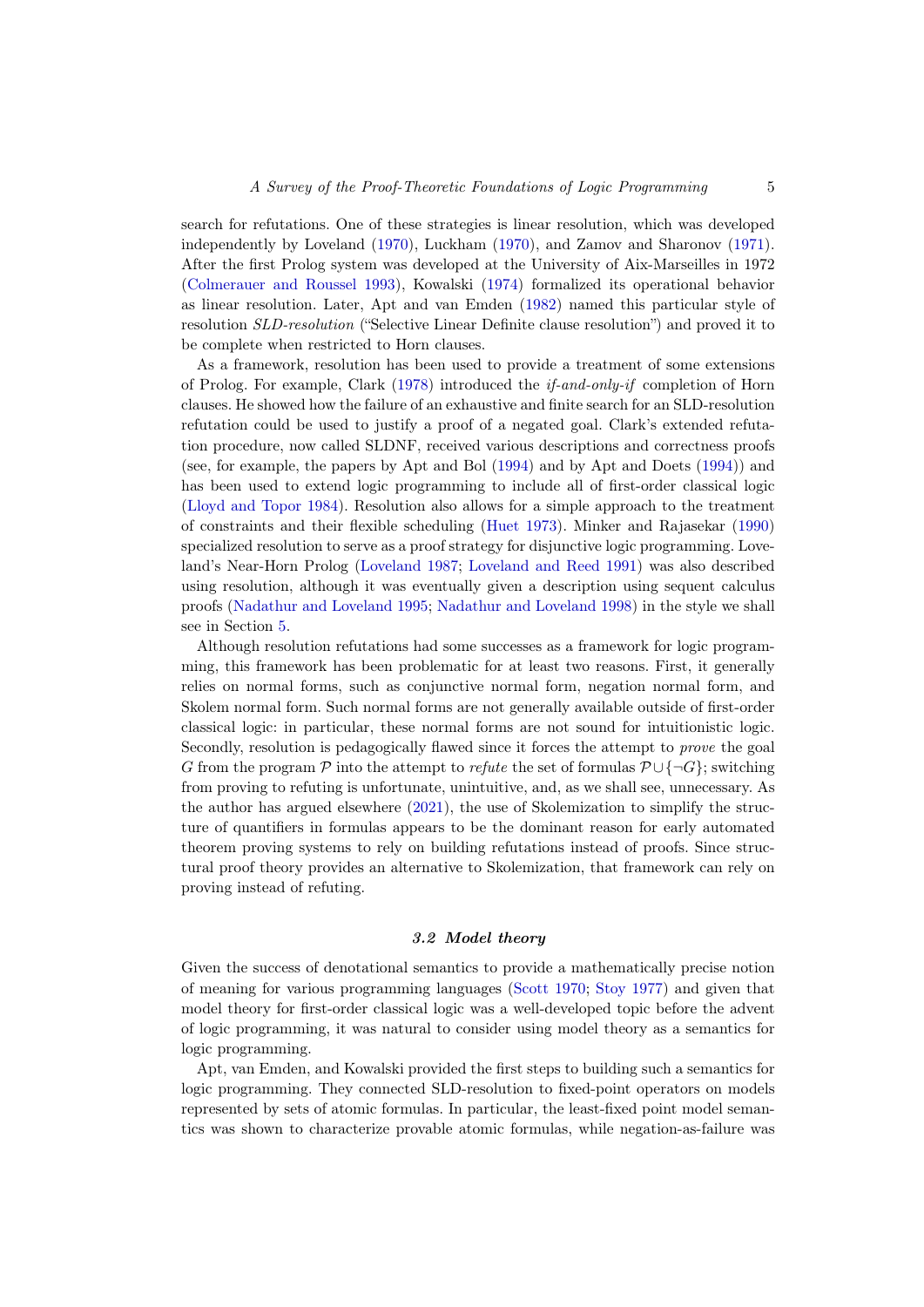shown to relate to the greatest-fixed point model [\(Apt and van Emden 1982;](#page-35-1) [van Emden](#page-37-2) [and Kowalski 1976\)](#page-37-2). Model theory has also been used to provide various formal definitions of negation-as-failure, including well-founded semantics [\(Van Gelder et al. 1991\)](#page-45-3) and stable models [\(Gelfond and Lifschitz 1988\)](#page-38-1).

Model theory can sometimes be used to provide an equivalent perspective on provability. In particular, the familiar soundness and completeness theorems state that provable statements are exactly the valid statements. Such a result can convince us that a given proof system is not, in fact, ad hoc, inconsistent, or missing inferences or axioms. Such confidence indeed arises from the earliest completeness theorems, such as the ones given by Gödel [\(1930\)](#page-38-2) and Henkin [\(1949\)](#page-39-0). Today, however, experts in model theory and category theory have sufficient "muscle" so that they can build complicated and ad hoc semantic domains. As a result, soundness and completeness theorems are not as compelling as they once were. Fortunately, proof theory comes with its own principles, such as, for example, the cut-elimination theorem, which helps to rule out ad hoc and inconsistent inference principles.

# 3.3 Operational semantics

Semantics can be given for logic programming by providing a mathematical description of the language's behavior. One such approach has been to use abstract machines, such as the Warren Abstract Machine WAM [\(Warren 1983;](#page-45-4) [Aït-Kaci 1991\)](#page-34-1), to describe the behavior of logic programs. Such machines can be taken as formal models when they are given a formal specification [\(Börger and Rosenzweig 1995b\)](#page-35-4).

A few high-level and formal specifications of parts of Prolog's operational semantics have been developed starting a couple of decades ago and using different techniques: e.g., Andrews [\(1997\)](#page-34-2) used a combination of a multi-valued logic and a transition system, Li  $(1994)$  used the  $\pi$ -calculus, and Börger and Rosenzweig  $(1995a)$  used evolving algebras. Such approaches to specification have the advantage that they can describe the actual behavior of Prolog implementations when they need to deal with features such as the cut ! control operator and the assert and retract predicates. Such features are difficult or impossible to address using resolution refutations or model theory.

Since these specification styles are formal, any attempt to reason about them also certainly requires using proof assistants. These specifications are used to address the question "How do we implement a language?" and not the more general question "What language should we implement?" While the former question is important, we shall focus on a framework that addresses the latter question.

#### 4 The trajectory of proof theory investigations

The term "proof theory" is often used in the logic programming literature to refer to some characterization of provability  $\vdash$  in contrast to validity  $\models$ . However, in many texts, provability is characterized indirectly using resolution refutations. In this paper, the term "proof theory" is used exclusively to refer to the systems and methods introduced by Gentzen in his famous paper [\(1935\)](#page-38-3). In that paper, Gentzen introduced both natural deduction and the sequent calculus and proved the cut-elimination theorem for classical and intuitionistic logics. Gentzen's proof systems have been applied in many different settings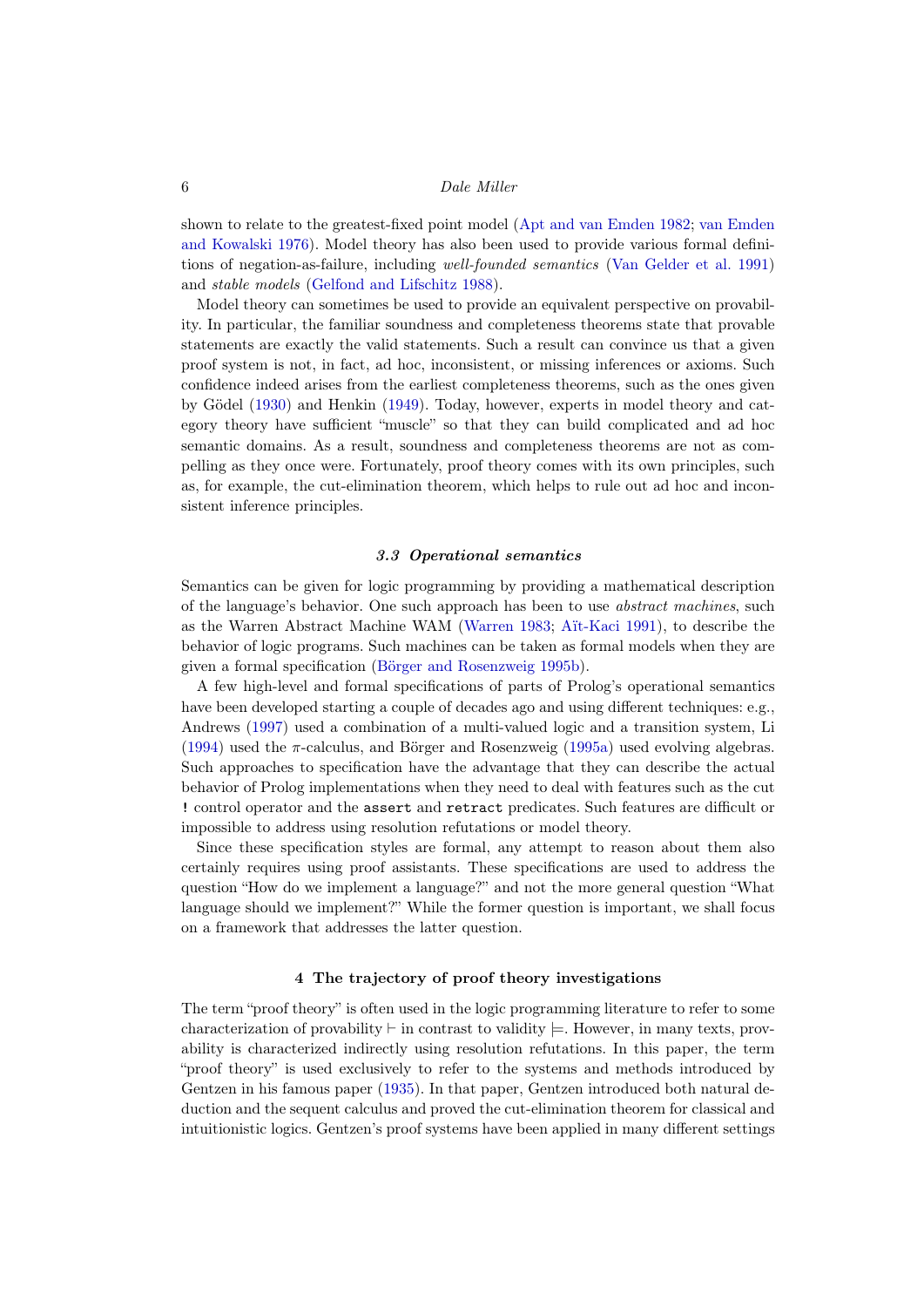during the past several decades. In mathematics, they have been used to prove the consistency of various logical and arithmetic systems [\(Gentzen 1935\)](#page-38-3); in logic, they have been used to define various modal logics [\(Ono 1998;](#page-43-2) [Wansing 2002\)](#page-45-5); in linguistics, they have been used to describe the structure of sentences [\(Lambek 1958\)](#page-40-6); and in computational logic, they have been used to provide the formal setting for discussing both computing via proof normalization and proof search (see Section [1\)](#page-0-0). We shall be particularly interested in using Gentzen's proof systems to analyze the syntax and structure of proofs themselves. With this emphasis, this topic is often called structural proof theory. Good background material on this topic can be found in the papers by Gallier [\(1986\)](#page-38-4), Girard et al. [\(1989\)](#page-38-5), Buss [\(1998\)](#page-36-2), and Negri and von Plato [\(2001\)](#page-43-3). Since the  $\lambda$ -calculus will also be associated with our discussion of proof theory, the reader unfamiliar with the basics of the  $\lambda$ -calculus can find good background material in the work of Barendregt [\(1984\)](#page-35-6), Huet [\(1975\)](#page-40-7), Miller and Nadathur [\(2012\)](#page-42-3), and Barendregt et al. [\(2013\)](#page-35-7).

The following list of key applications of structural proof theory to logic programming helps to provide an outline of the rest of this survey.

- 1. In Section [5.2,](#page-9-0) we position logic programming within the sequent calculus instead of resolution and then describe the nature of goal-directed search and backward chaining using sequent calculus inference rules.
- 2. Given that sequent calculus proof systems were known for first-order and higherorder classical and intuitionistic logics, the first proof-theoretic extensions of logic programming were investigated in these logics. For example, developing proof search results within higher-order intuitionistic logic provided logic programming with various forms of abstractions, including higher-order programming, modules, and abstract data types (see Sections [5.3](#page-11-0) and [5.4\)](#page-12-0). The sequent calculus also enables a new treatment of binding structures (within terms, formulas, and proofs): this treatment is described in Section [6.](#page-13-0)
- 3. The appearance of linear logic provides new and sometimes surprising avenues for extending logic programming to settings involving stateful and concurrent computations (see Section [7\)](#page-18-0).
- 4. The proof theory of linear logic introduced the notions of polarity and focused proofs (see Section [8\)](#page-24-0). When these notions are applied to logic programming, they allow for extending the notion of goal-directed proof. These notions also provide an elegant description of both forward-chaining and backward-chaining inference.

# 5 Intuitionistic logic and proof search

<span id="page-6-0"></span>In the 1980s, there were some early attempts to use various proof systems as frameworks for logic programming based on extended versions of Horn clauses. For example, Hagiya and Sakurai [\(1984\)](#page-39-1) used Martin-Löf's theory of iterated inductive definitions [\(1971\)](#page-41-7) to describe Horn clause reasoning and negation-as-failure. There were also several attempts to extend Prolog to full first-order logic. In particular, Bowen [\(1982\)](#page-35-8) described how sequent calculus and unification could be merged; Haridi and Sahlin [\(1983\)](#page-39-2) described an implemented proof system using natural deduction; and Cellucci [\(1987\)](#page-36-3) proposed using tableaux proof systems for the specification of logic programming.

In the second half of the 1980s, several researchers discovered roles for intuitionistic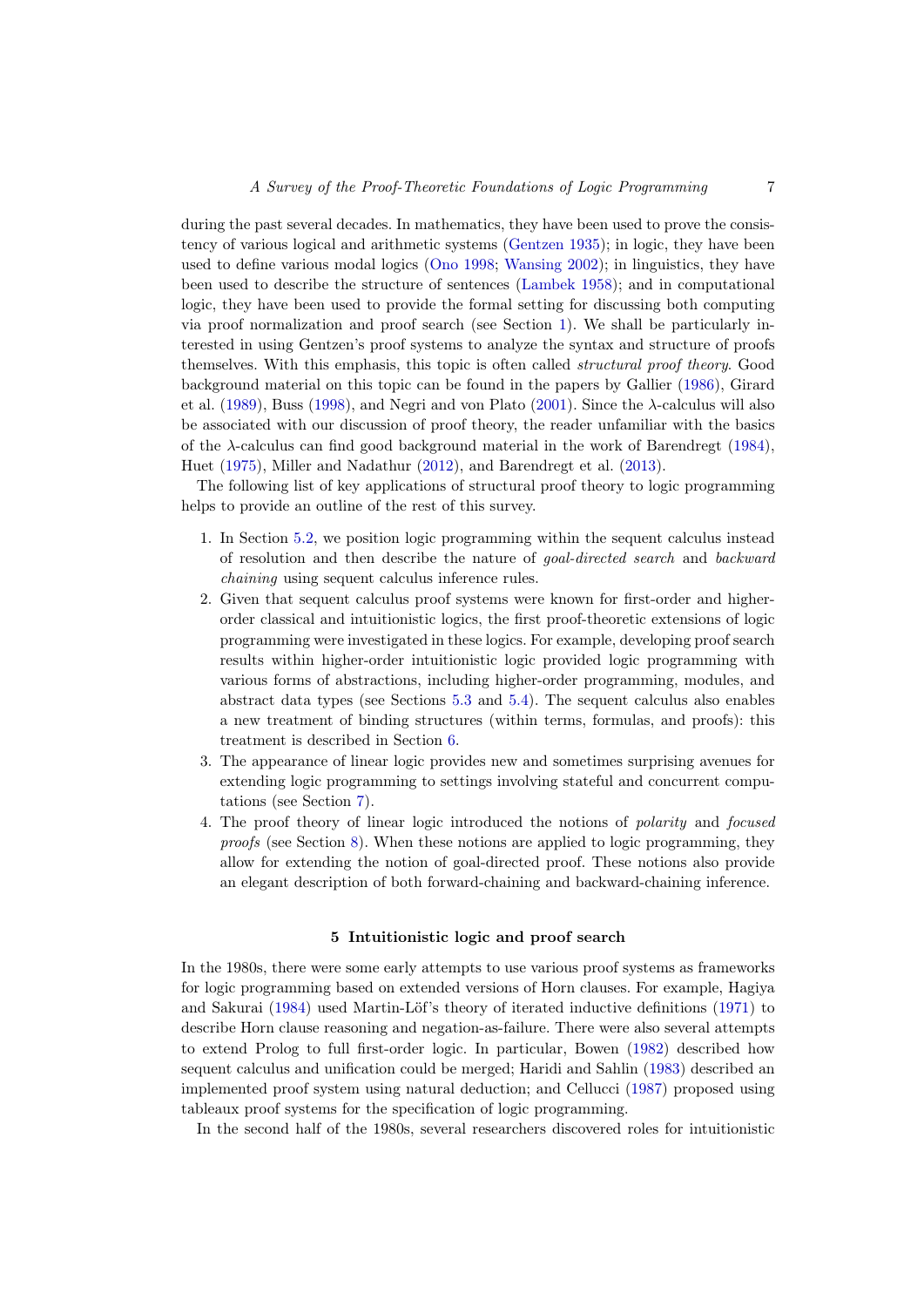logic within computational logic that were not directly related to the Curry-Howard correspondence (briefly described in Section [1\)](#page-0-0). Instead, these roles supported the proofsearch paradigm. These discoveries, listed below, were made nearly simultaneously and largely independently.

- Gabbay and Reyle developed N-Prolog, an extension to Prolog with hypothetical goals [\(Gabbay and Reyle 1984;](#page-38-6) [Gabbay 1985\)](#page-38-7).
- The  $\lambda$ Prolog logic programming language by Nadathur and the author [\(1988;](#page-43-4) [2012\)](#page-42-3) lifted the Prolog language to higher-order intuitionistic logic. This logic provided hypothetical and generic reasoning as well as higher-order programming for logic programming [\(Miller et al. 1991\)](#page-42-4).
- McCarty [\(1988a;](#page-41-8) [1988b\)](#page-41-9) used Kripke model semantics of intuitionistic logic to study an extension of logic programming that supported hypothetical reasoning.
- Paulson [\(1989\)](#page-43-5) used natural deduction and intuitionistic logic to provide a framework for the generic theorem prover at the core of the Isabelle prover. Some design and implementation issues in that prover are closely related to design and implementation issues in the  $\lambda$ Prolog system.
- Hallnäs and Schroeder-Heister [\(1990;](#page-39-3) [1991\)](#page-39-4) also explored a logic programming interpretation of hypothetical reasoning using the proof theory of intuitionistic logic.
- Mints and Tyugu [\(1990\)](#page-42-5) used propositional intuitionistic logic to design and automate their PRIZ programming system.

Also, during this period, the dependently typed  $\lambda$ -calculus LF [\(Harper et al. 1993\)](#page-39-5) was proposed as a framework for describing proof systems for intuitionistic logic: it was also given a  $\lambda$ Prolog-inspired implementation within the Elf system [\(Pfenning 1989\)](#page-44-2).

In the *proof search* setting, the successful completion of a (non-deterministic) computation is encoded by a cut-free proof. Here, proof normalization and cut elimination are not part of the computation engine but instead can be involved in reasoning about computation. See Section [10.4](#page-32-0) for a discussion about proof-theoretic methods for reasoning about logic programs.

# 5.1 Provability via the Sequent calculus

While we assume that the reader has some familiarity with the sequent calculus, we review some basic concepts. Formally, a *sequent* is a pair of multisets of formulas, written as  $\Gamma \vdash \Delta$ , and we speak of a formula occurrence in  $\Gamma$  as being on the left-hand side and a formula occurrence in  $\Delta$  as being on the right-hand side of that sequent. Gentzen's proof system for classical logic, called LK [\(Gentzen 1935\)](#page-38-3), allows any number of formulas in  $\Delta$ , whereas his proof system for intuitionistic logic, called LJ, requires  $\Delta$  to contain at most one formula. Otherwise, proofs in intuitionistic and classical logics use the same set of inference rules.

Inference rules that deal directly with logical connectives are called introduction rules and are used to introduce logical connectives into the right or left sides of a sequent. The following three inference rules are used to introduce the conjunction, disjunction, and universal quantifier into the left-hand sides of sequents.

$$
\frac{\Gamma, B, C \vdash E}{\Gamma, B \land C \vdash E} \land L \qquad \frac{\Gamma, B \vdash E \qquad \Gamma, C \vdash E}{\Gamma, B \lor C \vdash E} \lor L \qquad \frac{\Gamma, [t/x]B \vdash E}{\Gamma, \forall x. B \vdash E} \forall L
$$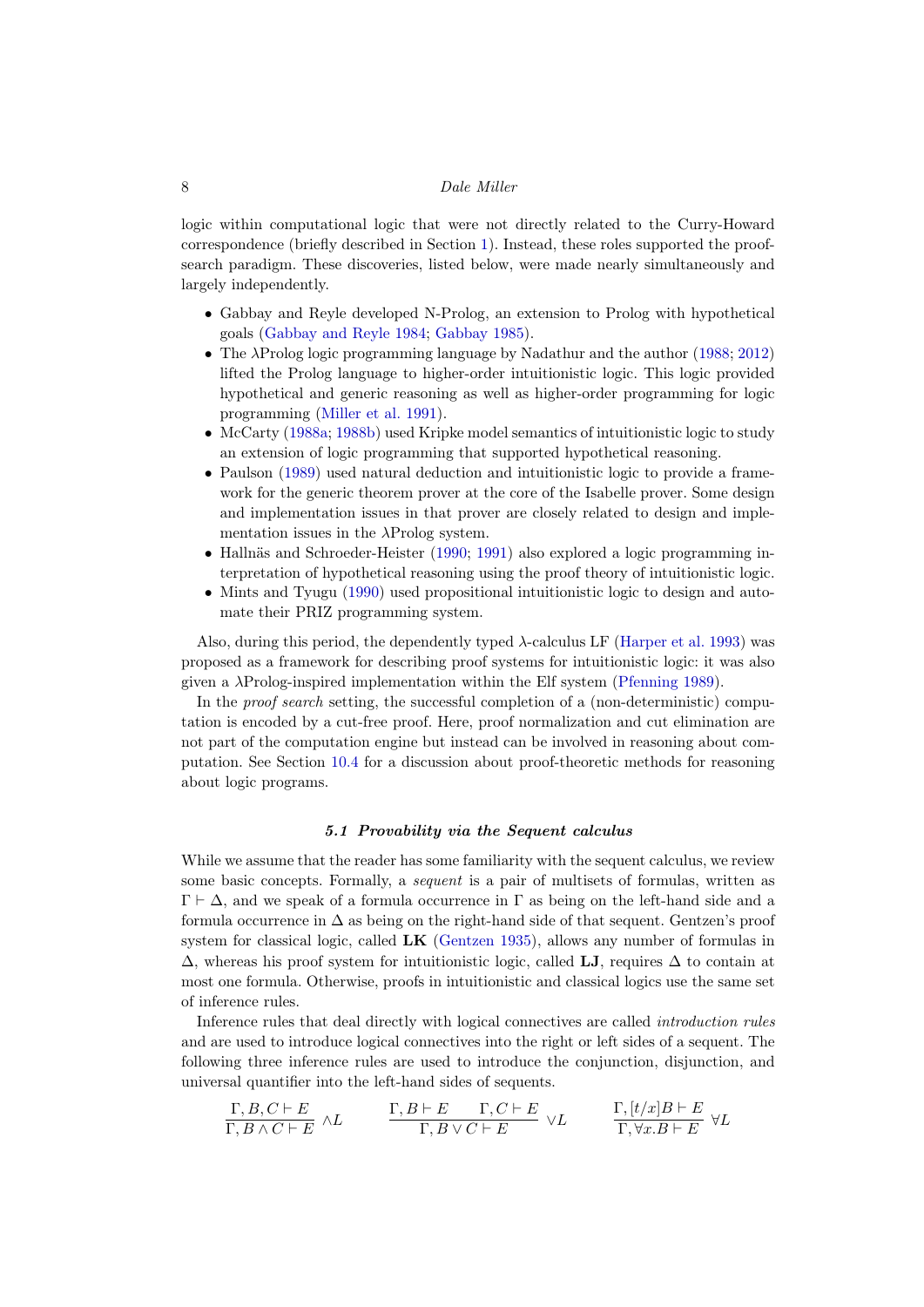The  $\wedge L$  rule says that one way to prove that E follows from  $B \wedge C$  and  $\Gamma$  is to prove that E follows from B and C and  $\Gamma$ . The  $\vee L$  rule is the sequent calculus version of the rule of cases: one way to prove that E follows from  $B \vee C$  and  $\Gamma$  is to prove that E follows from B and  $\Gamma$  (the first case) and that E follows from C and  $\Gamma$  (the second case). The  $\forall L$  rule says that one way to prove that E follows from  $\forall x.B$  and  $\Gamma$  is to prove that E follows from  $[t/x]B$  and Γ, where t is some term and  $[t/x]B$  is the (capture avoiding) substitution of t for x in B. Figure [1](#page-9-1) contains introduction rules for the implication and the universal quantifier.

At least three significant problems with the sequent calculus translate into difficulties using it as a foundation for logic programming. Unlike resolution refutations, the sequent calculus is not equipped with unification, which is recognized as an essential operation in logic programming. For example, in the  $\forall L$  rule above, the substitution instance t for  $\forall x.B$  must be chosen when this rule is applied, even though the exact nature of that term may not be known in detail until much later in the search for a proof. We set this problem aside until Section [6.](#page-13-0)

A second serious problem with applying the sequent calculus to logic programming is that its proofs are formless, low-level, and painful to use directly. To illustrate this problem, consider the situation where A is an atomic formula and  $\Gamma$  is a multiset of 998 non-atomic formulas, and where we wish to find a proof of the sequent

$$
\Gamma, B_1 \vee B_2, C_1 \wedge C_2 \vdash A.
$$

There can be 1000 choices of left introduction rules to attempt in order to prove this sequent.<sup>[2](#page-8-0)</sup> Once one of those choices is made, it is likely that that rule yields at least one premise that again has about 1000 non-atomic formulas on the left. For example, first applying  $\vee$ L and then applying  $\wedge$ L on each premise can yield

$$
\frac{\Gamma, B_1, C_1, C_2 \vdash A \quad \Gamma, B_2, C_1, C_2 \vdash A \quad \Gamma, B_1, C_1 \land C_2 \vdash A \quad \Gamma, B_2, C_1 \land C_2 \vdash A \quad \land L}{\Gamma, B_1 \lor B_2, C_1 \land C_2 \vdash A} \quad \land L.
$$

This tiny proof fragment is roughly one of about a million choices. Equally unfortunate is what happens if the search for a proof fails to find a proof of the left premise. The proof procedure could then choose to do these two inference rules in the opposite order, namely giving rise to the proof fragment

$$
\frac{\Gamma, B_1, C_1, C_2 \vdash A \qquad \Gamma, B_2, C_1, C_2 \vdash A}{\Gamma, B_1 \lor B_2, C_1, C_2 \vdash A} \lor L
$$
  

$$
\frac{\Gamma, B_1 \lor B_2, C_1, C_2 \vdash A}{\Gamma, B_1 \lor B_2, C_1 \land C_2 \vdash A} \land L.
$$

However, this permutation of inference rules yields the same premises. As a result, proof search will again fail on the left branch. Clearly, switching the order of these rules is not important for completeness. Any high-level structure that sequent calculus proofs might contain needs to be pulled out by extensive inference rule permutation arguments. Such high-level structure in proofs will be more apparent when we upgrade sequent calculus proofs to focused proofs in Section [8.](#page-24-0)

<span id="page-8-0"></span><sup>&</sup>lt;sup>2</sup> We shall use the left-hand side of a sequent to store a logic program. A logic program with 1000 formulas (clauses) is a small-to-medium-sized program.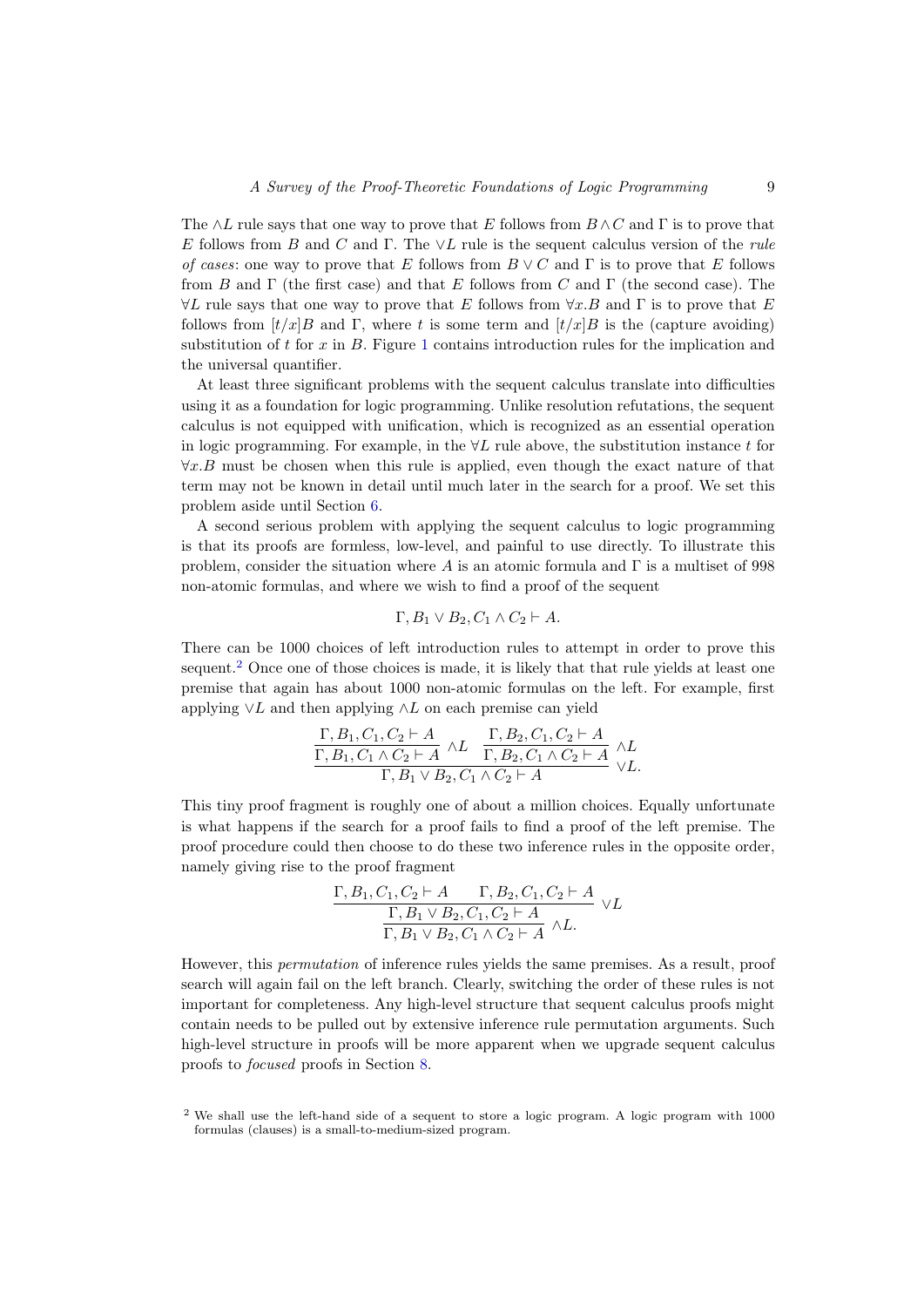Structural rules

$$
\frac{\Gamma, B, B \vdash E}{\Gamma, B \vdash E} \quad contr \qquad \qquad \frac{\Gamma \vdash E}{\Gamma, B \vdash E} \quad weak
$$

IDENTITY RULES

$$
\frac{\Gamma_1 \vdash B}{B \vdash B} \text{ init} \qquad \frac{\Gamma_1 \vdash B \qquad \Gamma_2, B \vdash E}{\Gamma_1, \Gamma_2 \vdash E} \text{ cut}
$$

Introduction rules

$$
\frac{\Gamma_1 \vdash B_1 \qquad \Gamma_2, B_2 \vdash E}{\Gamma_1, \Gamma_2, B_1 \supset B_2 \vdash E} \supset L \qquad \frac{\Gamma, B_1 \vdash B_2}{\Gamma \vdash B_1 \supset B_2} \supset R
$$
  

$$
\frac{\Gamma, [t/x]B \vdash E}{\Gamma, \forall x.B \vdash E} \forall L \qquad \frac{\Gamma \vdash [y/x]B}{\Gamma \vdash \forall x.B} \forall R
$$

<span id="page-9-1"></span>Fig. 1. The subset of Gentzen's LJ proof system that applies to only ⊃ and ∀. In the  $\forall R$  rule, the variable y is not free in any formula in the conclusion of that rule.

The third serious problem with applying the sequent calculus to logic programming is that its inference rules are too tiny and not the right inference rules in many settings. For example, consider a multiset of formulas Γ that contains the following two Horn clauses.

$$
\forall x \forall y [adj \ x \ y \supset path \ x \ y]
$$

$$
\forall x \forall y \forall z [path \ x \ z \supset path \ z \ y \supset path \ x \ y]
$$

The effect of using these formulas in a proof can naturally be viewed as describing inference rules directly. For example, the backward-chaining interpretation of these formulas seems best captured using the following pair of rules:

$$
\frac{\Gamma \vdash adj \; x \; y}{\Gamma \vdash path \; x \; y} \qquad \frac{\Gamma \vdash path \; x \; z \quad \Gamma \vdash path \; z \; y}{\Gamma \vdash path \; x \; y} \; .
$$

The forward-chaining interpretation of these formulas seems best captured using the following pair of rules:

$$
\frac{\Gamma, \text{adj } x \ y, \text{path } x \ y \vdash A}{\Gamma, \text{adj } x \ y \vdash A} \qquad \frac{\Gamma, \text{path } x \ z, \text{path } z \ y, \text{path } x \ y \vdash A}{\Gamma, \text{path } x \ z, \text{path } z \ y \vdash A}.
$$

Note that none of these rules explicitly contain occurrences of logical connectives. When we deal with polarization and focused proofs in Section [8,](#page-24-0) we will show how to construct these inference rules from Horn clauses and how polarization selects between rules following the backward-chaining or forward-chaining discipline.

# 5.2 Goal-directed proofs

<span id="page-9-0"></span>Throughout this survey, we shall see several different sequent calculi presented as a collection of inference rules. To simplify the presentation and comparison of such systems, we shall usually restrict our attention to formulas containing just the logical connectives for universal quantification and implication. For example, Figure [1](#page-9-1) contains the subset of Gentzen's LJ proof system [\(Gentzen 1935\)](#page-38-3) that applies to only the logical connectives ⊃ and ∀. Proof systems in the literature (for example, [\(Gentzen 1935\)](#page-38-3)) usually contain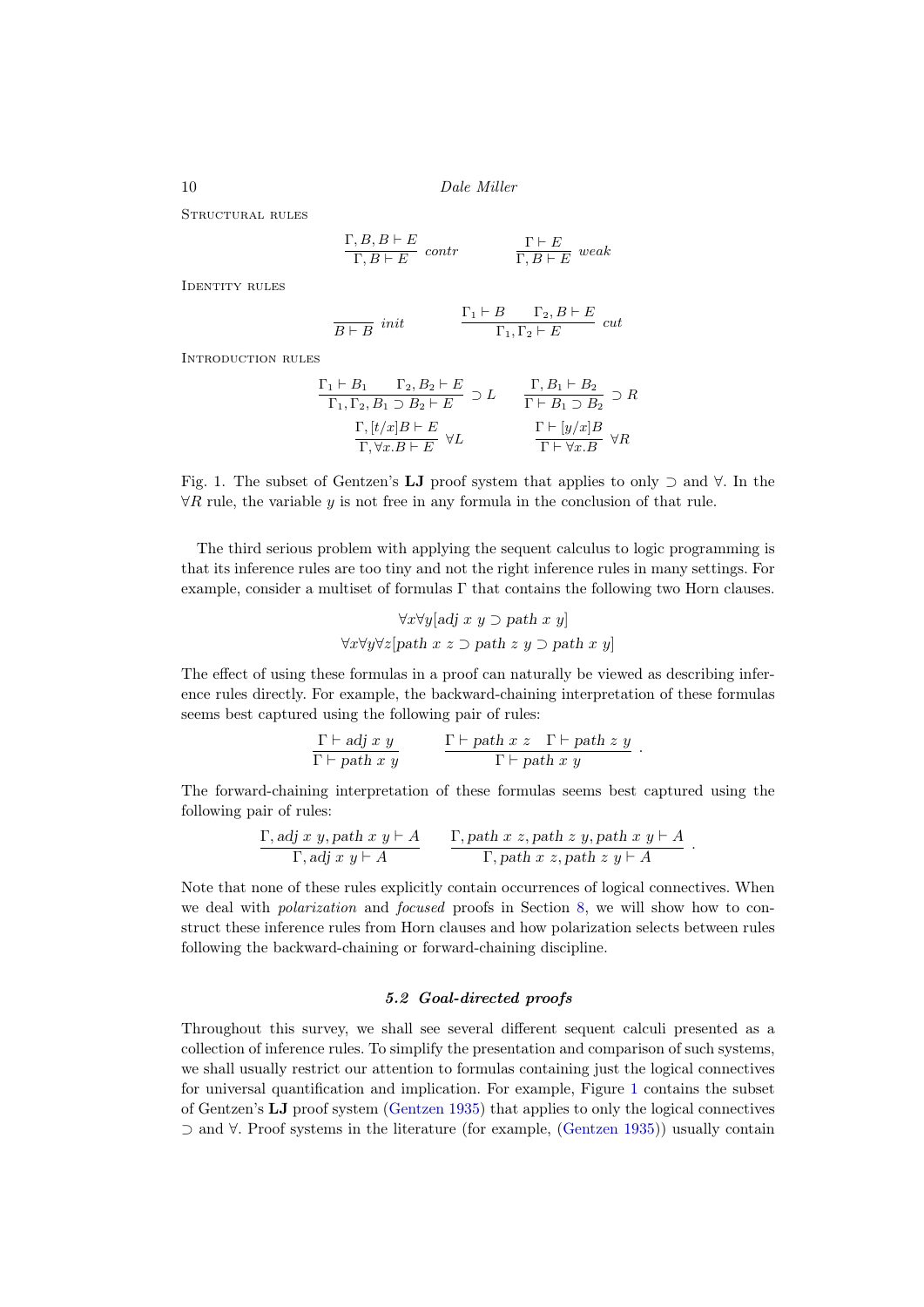more logical connectives (e.g., disjunction, conjunction, and existential quantifiers). The variable y used in the  $\forall R$  rule is called the *eigenvariable* for that rule.

An early application of sequent calculus to logic programming was the development of the technical term uniform proof to capture the notion of goal-directed search [\(Miller](#page-42-4) [et al. 1991\)](#page-42-4). In particular, the sequent  $\mathcal{P} \vdash G$  describes the obligation to prove the *goal* formula G from the (logic) program  $P$ .

To formalize the fact that a proof attempt is goal-directed, we will insist that whenever the goal formula is non-atomic (hence, its top-level symbol is a logical connective), this sequent can only be proved using a right introduction rule. Even if the left-hand side  $\mathcal P$ contains 1000 non-atomic formulas, a goal-directed proof must ignore the possibility of introducing those formulas and only allow the right-hand formula to be selected. Only when the top-level symbol of the goal formula is non-logical (that is, it is a predicate symbol) is the proof attempt permitted to consider the left-hand side. Such sequent calculus proofs were called uniform proofs [\(Miller et al. 1991\)](#page-42-4). In general, a uniform proof is divided into two phases. One phase involves a sequence of right-introduction rules that performs goal reduction. The other phase—the *backward-chaining phase* selects a formula from the left-hand side  $P$  and performs a sequence of left-introduction rules derived from that one formula.

To illustrate a backward-chaining phase, consider the following proof fragment. Here,  $P$  is a multiset of formulas that includes the two Horn clauses in the previous section that describe the path predicate.

$$
\mathcal{P} \vdash \text{path } b \ c \quad \overline{\text{path } a \ c} \vdash \text{path } a \ c \vdash \text{path } a \ c \vdash \text{path } a \ c \vdash \text{path } a \ c \vdash \text{path } a \ c \vdash \text{path } a \ c \vdash \text{path } a \ c \vdash \text{path } a \ c \vdash \text{path } a \ c \vdash \text{path } a \ c \vdash \text{path } a \ c \vdash \text{path } a \ c \vdash \text{path } a \ c \vdash \text{path } a \ c \vdash \text{path } a \ c \vdash \text{path } a \ c \vdash \text{path } a \ c \vdash \text{path } a \ c \vdash \text{path } a \ c \vdash \text{path } a \ c \vdash \text{path } a \ c \vdash \text{path } a \ c \qquad \text{other } a \ c \vdash \text{path } a \ c \qquad \text{other } a \ c \vdash \text{path } a \ c \qquad \text{other } a \ c \vdash \text{path } a \ c \qquad \text{other } a \ c \vdash \text{path } a \ c \qquad \text{other } a \ c \vdash \text{path } a \ c \qquad \text{other } a \ c \vdash \text{path } a \ c \qquad \text{other } a \ c \vdash \text{path } a \ c \qquad \text{other } a \ c \vdash \text{path } a \ c \qquad \text{other } a \ c \vdash \text{path } a \ c \qquad \text{other } a \ c \vdash \text{path } a \ c \vdash \text{path } a \ c \vdash \text{path } a \ c \vdash \text{path } a \ c \vdash \text{path } a \ c \vdash \text{path } a \ c \vdash \text{path } a \ c \vdash \text{path } a \ c \vdash \text{path } a \ c \vdash \text{path } a \ c \vdash \text{path } a \ c \vdash \text{path } a \ c \vdash \text{path } a \ c \vdash \text{path } a \ c \vdash \text{path } a \ c \vdash \text{path } a \ c \vdash \text{path } a \ c \vdash \text{path } a \ c \vdash \text{path } a \ c \vdash \text{path } a \ c \vdash \text{path } a \ c \vdash \text{path } a \ c \vdash \text{path } a \ c \vdash \text{path } a \ c \vdash \text{path } a \ c \vdash
$$

Here, a formula on the left is highlighted by underlining it. The backward-chaining phase has four important features. First, it is invoked only if the goal on the right is atomic. Second, only the highlighted formula is the site of a left-introduction rule. Third, if the highlighted formula is atomic, then the sequent in which it occurs must be the conclusion of the init rule: i.e., the highlighted formula and the goal must be equal. Fourth and finally, the contraction rule is responsible for selecting a formula on which to focus. Note that during all steps in building this phase, the contraction rule may have to make many choices: once that choice is taken, there is no longer any choice as to which leftintroduction rule gets applied. If we erase all sequents in the fragment above containing an underlined formula, then the result is exactly one of the backward-chaining inference rules from the previous section.

It is now possible to put these various notions together and define an abstract logic programming language as a triple  $\langle \mathcal{D}, \mathcal{G}, \vdash \rangle$  such that for all finite subsets P of D and all formulas G of G,  $\mathcal{P} \vdash G$  is provable if and only if the sequent  $\mathcal{P} \vdash G$  has a uniform proof.

Let  $\mathcal{D}_1$  and  $\mathcal{G}_1$  be collections of Horn clauses and goal formulas as described by lines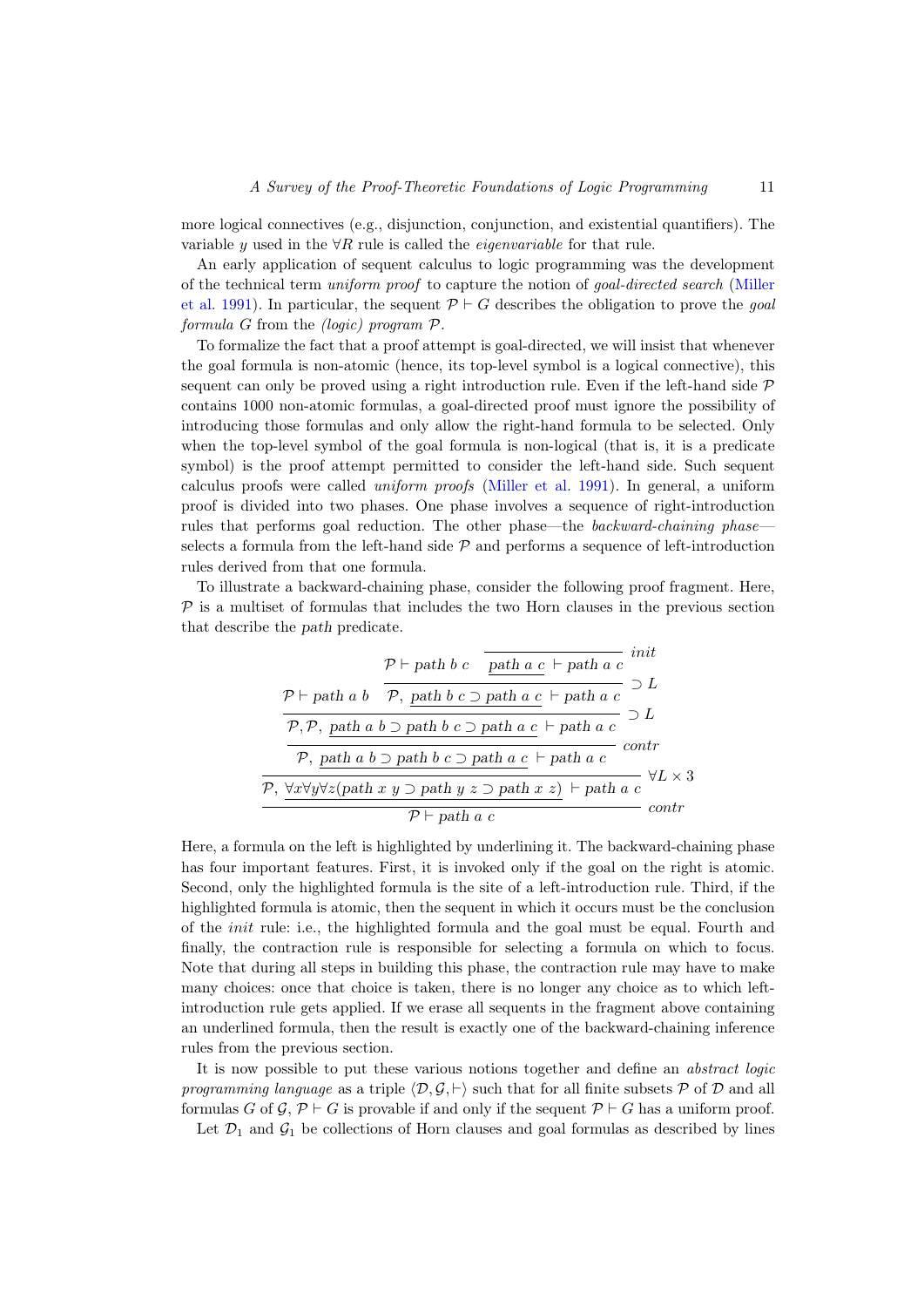[\(2\)](#page-2-1) and [\(3\)](#page-2-2) in Section [2.](#page-1-0) Using basic proof theory arguments, it is easy to show that  $\langle \mathcal{D}_1, \mathcal{G}_1, \vdash_C \rangle$  and  $\langle \mathcal{D}_1, \mathcal{G}_1, \vdash_I \rangle$  are both abstract logic programming languages (here,  $\vdash_C$ and  $\vdash_I$  denote provability in classical and intuitionistic logics, respectively). Thus, Horn clauses—using intuitionistic or classical logic—provide an example of an abstract logic programming language. In a sense, Horn clauses form a setting that is so weak that it cannot distinguish between classical and intuitionistic provability.

#### 5.3 Higher-order Horn clauses

<span id="page-11-0"></span>While the functional programming world has embraced higher-order programming since its inception, logic programmers have often held such programming style at an arm's length. For example, D. H. D. Warren [\(1982\)](#page-45-6) argued that higher-order predicate quantification could be translated away and, as a result, an explicit higher-order extension to logic programming was not needed. Similarly, HiLog [\(Chen et al. 1993\)](#page-36-4) added mild extensions to the syntax of Prolog to accommodate some aspects of higher-order programming, but HiLog was restricted to maintain the first-order aspects of the underlying implementation of Prolog.

Although Church did not use structural proof theory to introduce the higher-order logic he called the *Simple Theory of Types* [\(1940\)](#page-36-5), several proof-theoretic treatments of the classical and intuitionistic versions of higher-order logic were developed in the decades following its introduction [\(Takeuti 1953;](#page-45-7) [Takahashi 1967;](#page-45-8) [Girard 1971\)](#page-38-8). When Gentzen's notion of sequent calculus is used to describe the classical and intuitionistic versions of Church's Simple Theory of Types, one gets an elegant proof system for very expressive logics. There was also early work on implementing various aspects of theorem proving in Church's logic, including unification [\(Huet 1975\)](#page-40-7), resolution [\(Andrews 1971;](#page-34-3) [Huet 1973\)](#page-40-4), and general theorem proving [\(Andrews et al. 1984;](#page-35-9) [Paulson 1989\)](#page-43-5).

Starting with that earlier work, Nadathur and the author worked on trying for a genuine, higher-order logic generalization to logic programming. They defined a notion of higher-order Horn clauses (hohc), proved that they formed an abstract logic programming language, and described the design of an interpreter for what was the basis of an early version of λProlog [\(Miller and Nadathur 1986a;](#page-42-6) [Nadathur 1987;](#page-42-7) [Nadathur and](#page-43-6) [Miller 1990\)](#page-43-6). In this new logic programming language, it is easy to write higher-order programs, such as the following (using  $\lambda$ Prolog syntax).

```
type foreach, forsome (A \rightarrow o) \rightarrow list A \rightarrow o.
type mappred (A \rightarrow B \rightarrow o) \rightarrow list A \rightarrow list B \rightarrow o.
foreach P [].
foreach P [X|L] :- P X, foreach P L.
forsome P [X|L] :- P X; forsome P L.
mappred P [] [].
mappred P [X|L] [Y|K] :- P X Y, mappred P L K.
```
In the first two lines above, the types of three higher-order predicates are declared. These type expressions follow a convention begun by Church [\(1940\)](#page-36-5) in which o is used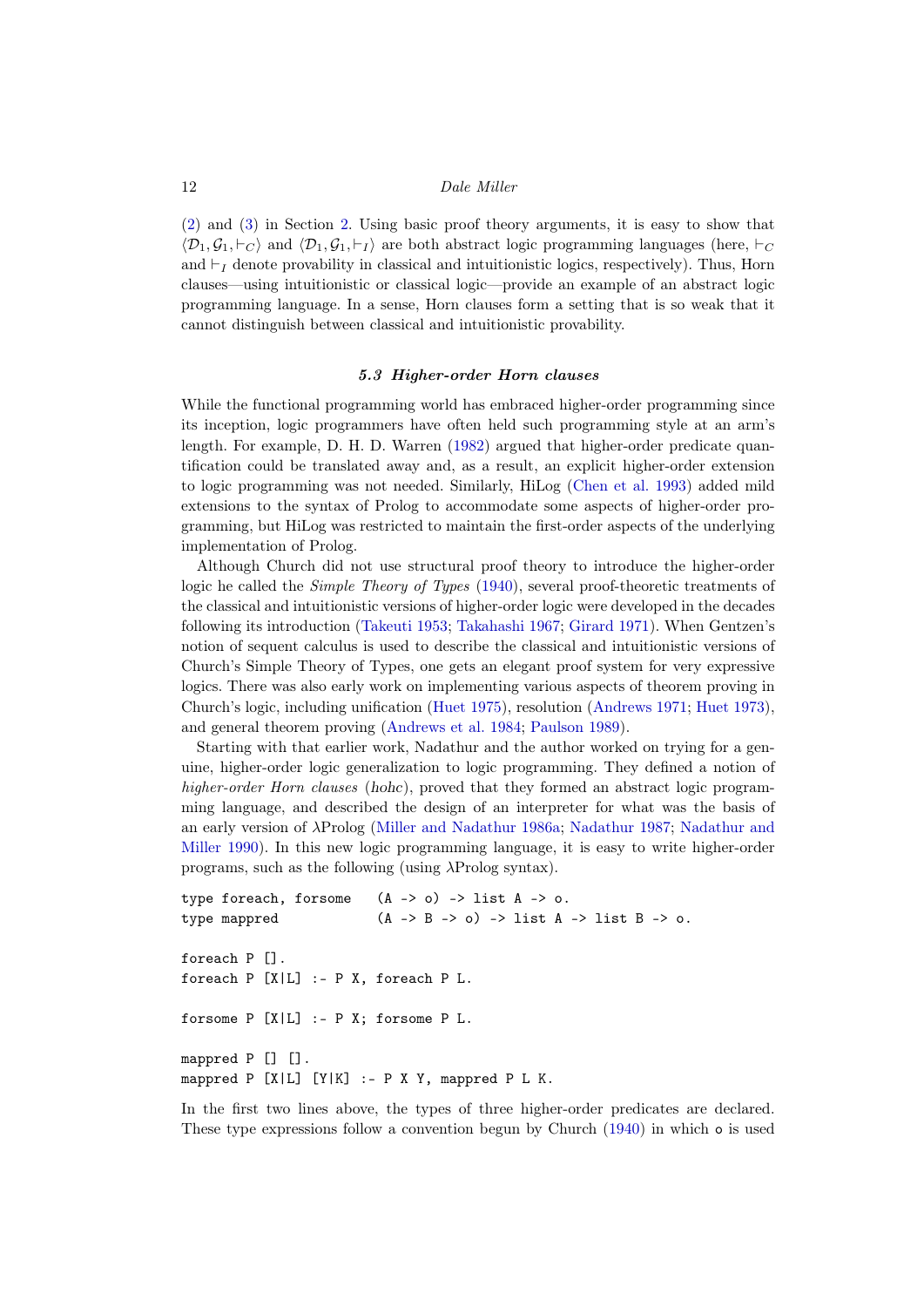to denote the type of formulas. Thus, a symbol of type nat -> o denotes a predicate of one argument of type nat. Capital letters in type expressions denote type variables: thus, these type declarations are polymorphically typed in a sense similar to, say, ML [\(Milner](#page-42-8) [et al. 1990;](#page-42-8) [Nadathur and Pfenning 1992\)](#page-43-7).

Actually, hohc contained more than is necessary to capture higher-order relational programming. For example, it includes quantification over non-primitive and non-relational types as well as the simply-typed  $\lambda$ -calculus with equality and unification modulo  $\alpha$ ,  $\beta$ , and  $\eta$  conversions. As a result, some sophisticated computations on syntactic expressions containing bindings are possible in hohc, including, for example, program transformations [\(Huet and Lang 1978\)](#page-40-8) and natural language semantics [\(Miller and Nadathur 1986b\)](#page-42-9). For those not interested in dealing with bindings in term structures, Wadge [\(1991\)](#page-45-9) and Bezem [\(2001\)](#page-35-10) have developed restrictions to hohc that seem to capture what is needed for higher-order relational programming (including those displayed above).

#### 5.4 Hypothetical goals and modular structures

<span id="page-12-0"></span>Consider the following definition for a larger class of definite (program) clauses and goal formulas that extends the corresponding definition for Horn clauses and their goals (given by lines [\(2\)](#page-2-1) and [\(3\)](#page-2-2) in Section [2\)](#page-1-0) by adding implication and universal quantification to goals.

$$
G := A | \top | G \wedge G | \bot | G \vee G | \exists x . G | D \supset G | \forall x . G
$$
 (4)

$$
D := A \mid G \supset D \mid \top \mid D \land D \mid \forall x . D \tag{5}
$$

These definitions of G and D-formulas are mutually recursive. This definition is large enough to contain the extended logic programming systems that were mentioned at the beginning of Section [5.](#page-6-0) Compare the definition for  $D$  above with the following definition of Harrop formulas [\(Harrop 1960\)](#page-39-6):

<span id="page-12-2"></span><span id="page-12-1"></span>
$$
H := A | B \supset H | \top | H \wedge H | \forall x . H,
$$

where the syntactic variable  $B$  ranges over arbitrary first-order formulas. The  $D$  formulas in  $(5)$  are such that any negatively occurring subformula of a D formula is such that negatively occurring subformulas of them are again Harrop formulas. Motivated by this observation, such D formulas are called first-order hereditary Harrop formulas (fohh) [\(Miller et al. 1991\)](#page-42-4).

Let  $\mathcal{D}_2$  and  $\mathcal{G}_2$  be collections of formulas described by lines [\(4\)](#page-12-2) and [\(5\)](#page-12-1). Using inductive arguments with sequent calculus proofs, it can be shown that the triple  $\langle \mathcal{D}_2, \mathcal{G}_2, \vdash_I \rangle$  is an abstract logic programming language. Unlike the case with Horn clauses, the triple  $\langle \mathcal{D}_2, \mathcal{G}_2, \vdash_C \rangle$  is not an abstract logic programming language. To see this, consider the goal formula  $(p \supset q) \vee p$ , where p and q are two propositional constants. Note that this formula is classically provable since we have the following classical equivalences (using only the associativity and commutativity of  $\vee$  and the equivalence  $B \supset C \equiv \neg B \vee C$ :

$$
(p \supset q) \vee p \equiv (\neg p \vee q) \vee p \equiv q \vee (\neg p \vee p) \equiv q \vee (p \supset p).
$$

Since the last of these formulas is true, they are all true and classically provable. However, the sequent  $\vdash$  ( $p \supset q$ )  $\vee p$  does not have a uniform proof since uniformity requires that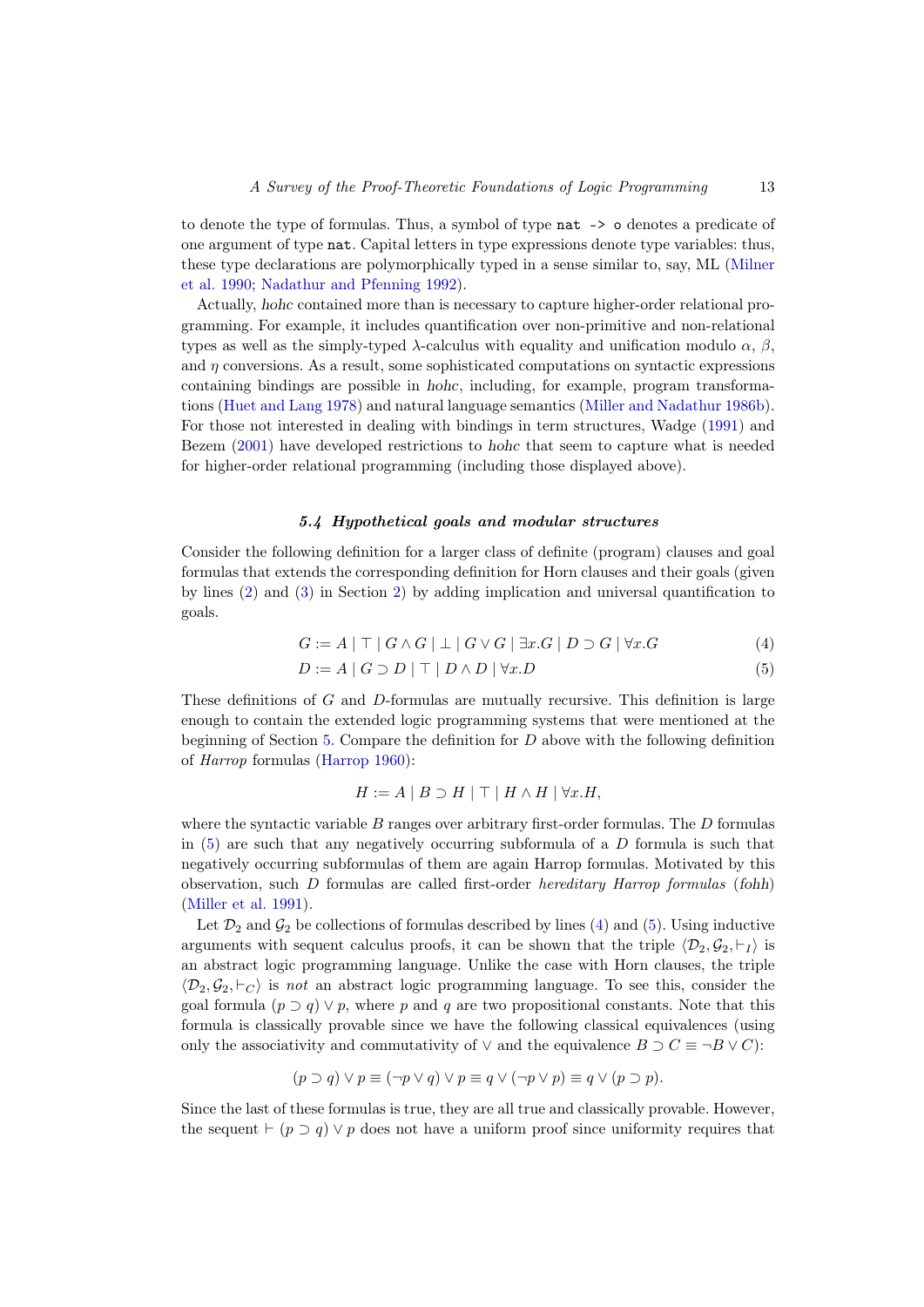this sequent is the conclusion of a right introduction of  $\vee$  in which case either  $\vdash p \supset q$  or  $\vdash p$  are provable: but, of course, neither of these sequents are provable.

Goal formulas in *fohh* allow *hypothetical* goals: if we attempt to find a uniform proof of the sequent  $\mathcal{P} \vdash D \supset G$  then that attempt leads to attempting to prove  $\mathcal{P}, D \vdash G$ . Note that the left-hand side of sequents can get larger as one searches for a uniform proof. For example, an attempt to find a uniform proof of the sequent

$$
\mathcal{P} \vdash (D_1 \supset (G_1 \land (D_2 \supset G_2))) \land G_3 \land (D_3 \supset G_4)
$$

must lead to attempts to prove the four sequents

$$
\mathcal{P}, D_1 \vdash G_1 \qquad \mathcal{P}, D_1, D_2 \vdash G_2 \qquad \mathcal{P} \vdash G_3 \qquad \mathcal{P}, D_3 \vdash G_4.
$$

Hence, the logic program (the left-hand side) for these subgoals can all be different. Such an observation has been used to design a logic-based approach to modular programming within logic programming: in particular, the goal  $D \supset G$  can be operationally interpreted to mean that an individual goal can request that the program clauses in D are loaded before attempting to prove G [\(Miller 1989\)](#page-41-10).

The use of hypothetical goals to load code available for a certain scope is not supported by classical logic. In particular, the intuitionistic logic interpretation of the goal  $(D \supset G) \vee$ H means that  $D$  is available during the search for the proof of  $G$  but not  $H$ . In classical logic, this scoping breaks down since, classically, this formula is equivalent to  $G\vee(D \supset H)$ and to  $(D \supset (G \vee H))$  (using the classical equivalences mentioned above). An overview of modularity proposals for logic programming based on proof theory, Kripke semantics, modal operators, and algebraic operators can be found in the survey by Bugliesi et al. [\(1994\)](#page-36-6).

Several researchers have used uniform proofs to motivate new proof procedures and new logic programming designs. Nadathur [\(1993\)](#page-43-8) presented a proof procedure for hereditary Harrop formulas in which the interplay of unification and eigenvariables is explicitly treated. Harland [\(1997\)](#page-39-7) and Nadathur [\(1998;](#page-43-9) [2000\)](#page-43-10) have also provided new proof systems for classical logic based on using uniform proofs. Recently, such proofs have also been used to describe a coinductive proof procedure for Horn clauses [\(Basold et al. 2019\)](#page-35-11). As we shall see in Section [7,](#page-18-0) uniform proofs have also been used to design various *linear* logic programming languages.

# 6 Universal goals, binder mobility, and abstract data types

<span id="page-13-0"></span>Logic programming based on hereditary Harrop formulas allows goals to be universally quantified. We now describe the operational significance of that quantifier in logic programming. Once again, Gentzen's sequent calculus provides an elegant treatment for such quantification using the notion of eigenvariable.

# 6.1 Eigenvariables as explicit bindings

The  $\forall R$  inference rule in Figure [1](#page-9-1) replaces the universally quantified binding for x in its conclusion with a free variable y in its premise. The  $47^{th}$  epigram of Alan Perlis [\(1982\)](#page-43-11) is worth repeating here: "As Will Rogers would have said, 'There is no such thing as a free variable.' " The wisdom of this epigram is that free variables are, in fact, bound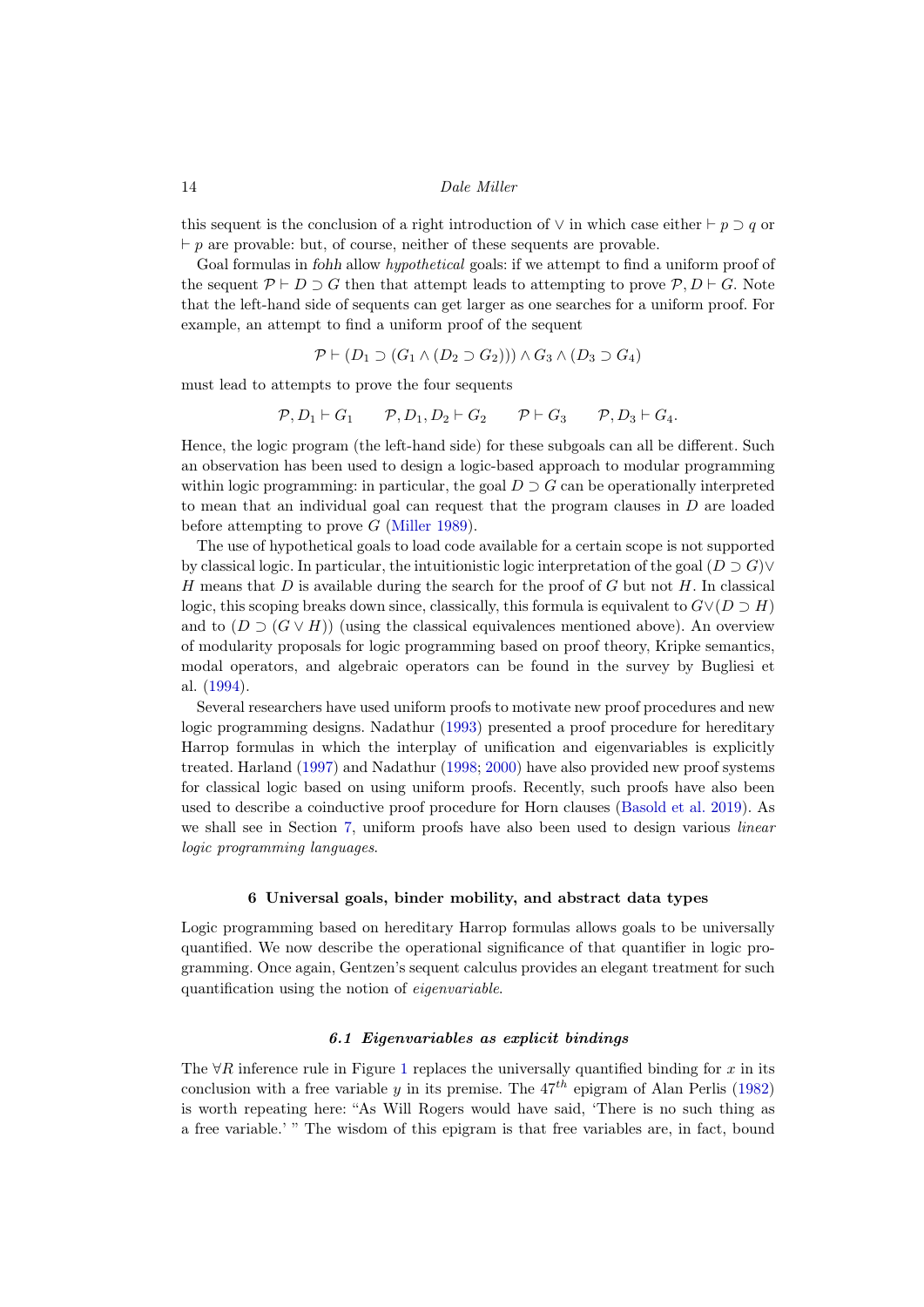(or declared) somewhere, and that place should be made explicit. To this end, consider replacing the sequent  $\Gamma \vdash E$  with  $\Sigma: \Gamma \vdash E$ , where  $\Sigma$  is a list of distinct variables that are considered bound over both  $\Gamma$  and E. Thus, the eigenvariables for a sequent are explicitly bound over the sequent. The inference rules for the universal quantifier in Figure [1](#page-9-1) are then changed as follows.

$$
\frac{\Sigma\vdash t:\tau\qquad \Sigma\colon\Gamma,[t/x]B\vdash E}{\Sigma\colon\Gamma,\forall x_\tau.B\vdash E}\ \forall L\qquad\qquad \frac{\Sigma,y:\tau\colon\Gamma\vdash [y/x]B}{\Sigma\colon\Gamma\vdash\forall_\tau x.B}\ \forall R
$$

In the ∀R rule, the eigenvariable is now explicitly bound within the sequent. The  $\forall L$  rule is also updated with the premise  $\Sigma \vdash t : \tau$  that ensures that the term t is built from only the eigenvariable in the context  $\Sigma$ . If we limit ourselves to a simple single-sorted first-order logic, then the type variable  $\tau$  is set to just that sort. If we are working with a multi-sorted logic,  $\tau$  could range over the various sorts. Finally, if we are dealing with the elementary type theory [\(Andrews 1974\)](#page-35-12) subset of Church's Simple Theory of Types [\(Church 1940\)](#page-36-5), then  $\tau$  could range over all simple types, including higher-order types.

The other inference rules are also given the  $\Sigma$  binder prefix, but there is no interaction between those rules and this binder.

# 6.2 The  $\lambda$ -tree approach to syntax encoding

<span id="page-14-0"></span>Those logic programming languages based directly on the sequent calculus have an elegant and direct technique for specifying computations in which terms may include bindings. This technique uses the three levels of bindings available in sequents: term-level bindings (in, say,  $\lambda$ -terms), formula-level bindings ( $\forall$  and  $\exists$  quantifiers), and proof-level bindings (eigenvariables). Furthermore, logic specifications are capable of having such bindings move between these different levels.

To illustrate this approach to computing with binders, consider an encoding of untyped  $\lambda$ -terms into simply-typed terms. In particular, let type  $tm$  be the type of encoded untyped  $\lambda$ -terms and let app and abs be constants of types  $tm \to tm \to tm$  and  $(tm \rightarrow tm) \rightarrow tm$ , respectively. The following three clauses define a function  $\lceil \cdot \rceil$  that translates untyped  $\lambda$ -terms into terms of type tm.

 $\lceil (MN) \rceil = (app \lceil M \rceil \lceil N \rceil) \quad \text{[}\lambda x.B \text{]} = (abs \ (\lambda x.[B])). \quad \text{[}x \text{]} = x \text{ for variable } x$ 

Note that bound variables in the untyped  $\lambda$ -terms correspond to bound variables in terms of type tm.

Consider now the problem of deciding whether or not an untyped  $\lambda$ -term can be given a simple type. To represent simple types, we introduce the type ty and the constant arrow :  $ty \rightarrow ty \rightarrow ty$  that represents the  $\rightarrow$  in simple types. The following logic program specifies the typeof M T predicate that should hold if and only if the untyped  $\lambda$ -term M has simple type T (the type of type of is  $tm \to ty \to o$ ). Note that this specification uses a program clause that contains both a universal quantifier and an implication in its body.

$$
\forall B \forall T \forall T' [\text{typeof (abs } B) (T \to T') \ : - \forall x (\text{typeof } x T \supset \text{typeof } (B x) T')] \land
$$
  

$$
\forall M \forall N \forall T \forall T' [\text{typeof (app } M \ N) T \ : - \text{typeof } M (T' \to T) \land \text{typeof } N T']
$$

Now consider the following combination of inference rules that are built when type check-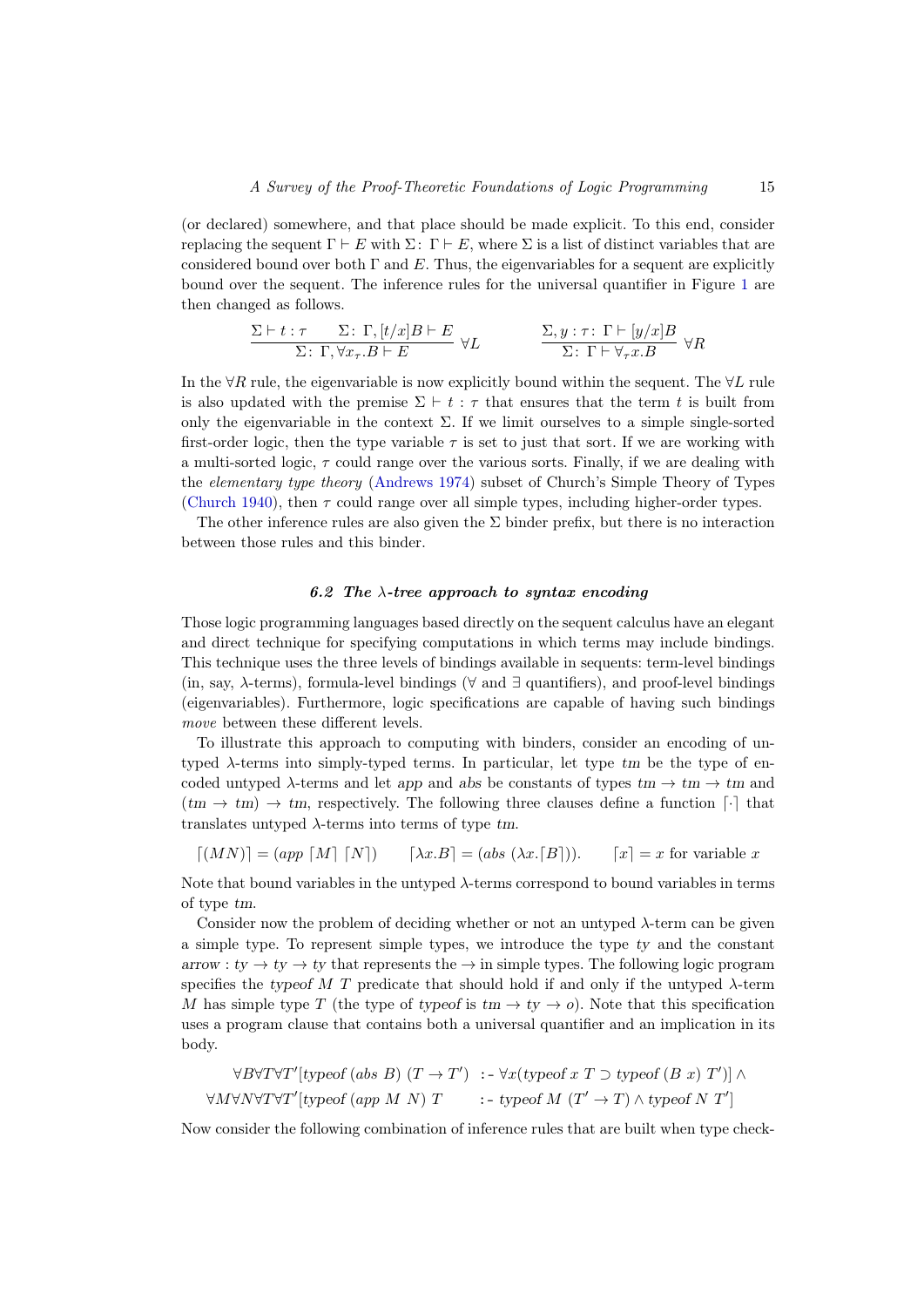ing a  $\lambda$ -abstraction.

$$
\frac{\Sigma, \underline{x} : \Delta, \text{typeof } x \text{ } T \vdash \text{typeof } [B] \text{ } T'}{\Sigma : \Delta \vdash \forall \underline{x} \text{ (typeof } x \text{ } T \supset \text{typeof } [B] \text{ } T') } \forall R, \supset R
$$
  

$$
\Sigma : \Delta \vdash \text{typeof } [\lambda \underline{x}.B] \text{ } (T \rightarrow T')
$$
backward chaining

The binding for x moves from the term-level, to the formula-level (as a quantifier), to the proof-level (as an eigenvariable): these occurrences are underlined to highlight them. It is in this sense that the sequent calculus supports the mobility of binders [\(Miller 2019\)](#page-42-10): that is, bound variables do not become free, instead, their scopes move.

Higher-order Horn clauses do not support the movement of bindings since no universally quantified goals nor eigenvariables are part of proof search involving them. In light of this, λProlog, which originally started as an implementation of hohc was extended to include both hypothetical and universally quantified goals in order to support binder mobility.

The term higher-order abstract syntax [\(Pfenning and Elliott 1988\)](#page-44-3) is often used to describe systems in which the bindings in data structures are implemented using bindings in a programming language. Unfortunately, this term is ambiguous since such identification in the functional programming setting has almost no relationship with the approach described above. For example, if one uses bindings in an ML-style language, then functions are used to encode the syntax of terms with bindings. Such an encoding has many shortcomings [\(Despeyroux et al. 1995;](#page-37-3) [Hofmann 1999\)](#page-40-9), and it does not generally support checking the equality of syntax. Thus, the approach described above—providing binder mobility and equality via (at least)  $\alpha$ -conversion—has been named the  $\lambda$ -tree syntax approach to differentiate it from the functional programming approach [\(Miller 2019\)](#page-42-10).

The  $\alpha$ Prolog system [\(Cheney and Urban 2004\)](#page-36-7) is a logic programming language with a different approach to encoding and computing with syntax containing bindings. Instead of using eigenvariables and binder mobility,  $\alpha$ Prolog is based on the logic of Pitts [\(2003\)](#page-44-4) which uses the Fraenkel-Mostowski permutation model of set theory to provide a mechanism for generating and permuting the names used to encode binders.

# 6.3 Unification under a mixed prefix

<span id="page-15-0"></span>Traditional unification can be seen as a technique for proving formulas of the form

$$
\exists x_1 \ldots \exists x_n [t_1 = s_1 \wedge \cdots \wedge t_m = s_m] \quad (n \ge 0),
$$

where the quantifier prefix is purely existential. In principle, such unification problems are sufficient to consider when building an interpreter for first-order Horn clauses. There are at least two ways in which richer designs of logic programming languages force one to consider performing unification under a *mixed prefix*, i.e., where both existential and universal quantifiers have the conjunction of equations in their scope.

One such extended design involves replacing first-order terms with simply-typed  $\lambda$ terms, as is the case of hohc. The equality theory of such typed terms is generally assumed to contain not only the  $\alpha$ ,  $\beta$ , and  $\eta$  rules but also the  $\xi$ -rule, which states that the two expressions  $\lambda x.t = \lambda x.s$  and  $\forall x.t = s$  are logically equivalent. Since the forward direction of this equivalence is easily proved, the force of the  $\xi$ -rule is the converse. Using this equivalence, we can show that the unification problem  $\exists y[\lambda z.y = \lambda z.z]$  involving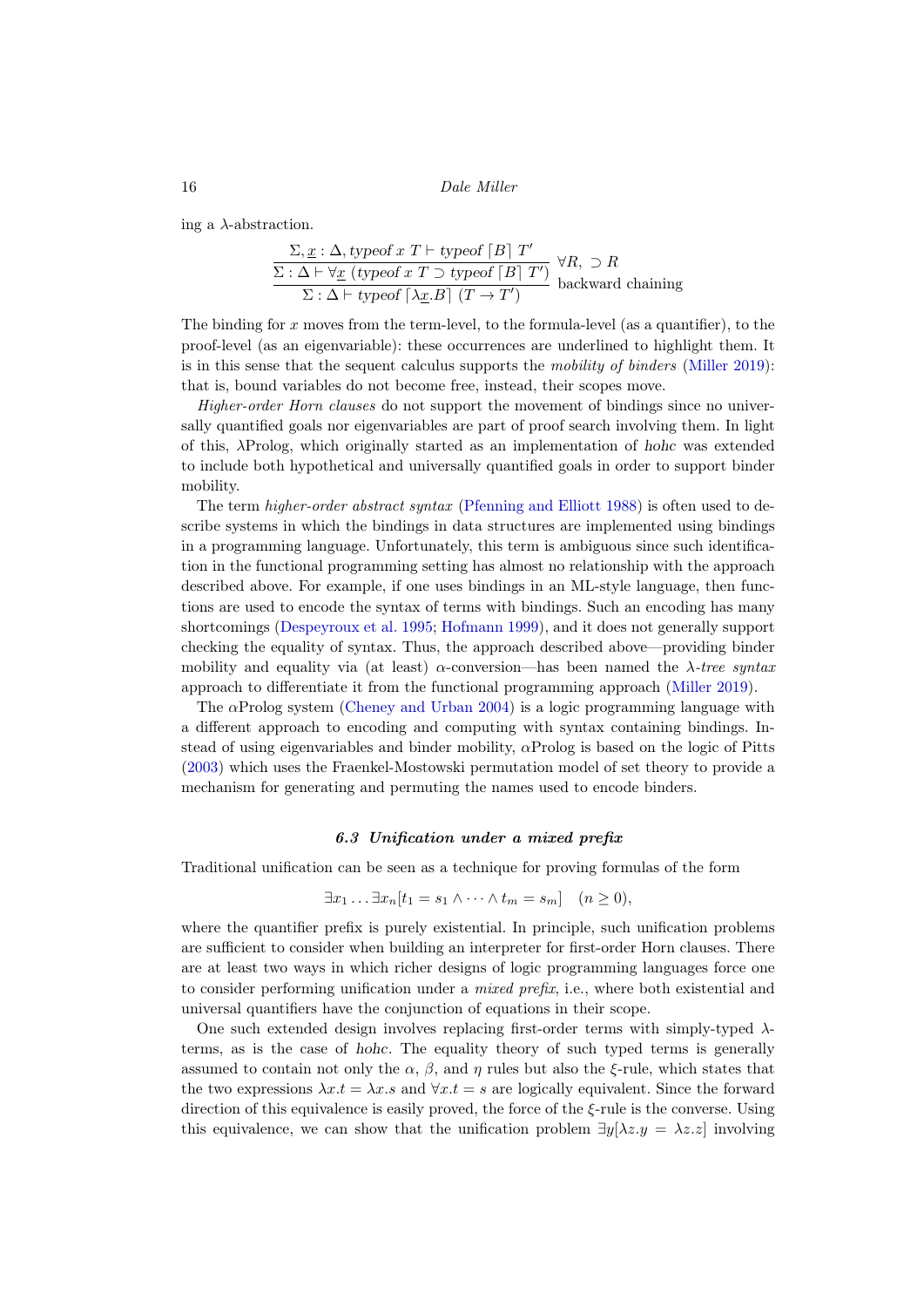$\lambda$ -terms is equivalent to the mixed prefixed unification problem  $\exists y \forall z[y = z]$ , which is an entirely first-order formula (assuming that the variables  $y$  and  $z$  have the same primitive type). Furthermore, these formulas are, in fact, not provable (unless one has additional axioms stating that the domain of quantification is a singleton set). Thus, more generally, the unification of simply-typed  $\lambda$ -terms can be seen as having an  $\exists \forall$  prefix.

A second extended design arises in the simple use of fohh. For example, let  $\Sigma$  be some list of eigenvariables and let  $P$  be the following set of fohh formulas.

$$
\{\forall x. \ r \ x \ x, \quad \forall y. \left[ (\forall z. \ r \ y \ z) \supset q \ y \right] \}.
$$

It should be clear that there is no proof of  $\exists x.q(x)$  from  $\Sigma$  and  $\mathcal P$ . A proof attempt of this goal can be sketched using the following arrangement of sequents and pseudo-inference rules.

$$
\frac{X = z}{z : i : \mathcal{P} \vdash r X z} \text{ backward chaining}
$$
\n
$$
\frac{\sum \vdash X : i}{\sum : \mathcal{P} \vdash \forall z. \ r X z} \forall R
$$
\n
$$
\frac{\sum \vdash X : i}{\sum : \mathcal{P} \vdash q X} \exists R
$$
\n
$$
\frac{\sum \vdash X : i}{\sum : \mathcal{P} \vdash \exists x. \ q x} \exists R
$$

Here,  $i$  the a primitive type for quantification. We use  $X$  as a kind of logic variable: instead of instantiating the existential quantifier with a term (as is the requirement in Gentzen's inference rules), we enter  $X$  as a kind of hole that we plan to fill later, but we must remember that whatever fills that hole must be a term over the variables in Σ. Finally, moving upwards through the series of sequents, we can conclude that we have a proof if X is instantiated with  $z$ , which is an eigenvariable that is not a member of  $\Sigma$ . Thus, these two conditions are contradictory, and, as a result, there is no proof. Nadathur [\(1993\)](#page-43-8) describes a unification procedure that works in the presence of the quantifier alternations that occur during proof search with hereditary Harrop formulas.

The general problem of unification of simply-typed  $\lambda$ -terms under a mixed prefix can be found in the work by the author [\(1992\)](#page-42-11), which is itself an extension of the earlier work by Huet on unification for typed  $\lambda$ -calculus [\(1975\)](#page-40-7). While Skolemization is often used in automated theorem provers to remove issues surrounding quantifier alternations, an alternative exists that works with binder mobility. It is possible to rotate a universal quantifier to the right over an existential quantifier: that is,  $\forall y \exists x . B$  and  $\exists h \forall y . [(hy)/x]B$ represent the same unification problem. In the first, the term  $t$  instantiating  $x$  can contain the eigenvariable associated with y, while in the second, h is instantiated with  $\lambda y.t$ , which, of course, does not contain  $y$  free. The type of the existentially quantified variable is raised in this process: in particular, if y has type  $\tau$  and x has type  $\tau'$  then h has type  $\tau \to \tau'$ . As a result, this operation is called *raising*, and it can be used to simplify all quantifier prenexes to the ∃∀ kind [\(Miller 1992\)](#page-42-11). (Raising is closely related to the ∀-lifting technique use to deal with eigenvariables in Isabelle [\(Paulson 1989\)](#page-43-5).) To illustrate raising, consider the following unification problems where  $f$  is a function constant of two arguments.

$$
\forall x \exists y \forall z [(f z y) = (f z x)]
$$
  

$$
\forall x \exists y [\lambda z (f z y) = \lambda z (f z x)]
$$
 (ξ)  

$$
\exists h \forall x [\lambda z (f z (h x)) = \lambda z (f z x)]
$$
 (raising)  

$$
\exists h [\lambda x \lambda z (f z (h x)) = \lambda x \lambda z (f z x)]
$$
 (ξ)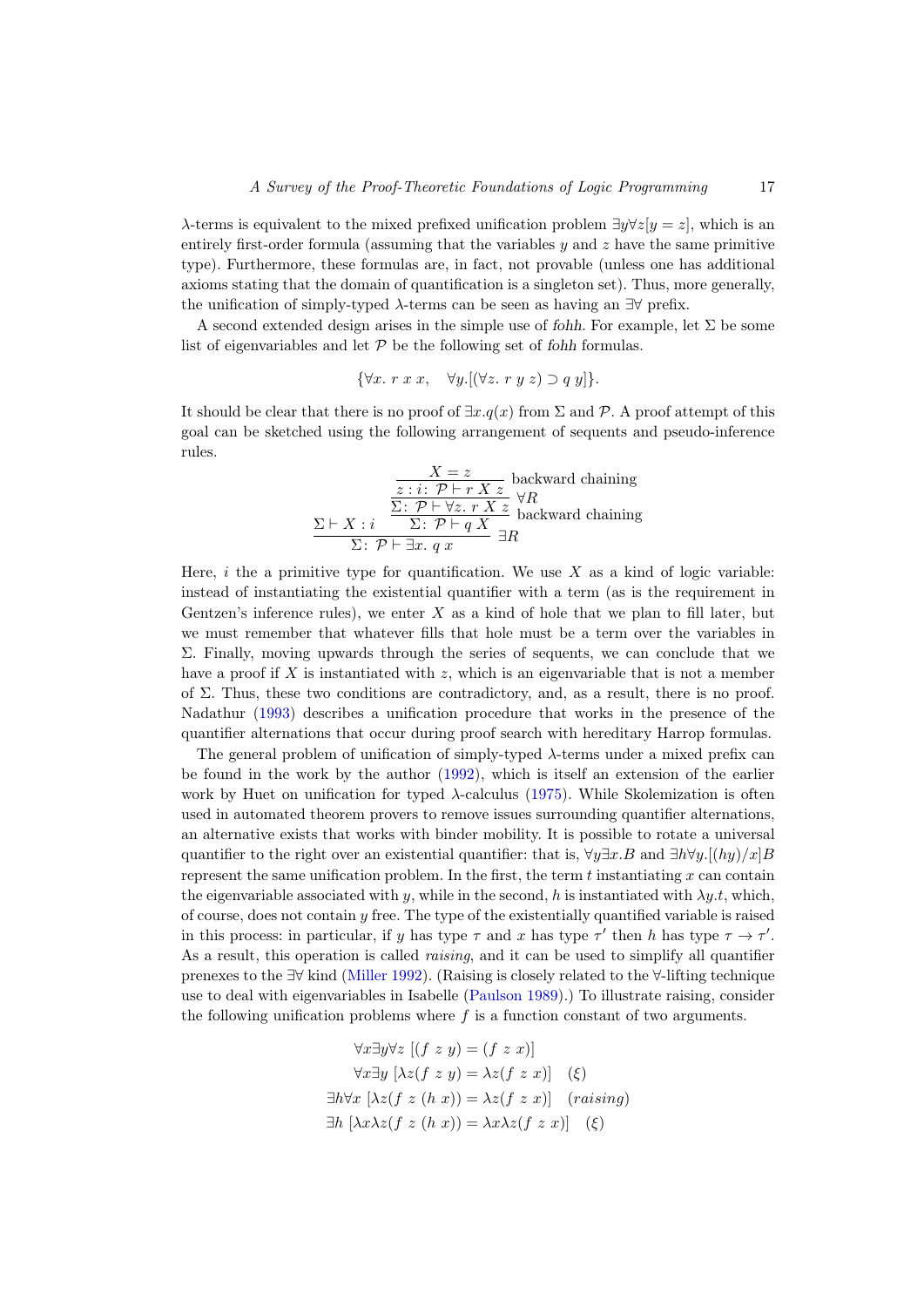A solution is a substitution for the existentially quantified variables that makes the equated terms the same (modulo  $\alpha\beta\eta$ -convertibility). All of the above unification problems have their solutions in a one-to-one correspondence. In particular, the unique solution for the first problem is the substitution that maps  $y$  to  $x$  while the unique solution for the last problem is the substitution that maps h to  $\lambda x.x$ .

In the 1980s and earlier, there were many concerns that higher-order unification was too complex to allow within the logic programming setting. While some concern is justifiable, avoiding all forms of higher-order unification meant that the full story of unification in quantificational first-order was not told. At the same time, early implementations of higher-order unification in theorem provers indicated that it was not generally a bottleneck [\(Andrews et al. 1984;](#page-35-9) [Paulson 1989\)](#page-43-5). Part of the reason for the mild behavior of higher-order unification seems to be that many uses of higher-order unification tend to belong to the *higher-order pattern unification* fragment, which, like first-order unification, is a decidable and unary subset of higher-order unification [\(Miller 1991a;](#page-41-11) [Nipkow 1993\)](#page-43-12). In fact, systems such as Twelf [\(Pfenning and Schürmann 1999\)](#page-44-5), Teyjus [\(Qi et al. 2015\)](#page-44-6), Elpi [\(Dunchev et al. 2015\)](#page-37-4), and Minlog [\(Schwichtenberg 2006\)](#page-44-7) can encounter arbitrary higher-order unification problems but they only solve those unification problems that fall within this fragment: in most practical situations, this approach to higher-order unification is sufficient.

# 6.4 Abstract data types in logic programming

<span id="page-17-0"></span>Similar to implications, universal quantifiers in goals can provide scope for term constructors within goal formulas: exploiting such a scoping mechanism for constructors provides a logic-based notion of abstract data type.

Judging from the name "eigenvariable", one expects that they vary. However, eigenvariables do not vary within a cut-free proof: they act more like constants given a particular scope. It is only during cut-elimination that eigenvariables can vary since they are then substituted by other terms. Thus, in the setting of proof search, it makes more sense to view eigenvariables as scoped constants.

Assume that the variable  $y$  is free in the formula  $D$  but not in  $G$ . The interpreter attempting to prove  $\forall y(D \supset G)$  will then introduce a new eigenvariable for y, say k, and restrict all the current free variables so that they cannot be instantiated with terms containing k. The program code  $\left[k/y\right]D$  can use the constant k to build data structures. Of course, if we are building an interpreter that uses unification, care must be taken to deal with the fact that some eigenvariables (constants) might be introduced before or after logic variables are introduced. We addressed this issue in Section [6.3.](#page-15-0) In the discussions above, the scope of y is, in a sense, only over  $D$  while we needed to use the universal quantifier  $\forall y$  over the compound formula  $D \supset G$ , even though y is not free in G. To provide for a more natural scoping mechanism, note that  $(\exists x D) \supset G$  and  $\forall x(D \supset G)$  are equivalent (in intuitionistic logic) provided x is not free in G. Thus, we can use an existential quantifier over program clauses to limit the scope of constants used in those programs. Although  $(\exists x D) \supset G$  is not a valid hereditary Harrop formula, it is equivalent to  $\forall x(D \supset G)$ , which is a valid such formula. To allow for the most interesting examples, we shall allow higher-order quantification for such locally scoped variables.

Consider the two existentially quantified conjunctions of Horn clauses displayed in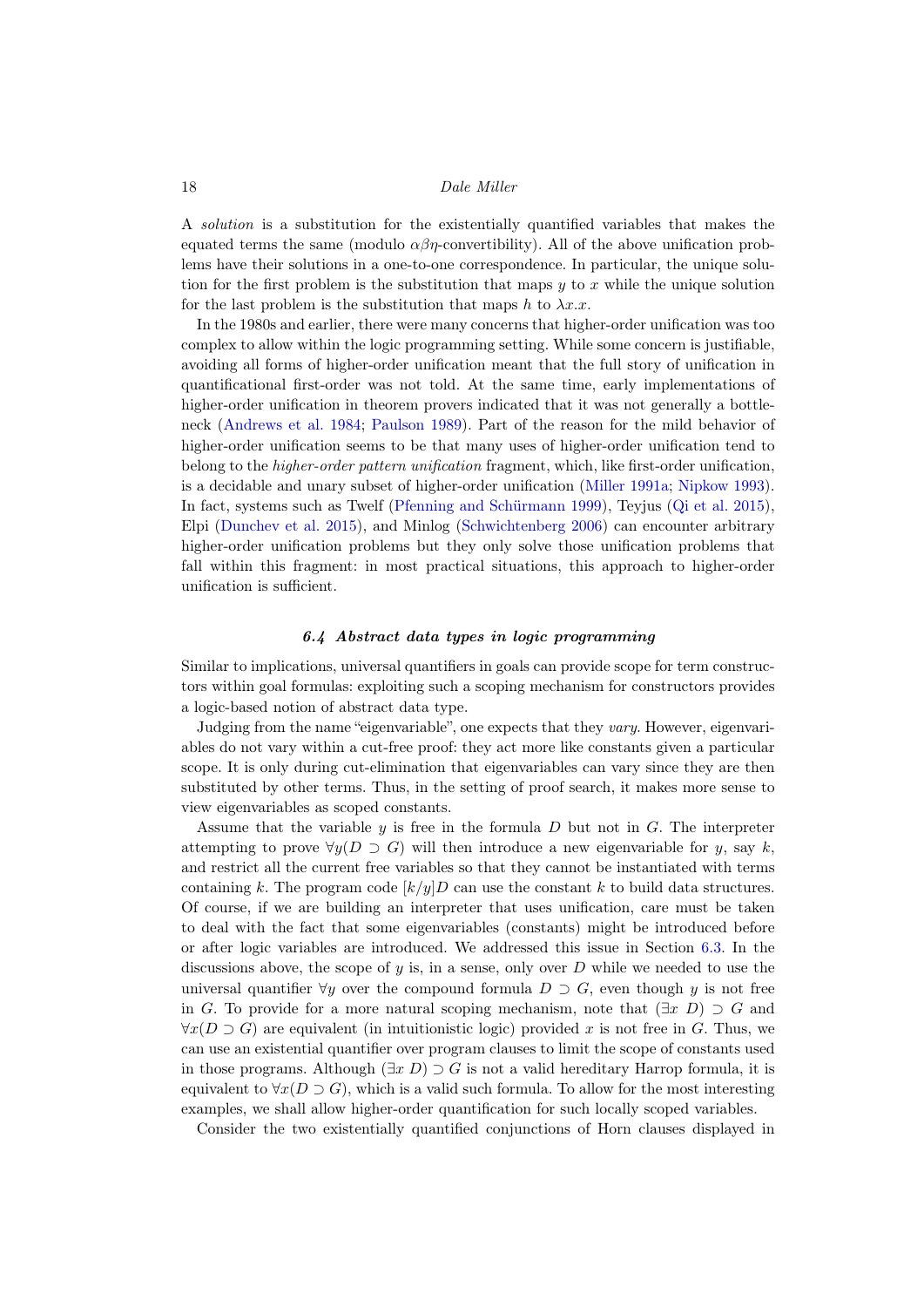| $\exists emp \; \exists stk.$ (                       | $\exists qu.$ (                                                                                       |
|-------------------------------------------------------|-------------------------------------------------------------------------------------------------------|
| $empty \,emp \wedge$                                  | $[\forall l. \emptyset]$ empty $\{qu, l\}\}\wedge$                                                    |
| $[\forall s \forall x.$ enter x s (stk x s)] $\wedge$ | $[\forall x \forall l \forall k.$ enter x $(qu \, l \, [x k])$ $(qu \, l \, k)] \wedge$               |
| $\forall s \forall x.$ remove x $(stk x s) s$ )       | $\forall x \forall l \forall k.$ remove x $(qu \vert x \vert l \vert k)$ $(qu \vert k \vert l \vert)$ |

<span id="page-18-1"></span>Fig. 2. Two implementations of the predicates *empty/enter/remove*.

Figure [2.](#page-18-1) In both of those formulas, the only constants that appear free are the predicates empty, enter, and remove. The formula on the left is an implementation of a stack: here,  $emp$  denotes the empty stack, and  $stk$  denotes the non-empty stack constructor. In this case, the enter/remove predicates implement the last-in-first-out protocol. The formula on the right is an implementation of a queue: here  $qu$  forms a difference list in the usual style familiar to Prolog programmers [\(Clocksin and Mellish 1994\)](#page-36-8). In this case, the enter/remove predicates implement the first-in-first-out protocol. Note that by hiding the internal implementation of the three predicates, it is possible to change one of these implementations with the other without the calling code becoming broken. Of course, the calling code might well have a different behavior when we swap implementations.

Hiding predicates is also possible using such higher-order quantification. For example, the usual way to specify the relationship between a list and its reverse is often defined using an auxiliary predicate, which can be hidden using a universal quantifier in a goal. Consider the following hereditary Harrop formula.

$$
\forall L \forall K. \text{ reverse } L \text{ } K : \text{--} \forall rev. \text{ } (\text{ }
$$
\n
$$
[\forall L. \text{ } rev \text{ }[[ \text{ } L \text{ } L ] \text{ } ]
$$
\n
$$
[\forall X \forall L \forall K \forall M. \text{ } rev \text{ }[X|L] \text{ } K \text{ } M : \text{--} \text{ } rev \text{ } L \text{ } K \text{ }[X|M]] \text{ } ]
$$
\n
$$
rev \text{ } L \text{ } K \text{ }[] )
$$

To prove an instance of the reverse relationship, this code instructs the proof search mechanism to create a new eigenvariable that plays the role of an auxiliary predicate rev and then loads two Horn clauses that define that auxiliary predicate before making a call to that auxiliary predicate. As a result, it is impossible to access this auxiliary predicate and its code from any other logic programming clauses that may be in the same context. More examples of this approach to abstract data types in logic programming can be found in [\(Miller 2003\)](#page-42-12) and [\(Miller and Nadathur 2012\)](#page-42-3).

# 7 Linear logic programming

<span id="page-18-0"></span>All the previous developments in applying proof theory to logic programming took place within classical and intuitionistic logic. When Girard introduced linear logic in [\(1987\)](#page-38-0), many researchers were eager to see if the story behind logic programming could be extended further using this new logic (see the encyclopedia article [\(Di Cosmo and Miller](#page-37-5) [2019\)](#page-37-5) for an overview of linear logic). This new logic also seemed to be an extension to both classical and intuitionistic logic: as a result, there was the promise that linear logic programming could subsume and extend the various forms of logic programming we have already described. Also, the proof theory foundations of the logic programming paradigm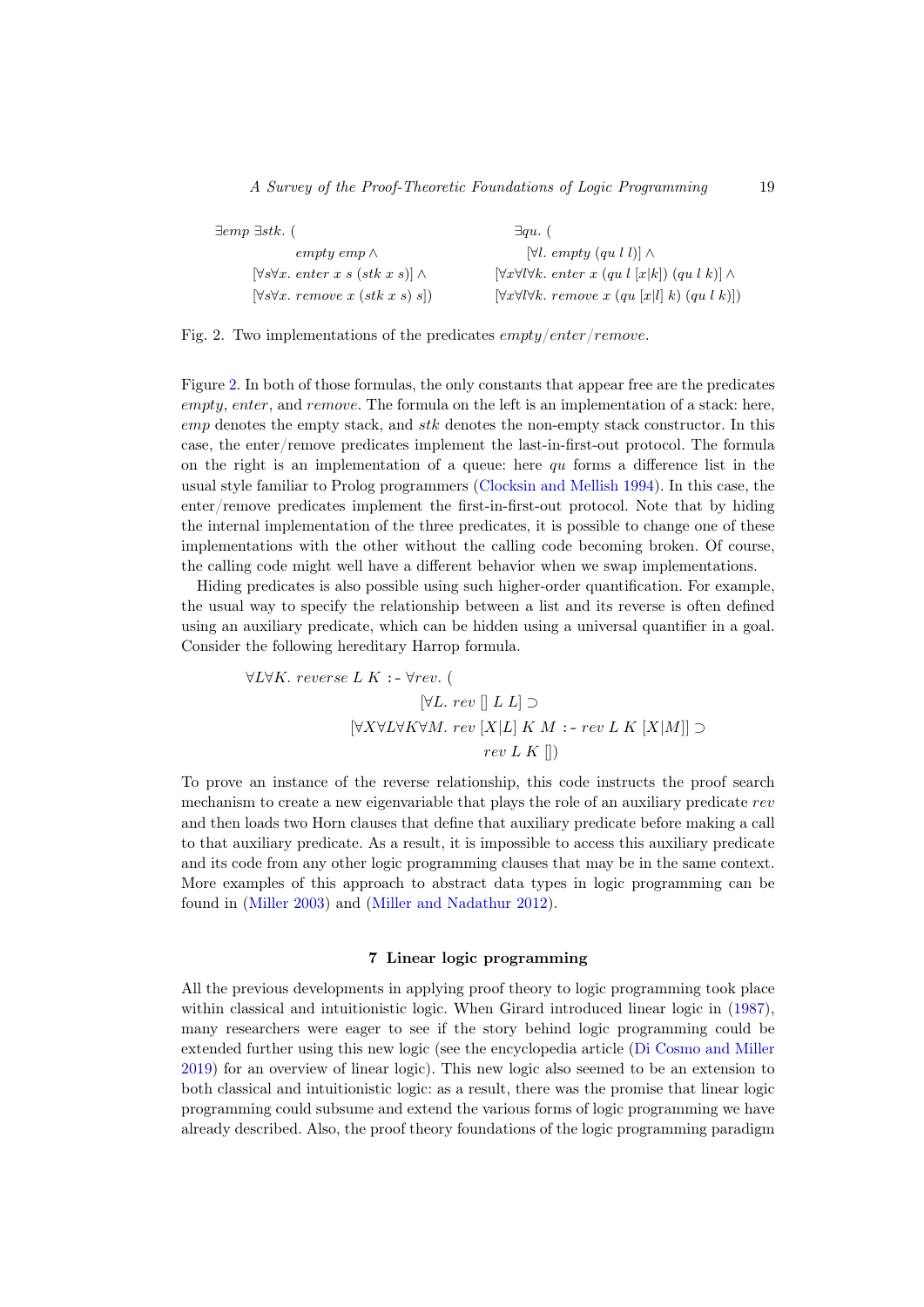had not provided any hints at how to account for either side-effects or concurrency: but there were hints that linear logic should provide for exactly these missing features. Since Girard gave a simple and clear presentation of linear logic using the sequent calculus, many researchers started working on new logic programming designs almost immediately.

Below is a list of several logic programming languages that incorporate elements of linear logic into their design. For more about linear logic programming, the reader is referred to the author's overview paper [\(2004\)](#page-42-13).

- The LO (linear objects) language designed by Andreoli and Pareschi [\(1991\)](#page-34-4) was the first of those languages. LO was a kind of Horn clause logic where atomic formulas were generalized to be more like a multiset of atomic formulas. The design provided a natural notion of an object-as-process that has a built-in notion of inheritance.
- Lolli is a simple extension to hereditary Harrop formulas [\(Hodas and Miller 1991;](#page-39-8) [Hodas and Miller 1994\)](#page-39-9). Essentially, the linear implication  $\sim$  is allowed to appear in the same way as the intuitionistic implication can appear: at the top-level of both definite clauses and goals. Lolli had the property that if a program never uses  $\sim$  as a goal formula, then proofs and proof search are essentially the same as when using intuitionistic logic. A new feature that Lolli provides over  $\lambda$ Prolog is a mechanism for describing state and state change, including database updates and retraction.
- The Lygon system of Harland and Pym [\(1996\)](#page-39-10) was designed following a prooftheoretic analysis of goal-directed proof in linear logic [\(Pym and Harland 1994\)](#page-44-8). The application areas of Lygon and Lolli overlap significantly.
- The language ACL by Kobayashi and Yonezawa [\(Kobayashi and Yonezawa 1993;](#page-40-10) [Kobayashi and Yonezawa 1994\)](#page-40-11) captures simple notions of asynchronous communication by identifying the send and read primitives with two complementary linear logic connectives.
- Lincoln and Saraswat developed a linear logic version of concurrent constraint programming [\(Lincoln and Saraswat 1993;](#page-41-12) [Saraswat 1993\)](#page-44-9), and Fages, Ruet, and Soliman have analyzed similar extensions to the concurrent constraint paradigm [\(Ruet and Fages 1997;](#page-44-10) [Fages et al. 1998\)](#page-37-6).
- The Forum language [\(Miller 1996;](#page-42-14) [Bruscoli and Guglielmi 2006\)](#page-36-9) is essentially a presentation of linear logic that allows for all of linear logic to be considered as an abstract logic programming language. The proof-theoretic analysis of Forum required lifting the notion of goal-directed proofs to deal with multiple-conclusion sequents. Forum can be seen as the result of merging LO and Lolli.

An early observation about linear logic is that it supports multiset rewriting in a rather direct fashion. Thus, linear logic programming can encode both Petri nets [\(Gunter and](#page-39-11) [Gehlot 1989;](#page-39-11) [Kanovich 1995\)](#page-40-12) and the process calculi, such as the π-calculus [\(Miller 1993\)](#page-42-15).

To illustrate how sequent calculus can be used to encode a small fragment of linear logic (the fragment that deals with  $\supset$ ,  $\multimap$ , and  $\forall$ ), we present the LL proof system in Figure [3.](#page-20-0) We continue to use  $\supset$  to denote (intuitionistic) implication and introduce Girard's linear implication  $\sim$ . Part of the informal meaning of linear implication is that a proof of  $B \multimap C$  is a proof of C in which the assumption B is used exactly once. The corresponding informal meaning of the intuitionistic implication is that a proof of  $B \supset C$  is a proof of C in which the assumption B is used any number of times, including zero. To permit these two different accounting methods for assumptions, the left-hand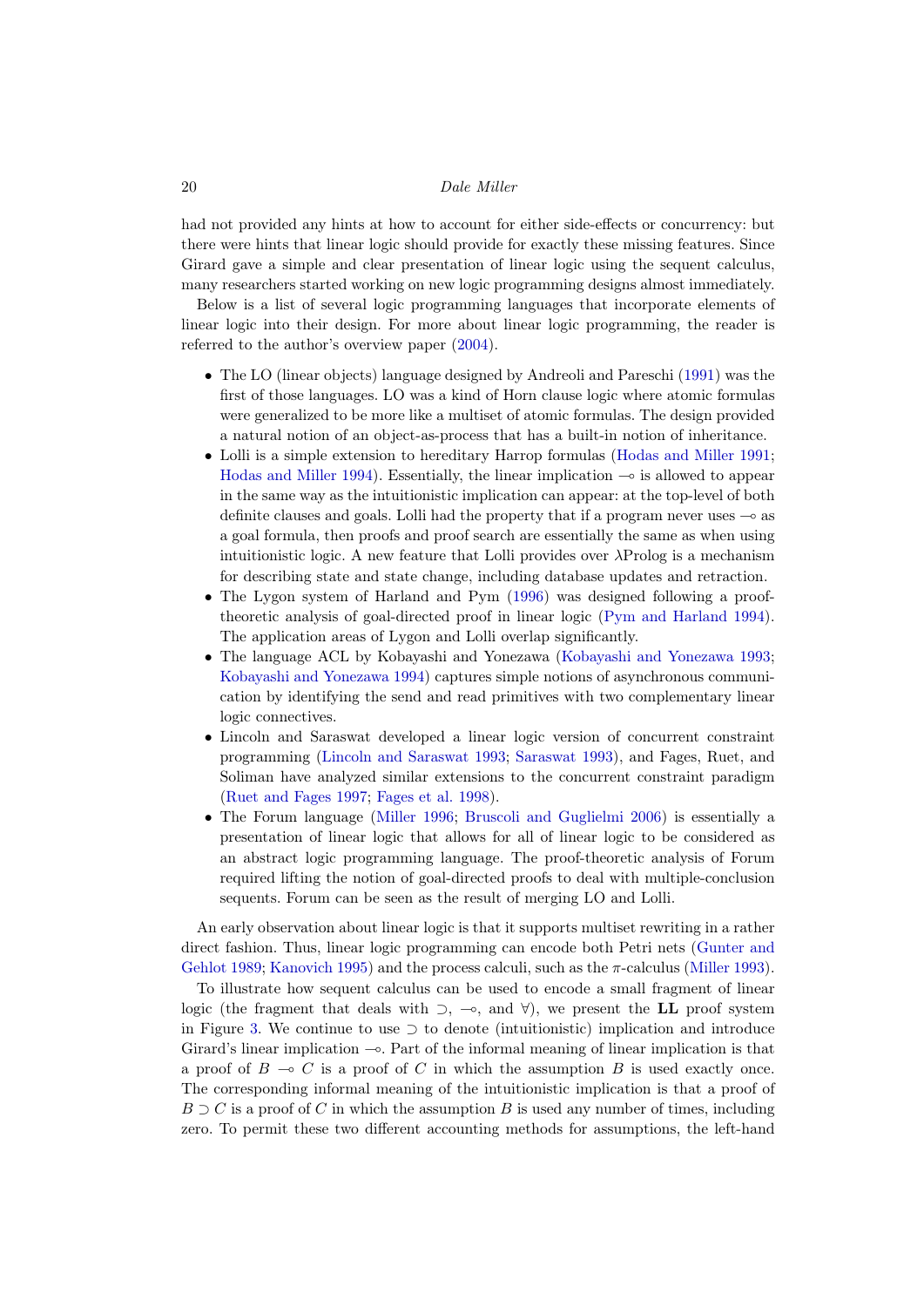$$
\frac{\Gamma, B, B; \Delta \vdash E}{\Gamma, B; \Delta \vdash E} \text{ contr } \frac{\Gamma; \Delta \vdash E}{\Gamma, B; \Delta \vdash E} \text{ weak } \frac{\Gamma; B, \Delta \vdash E}{\Gamma, B; \Delta \vdash E} \text{ dereliction}
$$

IDENTITY RULES

Structural rules

$$
\frac{\Gamma_1 \; ; \Delta_1 \vdash B \quad \Gamma_2 \; ; \Delta_2, B \vdash E}{\Gamma_1, \Gamma_2 \; ; \Delta_1, \Delta_2 \vdash E} \; cut
$$

Introduction rules

$$
\frac{\Gamma_1; \cdot \vdash B_1 \quad \Gamma_2; \Delta, B_2 \vdash E}{\Gamma_1, \Gamma_2; \Delta, B_1 \supset B_2 \vdash E} \supset L \qquad \frac{\Gamma, B_1; \Delta \vdash B_2}{\Gamma; \Delta \vdash B_1 \supset B_2} \supset R
$$
\n
$$
\frac{\Gamma_1; \Delta_1 \vdash B_1 \quad \Gamma_2; \Delta_2, B_2 \vdash E}{\Gamma_1, \Gamma_2; \Delta_1, \Delta_2, B_1 \multimap B_2 \vdash E} \multimap L \qquad \frac{\Gamma; \Delta, B_1 \vdash B_2}{\Gamma; \Delta \vdash B_1 \multimap B_2} \multimap R}
$$
\n
$$
\frac{\Gamma; \Delta, [t/x]B \vdash E}{\Gamma; \Delta, \forall x.B \vdash E} \forall L \qquad \frac{\Gamma; \Delta \vdash [y/x]B}{\Gamma; \Delta \vdash \forall x.B} \forall R
$$

<span id="page-20-0"></span>Fig. 3. The LL proof system for  $\supset$ ,  $\multimap$ , and  $\forall$ . In the  $\forall R$  rule, the variable y is not free in the conclusion of that rule.

side of sequents is divided into two zones. In the sequent  $\Gamma$ ;  $\Delta \vdash E$ , the context  $\Gamma$  holds the assumptions under the unbounded-use accounting, and the context  $\Delta$  contains the assumptions under the single-use accounting: we refer to  $\Gamma$  as the *unbounded zone* and  $\Delta$  as the *bounded zone*. Hodas and the author [\(1994\)](#page-39-9) proved that **LL** (over the same connectives) is sound and (relatively) complete for linear logic.

Girard's original presentation of linear logic [\(1987\)](#page-38-0) did not rely on using the two implications  $\multimap$  and  $\supset$ . Instead, the implication  $B \supset C$  was defined as  $B \multimap C$ , where ! is one of linear logic's exponentials. A formula marked by a ! can be contracted and weakened when it appears on the left side of a sequent arrow. Dually, a formula marked by the other exponential ? can be contracted and weakened when it appears on the right. With these exponentials, linear logic can encode both classical and intuitionistic logics. We have chosen not to use the exponentials of linear logic here, but if we did introduce it, then the sequent  $B_1, \ldots, B_n$ ;  $\Delta \vdash E$  could be rewritten as  $B_1, \ldots, B_n, \Delta \vdash E$ .

When comparing the subset of the LJ proof system in Figure [1](#page-9-1) with the LL proof system in Figure [3,](#page-20-0) we see that the contraction and weakening rules are available only in the unbounded zone, that the  $\supset R$  rule adds its hypothesis to the unbounded zone, and that the  $\sim R$  rule adds its hypothesis to the bounded zone. Finally, also note that the two left-introduction rules for implication treat their unbounded zones multiplicatively, meaning that every side-formula occurrence in the bounded context of the conclusion occurs in a bounded zone of exactly one premise. Furthermore, in the  $\supset L$  rule, the bounded zone of the left premise must be empty. Also, note that the only formula occurrences that are introduced on the left occur in the bounded zone. The dereliction rule is responsible for moving a formula in the unbounded zone to the bounded zone.

Figure [4](#page-21-0) contains the simplification  $LL'$  of  $LL$  in which we remove the cut-rule (since we are generally interested here in cut-free proofs) and in which we fold the weakening and contraction rules into other rules so these rules are never explicitly invoked. They are still present in this simplified proof system, however. In particular, the init rule allows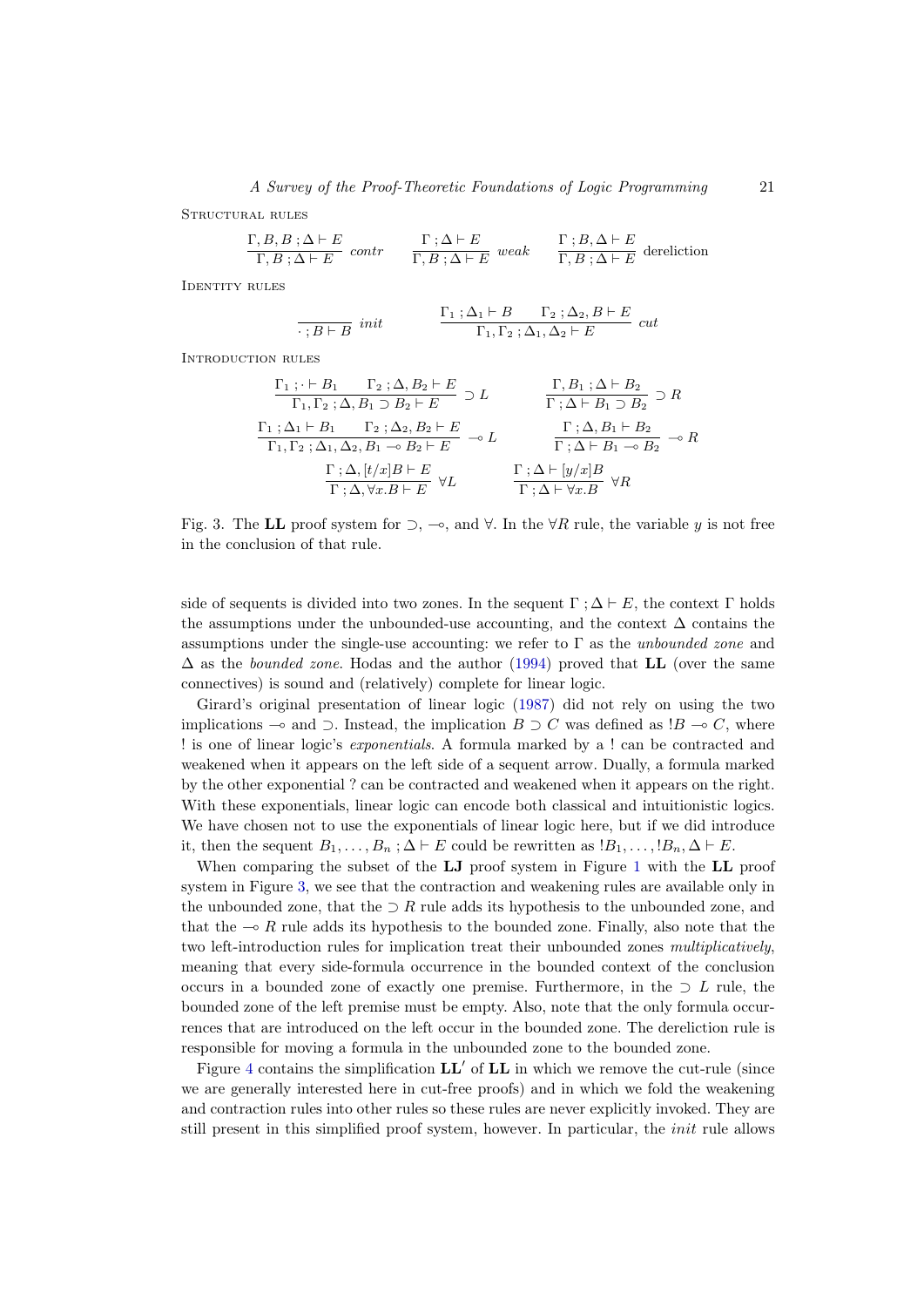$$
\frac{\Gamma; B : B \Delta \vdash E}{\Gamma; B \vdash B \text{ } init} \quad \frac{\Gamma, B : B, \Delta \vdash E}{\Gamma, B : \Delta \vdash E} \text{ absorb}
$$
\n
$$
\frac{\Gamma; \vdash B_1 \quad \Gamma; \Delta, B_2 \vdash E}{\Gamma; \Delta, B_1 \supset B_2 \vdash E} \supset L \quad \frac{\Gamma, B_1; \Delta \vdash B_2}{\Gamma; \Delta \vdash B_1 \supset B_2} \supset R
$$
\n
$$
\frac{\Gamma; \Delta_1 \vdash B_1 \quad \Gamma; \Delta_2, B_2 \vdash E}{\Gamma; \Delta_1, \Delta_2, B_1 \multimap B_2 \vdash E} \multimap L \quad \frac{\Gamma; \Delta, B_1 \vdash B_2}{\Gamma; \Delta \vdash B_1 \multimap B_2} \multimap R
$$
\n
$$
\frac{\Gamma; \Delta, [t/x]B \vdash E}{\Gamma; \Delta, \forall x.B \vdash E} \forall L \quad \frac{\Gamma; \Delta \vdash [y/x]B}{\Gamma; \Delta \vdash \forall x.B} \forall R
$$

<span id="page-21-0"></span>Fig. 4. The  $LL'$  proof system results from building into the  $LL$  proof system the structural rules of weak and contr.

the unbounded zone to be non-empty (since weakenings can be used to empty that zone) and the two implication-left rules keep the the unbounded zone the same in the premises and the conclusion. Also, the absorb rule links contraction with the dereliction rule.

To illustrate how linear logic provides for new logic programs with new dynamics, consider the following two linear logic formulas.

$$
\forall G. (sw on \neg o \ G) \neg o \ (sw \ off \neg o \ to g \)
$$
  

$$
\forall G. (sw \ off \neg o \ G) \neg o \ (sw \ on \neg o \ to g \) \in G)
$$

Linear logic contains the conjunction ⊗ (pronounced "tensor") for which the equivalence  $(A \rightarrow B \rightarrow C) \equiv ((A \otimes B) \rightarrow C)$  holds. Following the Lolli language conventions [\(Hodas](#page-39-12) [1994;](#page-39-12) [Hodas and Miller 1994\)](#page-39-9), we write the ⊗ as a comma and the converse of  $\sim$  as :-. As a result, these two formulas can be written in the following Prolog-like style.

 $toggle(G)$  :- sw off, (sw on -o G).  $toggle(G) :- sw on, (sw off -o G).$ 

Using the proof system  $LL'$  (Figure [4\)](#page-21-0), we can build the following partial proof.

$$
\frac{\Gamma \; ; \; \text{sw off}, \Delta \vdash g}{\Gamma \; ; \Delta \vdash \; \text{sw off} \; \multimap g} \multimap R \; \frac{\Gamma \; ; \; \text{sw on} \vdash \; \text{sw on} \; \text{init}}{\Gamma \; ; \; (\text{sw off} \multimap g) \multimap (\text{sw on} \multimap \text{toggle } g), \; \text{sw on}, \Delta \vdash \text{toggle } g} \multimap L \times 2
$$
\n
$$
\frac{\Gamma \; ; \; \forall G. (\text{sw off} \multimap G) \multimap (\text{sw on} \multimap \text{toggle } g), \text{sw on}, \Delta \vdash \text{toggle } g}{\Gamma \; ; \; \text{sw on}, \Delta \vdash \text{toggle } g}, \text{sw on} \Delta \vdash \text{toggle } g
$$

This derivation (and the analogous one using the other formula for toggle) essentially interprets these two clauses for toggle as the following two admissible rules.

$$
\frac{\Gamma \; ; \; sw \; off, \Delta \vdash g}{\Gamma \; ; \; sw \; on, \Delta \vdash \; together \; g} \qquad \text{and} \qquad \frac{\Gamma \; ; \; sw \; on, \Delta \vdash g}{\Gamma \; ; \; sw \; off, \Delta \vdash \; together \; g}
$$

Thus, the process of reducing the goal toggle  $g$  to  $g$  will flip the switch's value stored as the argument of (the presumably unique) sw-atom and will affect no other formula in the bounded or unbounded zones. We can attempt something similar using intuitionistic logic and hereditary Harrop: for example, consider the following specification for toggle.

$$
\forall G. (sw on \supset G) \supset (sw off \supset toggle G)
$$
  

$$
\forall G. (sw off \supset G) \supset (sw on \supset toggle G)
$$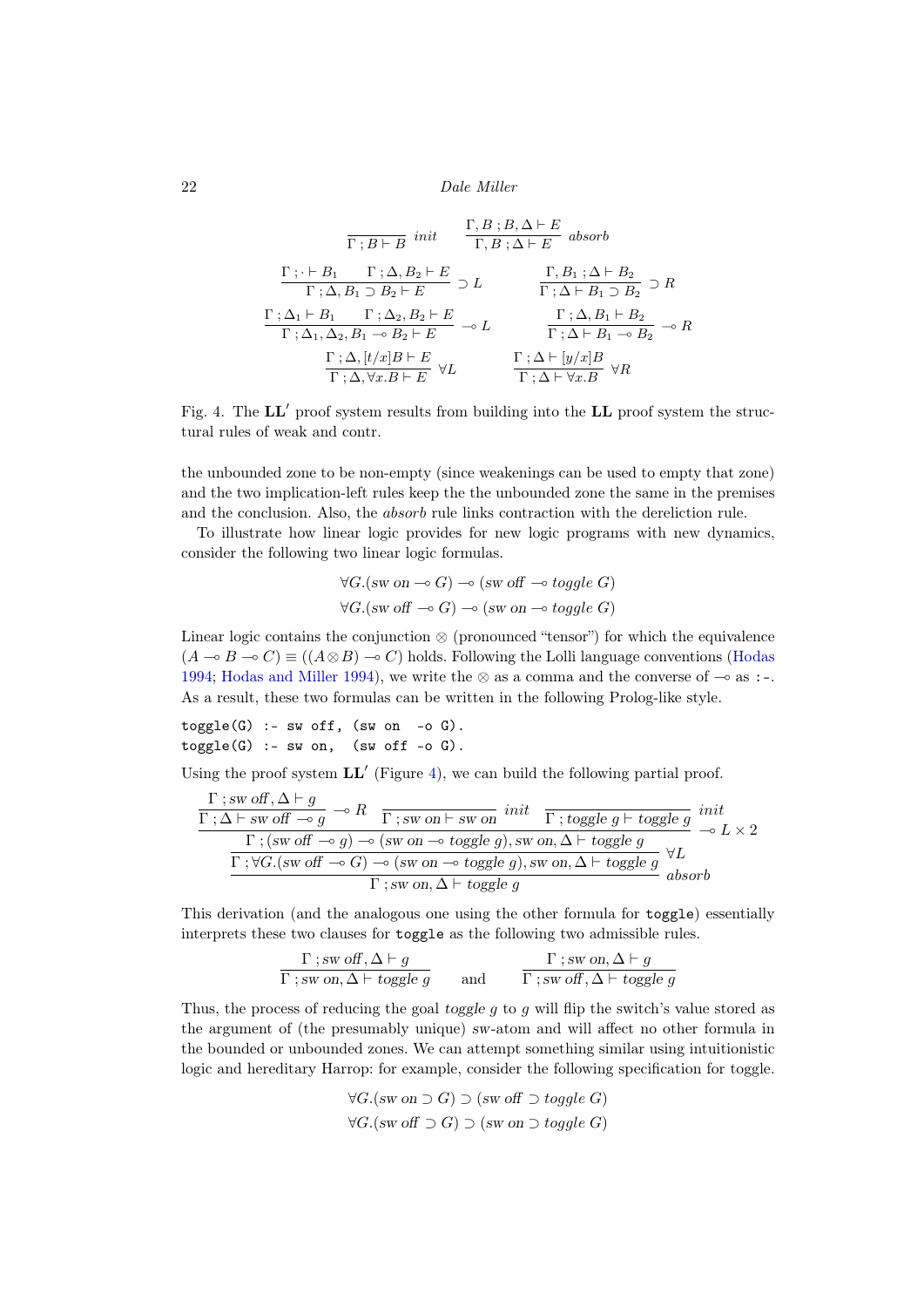A proof fragment in intuitionistic logic starting with one of these formulas will look as follows.

$$
\frac{\Gamma, \text{sw on, sw off }\vdash g}{\Gamma, \text{sw on }\vdash \text{sw off }\supset g} \supset R \quad \frac{\Gamma, \text{sw on }\vdash \text{sw on} \text{ } \text{ } init}{\Gamma, \text{sw on }\bigcirc \text{ toggle } g \vdash \text{ toggle } g} \quad \text{ } int
$$
\n
$$
\frac{\Gamma, \Gamma, (\text{sw off }\supset g) \supset (\text{sw on }\supset \text{ toggle } g), \text{sw on, sw on }\vdash \text{ toggle } g}{\Gamma, (\text{sw off }\supset g) \supset (\text{sw on }\supset \text{ toggle } g), \text{sw on }\vdash \text{ toggle } g} \quad \text{several contr}
$$
\n
$$
\frac{\Gamma, \forall G. (\text{sw off }\supset G) \supset (\text{sw on }\supset \text{ toggle } g), \text{sw on }\vdash \text{ toggle } g}{\Gamma, \text{sw on }\vdash \text{ toggle } g} \quad \text{absorb}
$$

In this setting, we get the admissible rules

$$
\frac{\Gamma, \text{sw on, sw off } \vdash g}{\Gamma, \text{sw on } \vdash \text{ toggle } g} \qquad \text{and} \qquad \frac{\Gamma, \text{sw on, sw off } \vdash g}{\Gamma, \text{sw off } \vdash \text{ toggle } g} \ ,
$$

which is not what we expect from a proper switch.

The mechanism behind this simple example can easily be expanded to perform multiset rewriting. Let H be the *multiset rewriting system*  $\{\langle L_i, R_i \rangle | i \in I\}$  where for each  $i \in I$ (a finite index set),  $L_i$  and  $R_i$  are finite multisets. Define the relation  $M \Longrightarrow_H N$  on finite multisets to hold if there is some  $i \in I$  and some multiset C such that M is  $C \oplus L_i$ and N is  $C \oplus R_i$ . Let  $\Longrightarrow_H^*$  be the reflexive and transitive closure of  $\Longrightarrow_H$ .

The  $H$  rewrite system can be encoded as a multiset of linear logic formulas as follows: If H contains the pair  $\langle \{a_1, \ldots, a_n\}, \{b_1, \ldots, b_m\} \rangle$  then this pair is encoded as the clause

 $loop :$ - item  $a1,$  ..., item an, (item b1 -o ... -o item bm -o loop).

If either  $n$  or  $m$  is zero, the appropriate portion of the formula is deleted. Here item is a predicate of one argument that is used to inject multiset items into atomic formulas. Operationally, this clause (destructively) reads the  $a_i$ 's out of the bounded context, loads the  $b_i$ 's into that context, and then attempts another rewrite. Let  $\Gamma_H$  be the set resulting from encoding each pair in H. For example, if  $H = \{\langle \{a, b\}, \{b, c\}\rangle, \langle \{a, a\}, \{a\}\rangle\}$  then  $\Gamma_H$  is the set of clauses

```
loop :- item a, item b, (item b -o item c -o loop).
loop :- item a, item a, (item a -o loop).
```
The following holds about this encoding of multiset rewriting: the relation

$$
\{a_1,\ldots,a_n\} \Longrightarrow_H^* \{b_1,\ldots,b_m\}
$$

holds if and only if sequent  $\Gamma$ ;  $\Delta$ , item $(a_1), \ldots$ , item $(a_n) \vdash$  loop can be derived from the sequent  $\Gamma$ ;  $\Delta$ , item $(b_1), \ldots$ , item $(b_m) \vdash loop$ .

As these examples illustrate, the existence of formulas with limited use increases the expressiveness of linear logic programs. Along with that increase in expressiveness comes an increase in the cost of doing proof search. In particular, consider the  $\sim L$  inference rule from Figure [4,](#page-21-0) namely,

$$
\frac{\Gamma \; ; \Delta_1 \vdash B_1 \quad \Gamma \; ; \Delta_2, B_2 \vdash E}{\Gamma \; ; \Delta_1, \Delta_2, B_1 \multimap B_2 \vdash E} \multimap L.
$$

When reading this inference from bottom to top, one must decide to take the sideformulas to  $B_1 \sim B_2$  within the bounded context, say  $\Delta$ , and split that multiset into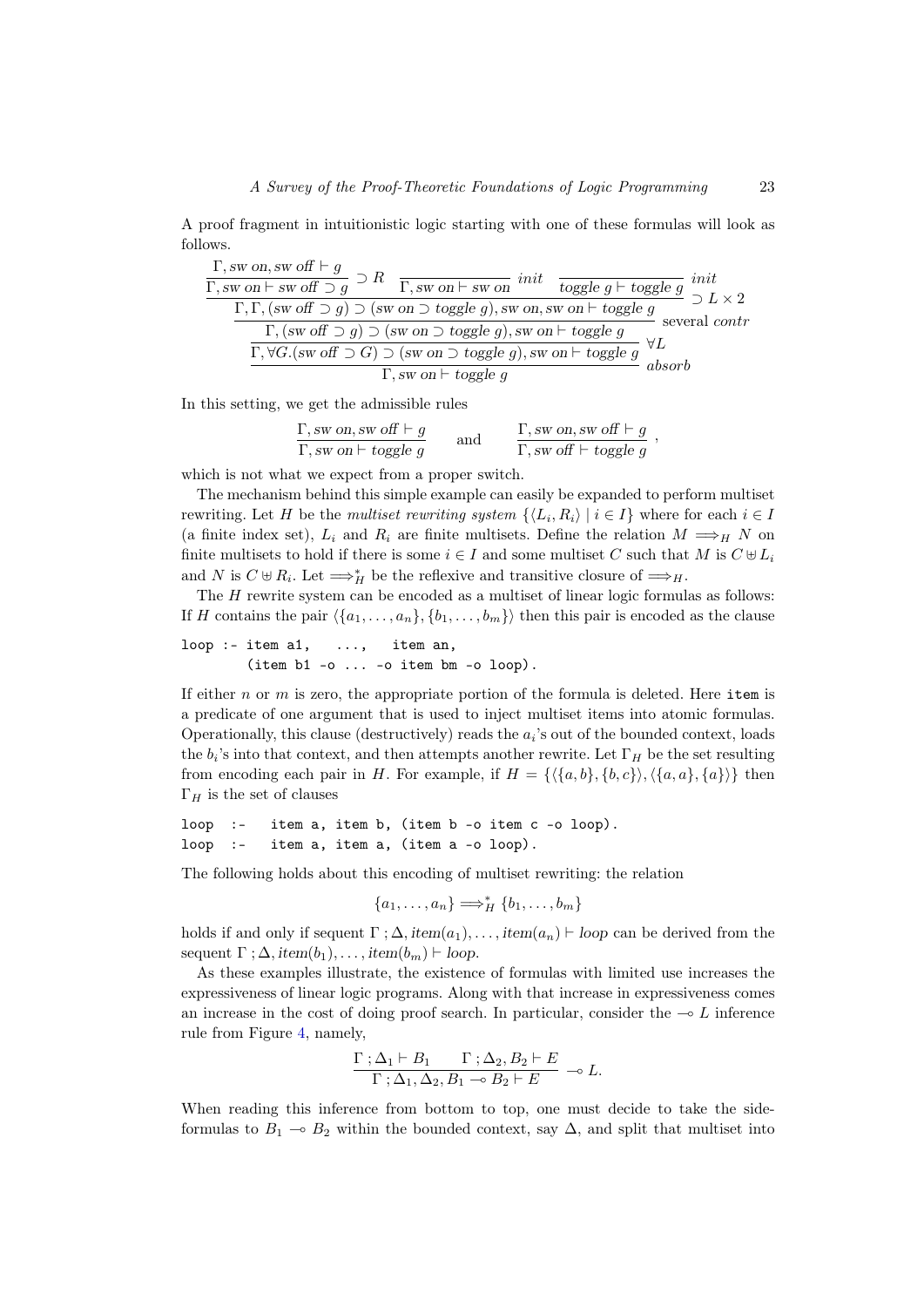$\Delta_1$  (the formulas given to the left-premise) and  $\Delta_2$  (the formulas given to the rightpremise). If  $\Delta$  contains *n* occurrences of distinct formulas, then there are  $2^n$  possible splittings available. It is possible to implement interpreters for linear logic programming languages in which  $\Delta$  is not split immediately into  $\Delta_1$  and  $\Delta_2$  but rather all of  $\Delta$  is given to, say, the proof attempt on the left premise. If that proof attempt is successful, then  $\Delta_1$  is taken to be those formulas consumed from the bounded context during that attempt. The formulas that result from removing  $\Delta_1$  from  $\Delta$  yield  $\Delta_2$ . Such a lazy splitting approach has been used in various implementations of linear logic programming languages [\(Hodas and Miller 1994;](#page-39-9) [Cervesato et al. 2000\)](#page-36-10).

As we have seen, much of the novel expressiveness of linear logic programmings comes from their ability to express multiset rewriting. In the specifications we have presented above, there is, however, only one multiset that is subjected to rewriting, and that is the multiset that forms the zone  $\Delta$  in sequents of the form  $\Gamma : \Delta \vdash E$ . An even more expressive framework would allow the left-hand side to be divided into multiple zones representing multiple multisets. In that setting, different parts of a logic program could use different multisets for different purposes. It turns out that just such multiple-zone sequents are possible in linear logic by noting that the exponentials of linear logic are not canonical logical connectives. To explain what we mean by canonical, consider adding to linear logic the logical connective  $\&'$  which has the same inference rules that exist for  $\&$ . In such an extended logic and proof system, it is easy to prove that  $B\&C$  and  $B\&C$  are logically equivalent formulas. As a result, we say that  $\&$  is a *canonical logical connective*. Nothing is gained by adding such a variant of &.

It is easy to show that all the connectives of linear logic are canonical except for the exponentials ! and ?. That is, if we add a blue  $!^b$  and a red  $!^r$  to linear logic and give them each the same inference rules that exist for !, we then have a more expressive logic. Furthermore, it is possible to allow explicitly the contraction and weakening rules to be applicable for formulas explicitly marked by, say,  $!^b$  but not for  $!^r$ . Danos *et al.* [\(1993\)](#page-37-7) proposed a linear logic system with such non-canonical exponentials and illustrated their uses in the framework of the Curry-Howard correspondence. These non-canonical exponentials are now called subexponentials [\(Nigam and Miller 2009\)](#page-43-13). As we have seen, the difference between the two zones on the left of sequents in  $\Gamma$ ;  $\Delta \vdash E$  comes down to the fact that the formulas in Γ should be considered as having ! attached to them while the formulas in  $\Delta$  do not have ! attached. Thus, the existence of n different subexponentials can now encode  $n+1$  zones on the left-hand side of sequents, and some of these zones will allow weakening and contraction (such as the  $\Gamma$  zone), and other zones will allow neither of these structural rules (such as the  $\Delta$  zone). Similarly, expressions of the form  $!^bB \sim C$ and  $\Gamma B \to C$  would provide new kinds of implications. The additional expressiveness of subexponentials in the logic programming setting has been developed a great deal in recent years: see the papers [\(Nigam 2009;](#page-43-14) [Nigam and Miller 2009;](#page-43-13) [Chaudhuri 2010a;](#page-36-11) [Nigam et al. 2011;](#page-43-15) [Olarte et al. 2015;](#page-43-16) [Despeyroux et al. 2016;](#page-37-8) [Kanovich et al. 2019\)](#page-40-13). Subexponentials have also been used to encode concurrent process calculi [\(Nigam et al.](#page-43-17) [2017\)](#page-43-17) and aspects of Milner's bigraphs [\(Chaudhuri and Reis 2015\)](#page-36-12).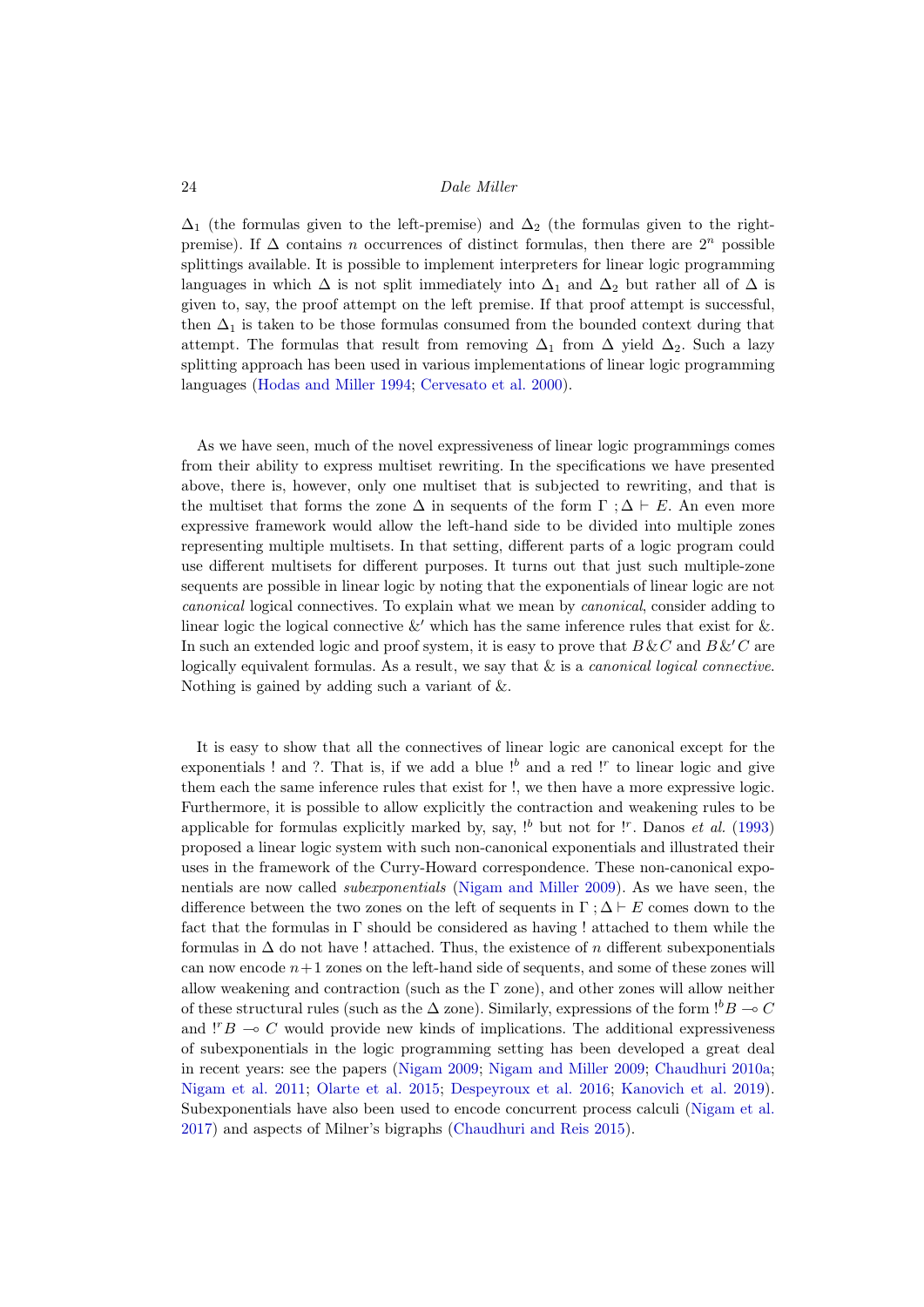$$
\frac{\Sigma: \Gamma: \Delta \Downarrow B \vdash A}{\Sigma: \Gamma: \cdot \Downarrow A \vdash A} \text{ init} \quad \frac{\Sigma: \Gamma: \Delta \Downarrow B \vdash A}{\Sigma: \Gamma: \Delta, B \vdash A} \text{ decide}
$$
\n
$$
\frac{\Sigma: \Gamma: \cdot \vdash B_1 \quad \Sigma: \Gamma: \Delta \Downarrow B_2 \vdash A}{\Sigma: \Gamma: B: \Delta \vdash A} \text{ decide!}
$$
\n
$$
\frac{\Sigma: \Gamma: \cdot \vdash B_1 \quad \Sigma: \Gamma: \Delta \Downarrow B_2 \vdash A}{\Sigma: \Gamma: \Delta \Downarrow B_1 \supset B_2 \vdash A} \supset L \quad \frac{\Sigma: \Gamma, B: \Delta \vdash B_2}{\Sigma: \Gamma: \Delta \vdash B_1 \supset B_2} \supset R
$$
\n
$$
\frac{\Sigma: \Gamma: \Delta_1 \vdash B_2}{\Sigma: \Gamma: \Delta_1, \Delta_2 \Downarrow B_1 \rightarrow B_2 \vdash A} \rightarrow L \quad \frac{\Sigma: \Gamma: \Delta, B_1 \vdash B_2}{\Sigma: \Gamma: \Delta \vdash B_1 \rightarrow B_2} \rightarrow R
$$
\n
$$
\frac{\Sigma \vdash t: \tau \quad \Sigma: \Gamma: \Delta \Downarrow [t/x]B \vdash A}{\Sigma: \Gamma: \Delta \Downarrow \forall \tau x. B \vdash A} \quad \forall L \quad \frac{\Sigma, y: \tau: \Gamma: \Delta \vdash [y/x]B}{\Sigma: \Gamma: \Delta \vdash \forall \tau x. B} \quad \forall R
$$

<span id="page-24-1"></span><span id="page-24-0"></span>Fig. 5. The  $LL^f$  proof system. In these sequents, A denotes a syntactic variable for atomic formulas.

# 8 Focusing and polarities

#### 8.1 Extending two phases to linear logic

Once Girard introduced linear logic in [\(1987\)](#page-38-0), Andreoli generalized the two-phase struc-ture of uniform proofs (see Section [5.2\)](#page-9-0) with the design of a *focused proof system* for linear logic [\(Andreoli 1990;](#page-34-5) [Andreoli 1992\)](#page-34-6). Two important insights distinguish focused proofs from uniform proofs. First, Andreoli's original focused proof system was defined for linear logic, which is more expressive than intuitionistic logic and contains an involutive negation. Second, and more importantly, Andreoli's phases were based on the notion of invertibility and non-invertibility. From the proof search point-of-view, invertible rules can be applied in a don't-care-nondeterministic fashion, whereas the non-invertible rules can be applied in a don't-know-nondeterministic fashion. As it turns out, the distinction between invertible and non-invertible inference rules is more fundamental than the distinction between left-hand side and right-hand side, especially in linear logic where the systematic use of negation means that all sequents can be assumed to be one-sided.

Figure [5](#page-24-1) presents a focused version of the  $LL'$  proof system of Figure [4.](#page-21-0) This proof system, which is a subset of the  $F$  proof system in [\(Miller 1996\)](#page-42-14), contains two kinds of sequents. Sequents of the form  $\Sigma: \Gamma: \Delta \vdash B$  are essentially the sequents that appear in  $LL'$  but in the  $LL^f$  sequents of this style can only be the conclusion of right-introduction rules or the decide or decide! rules. The second kind of sequent is of the form

$$
\Sigma: \Gamma: \Delta \Downarrow B \vdash A
$$

where A is an atomic formula. Here, the  $\downarrow$  provides the left-hand side of a sequent with an additional zone between  $\downarrow$  and  $\vdash$ : this new zone always contains exactly one formula. Sequents containing a  $\downarrow$  are called *focused sequents* and they can only be the conclusion of left-introduction rules or the init rule. Thus, we can see two phases in focused proof construction. One phase involves only sequents containing  $\downarrow$  and having an atomic righthand side. The other phase involves only sequents that do not contain  $\downarrow$ . If we revisit the derivation in Section [5.2](#page-9-0) containing underlined formulas, it is easy to rewrite that derivation in the  $\mathbf{L}\mathbf{L}^f$  proof system in such a way that the underlined formulas correspond to the formulas next to the  $\downarrow$ . The  $\downarrow$ -phase corresponds to backward chaining and the phase without the  $\Downarrow$  corresponds to the goal-reduction phase of uniform proofs.

Andreoli's focused proof system was for a version of linear logic that did not include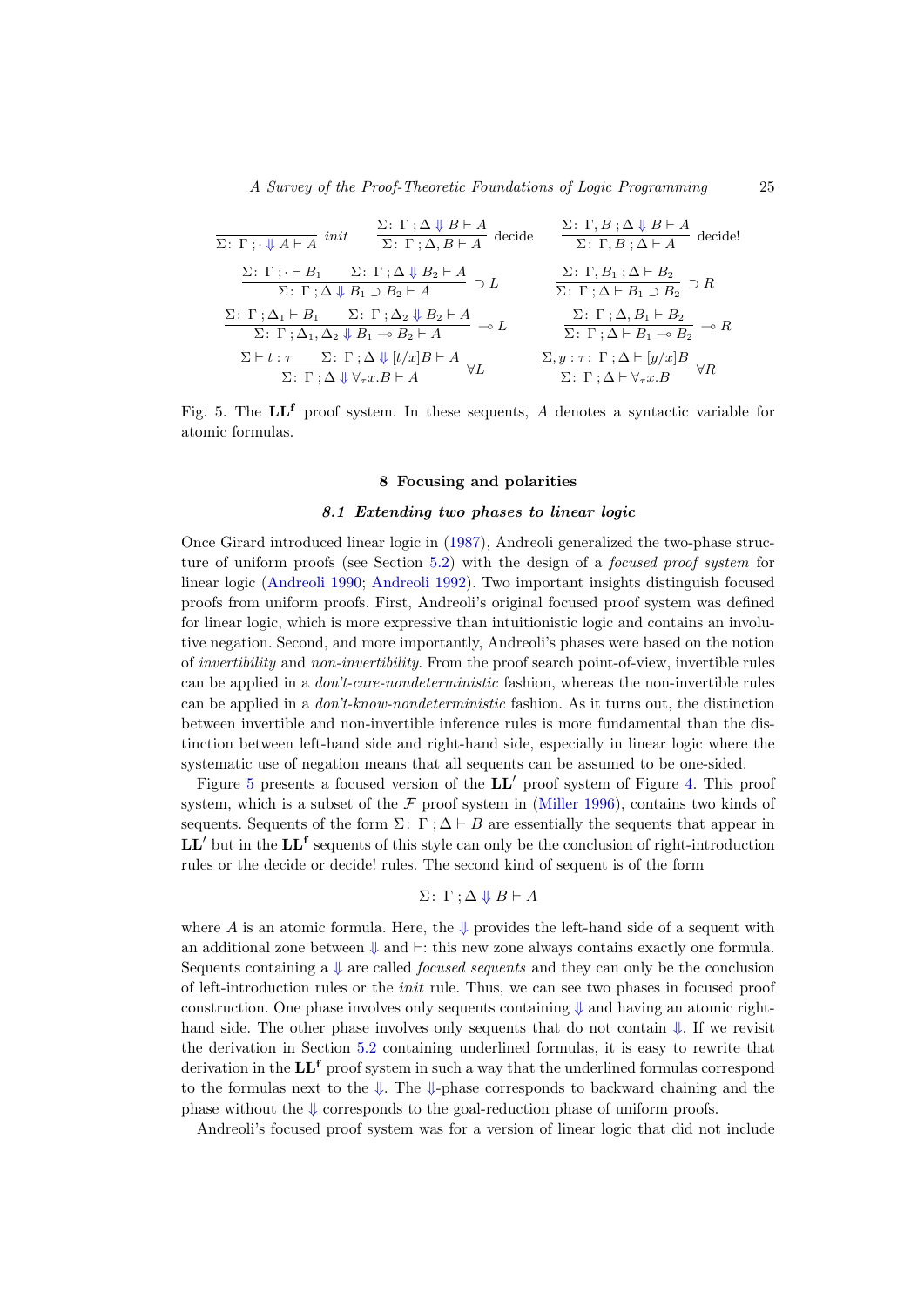the  $\sim$  and  $\supset$  implications and, as a result, that proof system was one-sided (all formulas are placed on the right of the sequent arrow). However, it is possible to revise Andreoli's proof system to include both implications and identify the ⇓-phase with left-introduction rules and the ⇓-free phase with right-introduction rules. This reorganization of focused linear logic proofs is called the Forum logic programming language [\(Miller 1994;](#page-42-16) [Miller](#page-42-14) [1996\)](#page-42-14). This presentation of linear logic allows one to view logic programming using Horn clauses (Section [5.2\)](#page-9-0), hereditary Harrop formulas (Section [5.4\)](#page-12-0), and Lolli (Section [7\)](#page-18-0) all as subsets of just the one, large logic programming language. The Forum presentation of linear logic allows us to conclude that all of linear logic is an abstract logic programming language [\(Miller 1996\)](#page-42-14).

# 8.2 The dynamics of an abstract logic programming language

Recall that sequents are used to capture the state of a logic programming computation: that is, the sequent  $\Sigma: \mathcal{P} \vdash G$  represents a configuration where the current logic program is  $P$ , the current goal is  $G$ , and the current signature of eigenvariables (scoped constants) is Σ. A natural and high-level characterization of logic programming languages is captured by the question: How richly can these configurations change during the search for a proof? In other words, if  $\Sigma: \mathcal{P} \vdash G$  is the root of a derivation and if  $\Sigma': \mathcal{P}' \vdash G'$  is a sequent occurring above the root in that derivation, what is the relationship between  $\Sigma$  and  $\Sigma'$ , between  $P$  and  $P'$ , and between G and G'? Focused proof systems, such as the  $LL<sup>f</sup>$ proof system of Figure [5,](#page-24-1) provides a natural and simple way to answer this question. In particular, call a sequent of the form  $\Sigma: \Gamma: \Delta \vdash A$ , for atomic A, a border sequent. Such sequents occur between the goal reduction phase and the backward-chaining phase. We can limit our questions about dynamics to just such border sequents:

if  $\Sigma: \Gamma: \Delta \vdash A$  is the root of a derivation and if  $\Sigma': \Gamma': \Delta' \vdash A'$  is a border sequent occurring above the root in that derivation, what is the relations between  $\Sigma$  and  $\Sigma'$ , between  $\Gamma$  and  $\Gamma'$ , between  $\Delta$  and  $\Delta'$ , and between A and  $A'$ ?

If  $\Gamma$  is a multiset of Horn clauses, then we can immediately say that  $\Sigma = \Sigma'$ ,  $\Gamma = \Gamma'$ ,  $\Delta = \Delta'$  and  $\Delta$  must be, in fact, the empty multiset. Only the relationship between A and  $A'$  can be rich. That is, the left-hand side of the sequent is constant and global during the entire computation. The only dynamics of computation must take place within atomic formulas.

If  $\Gamma$  is a multiset of hereditary Harrop formulas, then we can immediately say that  $\Sigma \subseteq \Sigma'$ ,  $\Gamma \subseteq \Gamma'$ ,  $\Delta = \Delta'$  and  $\Delta$  must be, in fact, the empty multiset. Thus, slightly richer dynamics can take place in this setting since both the signature and the logic program can grow as proof search progresses.

If  $\Gamma$  is a multiset of any formulas using  $\forall$ ,  $\supset$ , and  $\multimap$ , then we can immediately say again that  $\Sigma \subseteq \Sigma'$  and  $\Gamma \subseteq \Gamma'$  hold but that there is no simple relationship between  $\Delta$ and  $\Delta'$ . The relationship between these two multiset sets can be, essentially, arbitrary and depends on the nature of the logic programs available in that sequent.

# 8.3 Polarization applied to classical and intuitionistic logics

A standard presentation of linear logic does not involve implications (neither  $\supset$  nor  $-\circ$ ) and, as such, a sequent calculus for it can use one-sided sequents. In that setting, it turns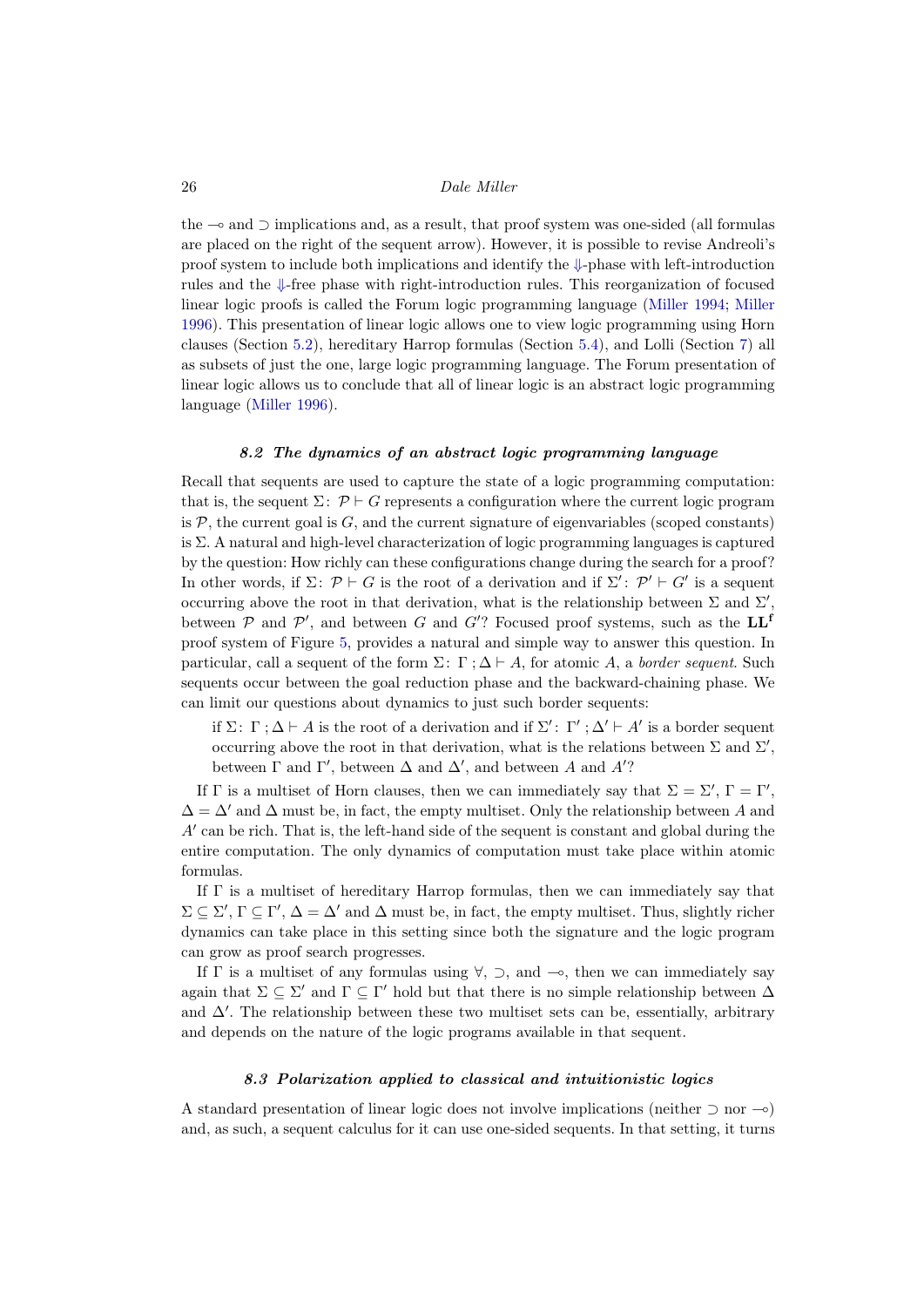| $\Gamma, B_1 \vdash B_2$                 | $\Gamma \vdash [y/x]B$                                      | $y$ not free in conclusion                        |                   |
|------------------------------------------|-------------------------------------------------------------|---------------------------------------------------|-------------------|
| $\Gamma \Downarrow [t/x]B \vdash A$      | $\Gamma \vdash B_1 \Downarrow$                              | $\Gamma \Downarrow B_2 \vdash A$                  |                   |
| $\Gamma \Downarrow \forall x.B \vdash A$ | $\Gamma \vdash B_1 \Downarrow$                              | $\Gamma \Downarrow B_2 \vdash A$                  |                   |
| Decide:                                  | $\Gamma, N \Downarrow N \vdash A$                           | $\Gamma \vdash P \Downarrow$                      |                   |
| Decide:                                  | $\Gamma, N \vdash A$                                        | $\Gamma \vdash P \Downarrow$                      |                   |
| Release:                                 | $\Gamma, P \vdash A$                                        | $R_l$                                             | $\Gamma \vdash N$ |
| Initial:                                 | $\frac{N \text{ atomic}}{\Gamma \Downarrow N \vdash N} I_l$ | $\frac{P \text{ atomic}}{\Gamma, P \vdash P} I_r$ |                   |

Here,  $A$  is an atomic formula (of either polarity),  $P$  is a positive (atomic) formula, and  $N$  is a negative formula.

<span id="page-26-0"></span>Fig. 6. The LJF' proof system: LJF restricted to only  $\supset$  and  $\forall$ .

out that the right-introduction rules for a given connective are invertible if and only if the right-introduction rules for the De Morgan dual of that connective are non-invertible. Such a property suggests introducing the notion of the polarities of a logic connective [\(Girard 1991;](#page-38-9) [Andreoli 1992\)](#page-34-6). In particular, a logical connective is negative if its rightintroduction rule is invertible, and a logical connective is *positive* if it is the De Morgan dual of a negative connective.

Once polarity and focusing are described in terms of invertibility of inference rules, it is possible to apply them to proof systems in other logics. For example, Girard [\(1991\)](#page-38-9), Danos et al. [\(1995\)](#page-37-9), Curien and Munch-Maccagnoni [\(2010\)](#page-37-10), and Wadler [\(2003\)](#page-45-10) applied these concepts to classical logic in order to develop well-structured notions of functional programming in classical logic (via the Curry-Howard correspondence).

These concepts have also been applied in intuitionistic logic. For example, Herbelin [\(1995\)](#page-39-13) and Dyckhoff and Lengrand [\(2006\)](#page-37-11) developed focused proof systems for intuitionistic logic while the Ph.D. theses of Howe [\(1998\)](#page-40-14) and Chaudhuri [\(2006\)](#page-36-13) explored more variations on focused proof systems for both linear and intuitionistic logics. Liang and the author have developed focused proof systems for classical and intuitionistic firstorder logics—called LKF and LJF, respectively—which can account for these various, earlier focused proof systems [\(Liang and Miller 2007;](#page-40-15) [Liang and Miller 2009\)](#page-40-16).

To illustrate the use of  $LJF$  in our setting, consider the  $LJF'$  proof system given in Figure [6.](#page-26-0) This proof system is a subset of  $LJF$  and resembles the  $LL^f$ . There are three kinds of sequents.

- 1. unfocused sequents:  $\Gamma \vdash B$
- 2. left focused sequents:  $\Gamma \downarrow B \vdash A$ , with focus B
- 3. right focused sequents:  $\Gamma \vdash A \Downarrow$ , with focus A

Replacing  $\Downarrow$  on the left with a comma and dropping  $\Downarrow$  on the right yields a regular sequent.

The formulas of  $\mathbf{LJF}'$  are given polarity as follows. Since the right rules for  $\supset$  and  $\forall$  are invertible, formulas of the form  $B_1 \supset B_2$  and  $\forall x.B$  are negative. We shall assign a polarity also to atomic formulas by allowing them to have an arbitrary (but fixed) polarity. Thus,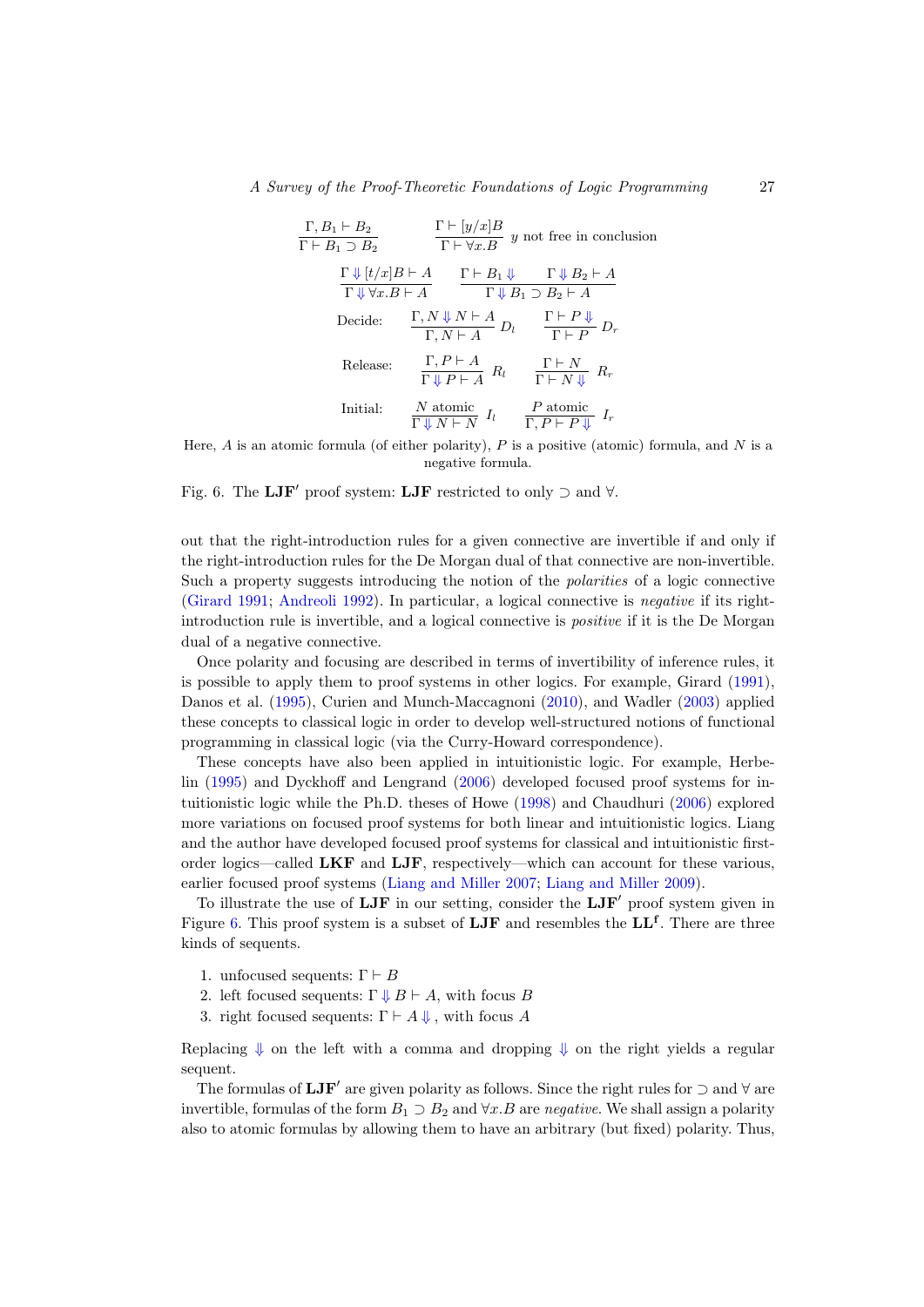atomic formulas can be either positive or negative. In the more general setting, LJF has more positive formulas (including disjunctions and existential quantifiers), but in this setting where we only consider implications and universal quantifiers, only atoms can be positive formulas.

Uniform proofs, when restricted to the logical connectives for implication and universal quantification, correspond to focused proofs where all atomic formulas are polarized negatively.

The following result about  $LJF'$  follows from the more general results for  $LJF$  given by Liang and the author  $(2009)$ . Let B be a first-order formula built from atomic formulas, ∀, and ⊃.

- If  $\Gamma \vdash B$  is provable in LJ then for every polarization of atomic formulas, the sequent  $\Gamma \vdash B$  is provable in  $\mathbf{LJF}'$ .
- If atoms are given some polarization and  $\Gamma \vdash B$  is provable in  $\mathbf{LJF}'$ , then  $\Gamma \vdash B$  is provable in LJ.

An immediate conclusion of this result is that the choice of the polarity of atoms does not affect provability. As we shall see next, that choice can have a big impact on the structure of proofs.

# 8.4 Characterizing forward and backward chaining

<span id="page-27-0"></span>In the Curry-Howard correspondence, different control regimes for evaluation (e.g., callby-value and call-by-name) can be explained by different choices in polarizations in intuitionistic logic formulas [\(Brock-Nannestad et al. 2015;](#page-35-13) [Espírito Santo 2016\)](#page-37-12). In the proof search setting, two familiar control strategies—top-down and bottom-up—can similarly be explained by using two different polarizations of atomic formulas with the LJF proof system. For example, consider the following partial derivation within  $LJF'$ .

$$
\frac{\Xi_2}{\Gamma \vdash r \ b \ c \Downarrow \ \Gamma \Downarrow r \ a \ c \vdash A} \supseteq L
$$
\n
$$
\frac{\Gamma \vdash r \ b \ c \Downarrow \ \Gamma \Downarrow r \ a \ c \vdash A}{\Gamma \Downarrow r \ b \ c \supset r \ a \ c \vdash A} \supseteq L
$$
\n
$$
\frac{\Gamma \vdash r \ a \ b \supset r \ b \ c \supset r \ a \ c \vdash A}{\Gamma \Downarrow r \ a \ b \supset r \ b \ c \supset r \ a \ c \vdash A} \ \forall L \times 3
$$

Here,  $A$  is some atomic formula,  $a, b, c$  are three terms, and the formula under focus in the concluding sequent states that the  $r$  relation is transitive. To complete the construction of this focused proof, we need to know the polarity of the atomic formulas  $r a b, r b c$ , and r a c. If these atoms have been assigned the negative polarity, then  $\Xi_3$  is the initial rule, and A is r a c. Also,  $\Xi_1$  and  $\Xi_2$  must end with the Release rule. As a result, the inference rule constructed here is the following backward-chaining rule:

$$
\frac{\Gamma\vdash r\; a\; b\qquad \Gamma\vdash r\; b\; c}{\Gamma\vdash r\; a\; c}
$$

On the other hand, if these atoms have been assigned the positive polarity then  $\Xi_3$  must end in the Release rule, and  $\Xi_1$  and  $\Xi_2$  must be the initial rule, which implies that  $\Gamma$ can be written as  $\Gamma', r, a, b, r, b, c$ . As a result, the inference rule constructed here is the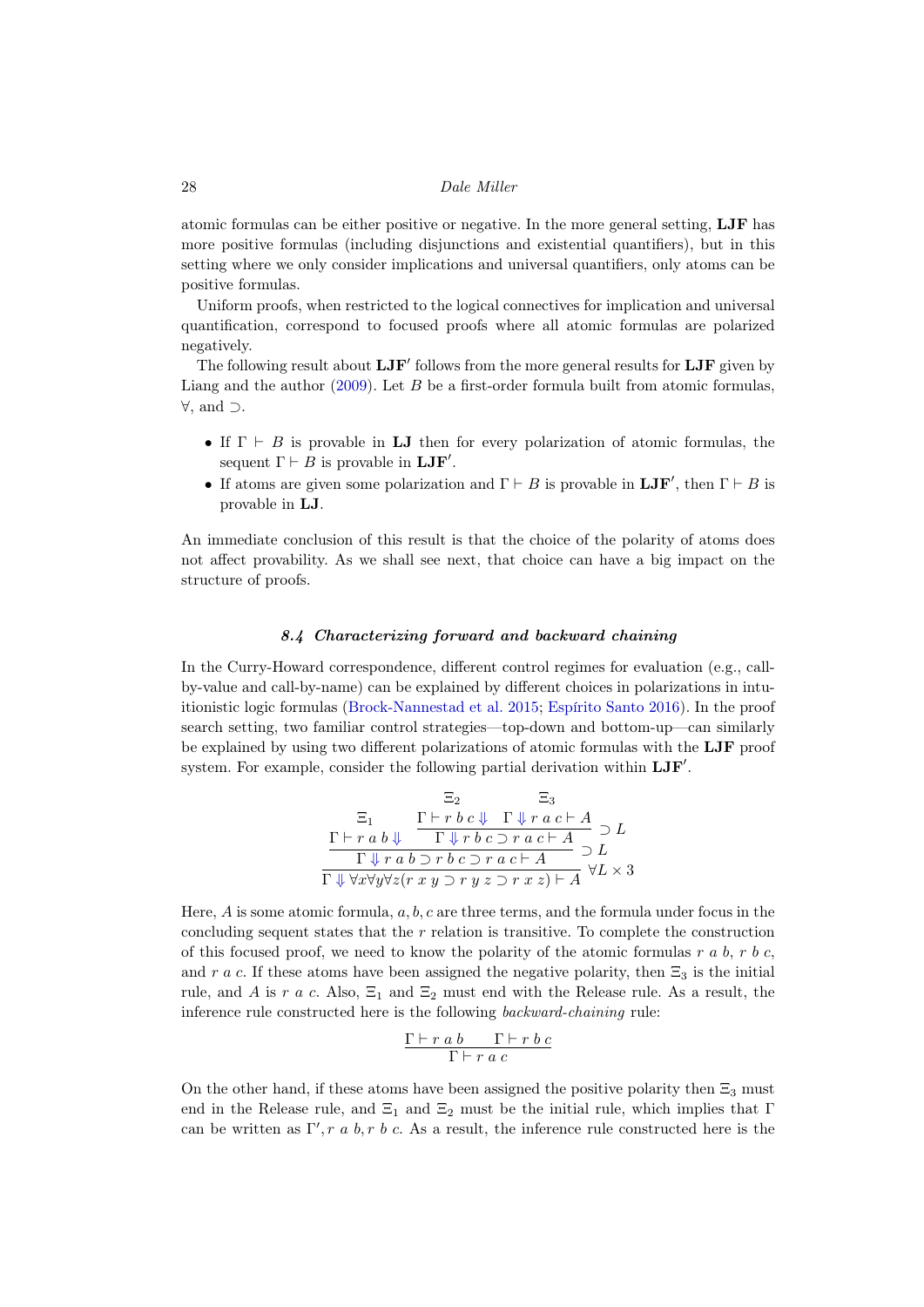following forward-chaining rule:

$$
\frac{\Gamma',\ r\ a\ b,\ r\ b\ c,\ r\ a\ c\vdash A}{\Gamma',\ r\ a\ b,\ r\ b\ c\vdash A}
$$

The fact that these two choices of polarity for atoms yield these two styles of inference rules was first published in the papers by Chaudhuri [\(2006\)](#page-36-13) and Chaudhuri et al. [\(2008\)](#page-36-14).

It is also possible for some atomic formulas to have positive polarity and some to have negative polarity. For example, if the atoms  $r a b$  and  $r a c$  have negative polarity and r b c has positive polarity then the inference rule built (from the focused derivation above) is

$$
\frac{\Gamma', r\; b\; c\vdash r\; a\; b}{\Gamma', r\; b\; c\vdash r\; a\; c}
$$

The λRCC proof system [\(Jagadeesan et al. 2005\)](#page-40-17) allows for mixing both forward chaining and backward chaining in a superset of the hereditary Harrop fragment of intuitionistic logic. In that proof system, forward chaining is used to encode constraint propagation as found in concurrent constraint programming, and backward chaining is used to encode goal-directed search as found in λProlog. While the λRCC proof system is not a focusing system explicitly, Liang and the author [\(2009\)](#page-40-16) showed that it can be accounted for using LJF by polarizing the atomic formulas denoting constraints positive and polarizing the remaining atomic formulas negative. Chaudhuri [\(2010b\)](#page-36-15) also used flexible polarity assignments to model magic set transformations.

Choosing between forward chaining and backward chaining can result in very differentsized proofs. Consider, for example, the following specification of the Fibonacci series as the set  $P$  of three Horn clauses.

fib 0 0, fib 1 1, 
$$
\forall n \forall f \forall f' [f \text{fib } n \text{ f } \supset f \text{fib } (n+1) \text{ f'} \supset f \text{fib } (n+2) \text{ (f + f')}]
$$

If  $f_n$  denotes the  $n^{th}$  Fibonacci number then it is easy to prove that fib n m is provable if and only if  $m = f_n$  (assuming a suitable implementation of natural number arithmetic). The impact of polarity assignment is on the structure of proofs. In particular, if all atomic formulas are made negative, then there exists only one focused proof of fib n  $f_n$ : this one uses backward chaining, and its size is exponential in  $n$ . On the other hand, if all atomic formulas are made positive, then there is an infinite number of focused proofs, all of which use forward chaining: the smallest such proof has size linear in  $n$ .

Consider now the paper by Kowalski [\(1979\)](#page-40-18) where he proposed the equation

#### $Algorithm = Logic + Control$ .

One component for controlling proof search with Horn clauses was identified in that paper as "Direction (e.g., top-down or bottom-up)". In the early literature on logic programming, the connection between top-down and bottom-up search in Horn clauses and resolution was known to be related to hyper-resolution (for bottom-up) and SLD-resolution (for topdown). (See [\(Warren 2018\)](#page-45-11) for a description of how these two forms of search have been integrated into a Prolog system using a tabling mechanism.) As the discussion in this section makes clear, this particular component of control now has a rather elegant prooftheoretic explanation: within a focused proof system, choose negative polarization for atoms to specify top-down (backward chaining) or choose positive polarization for atoms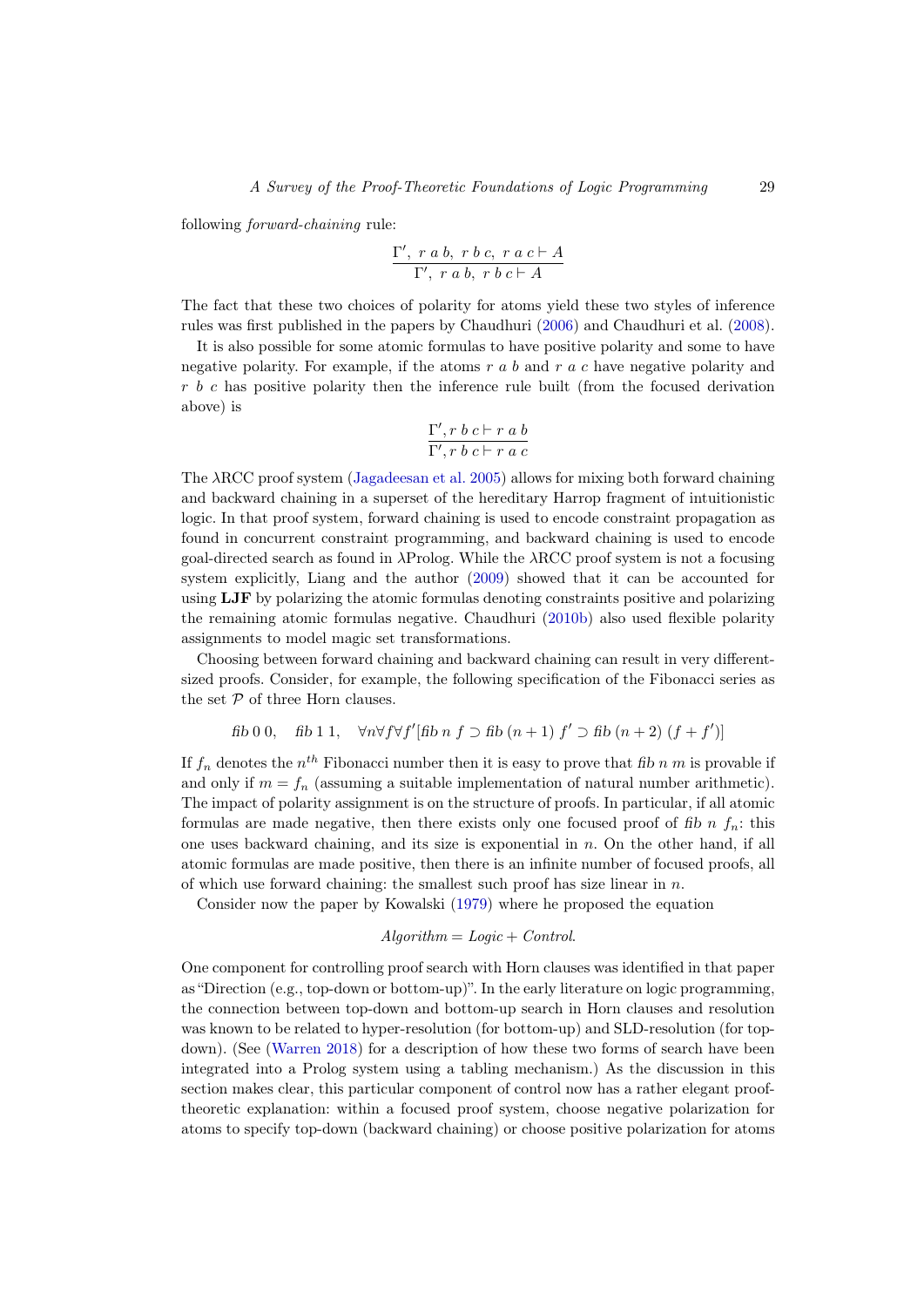to specify bottom-up (forward chaining). Choosing a mixture of positive and negative polarity for atoms yields a mixture of these two search strategies.

Other aspects of control (of which there are many) are not captured by focusing classical, intuitionistic, and linear logics. For example, the left-to-right ordering of conjunctive goals is not captured by focusing alone. For that, there have been some results surrounding non-commutative logic [\(Lambek 1958;](#page-40-6) [Retoré 1997;](#page-44-11) [Abrusci and Ruet 1999;](#page-34-7) [Polakow](#page-44-12) [and Pfenning 1999;](#page-44-12) [Guglielmi 2007\)](#page-39-14) and associated logic programming languages [\(Ruet](#page-44-10) [and Fages 1997;](#page-44-10) [Polakow 2001\)](#page-44-13). Still another aspect of control in logic programming is to allow certain special goals to be treated as constraints that can be delayed and solved by external solvers [\(Jaffar and Lassez 1987\)](#page-40-1). This approach to constraints has been effectively implemented in numerous Prolog systems, such as SWI-Prolog [\(Wielemaker et al.](#page-46-1) [2012\)](#page-46-1) and in the Elpi implementation of  $\lambda \text{Prolog}$  [\(Guidi et al. 2019\)](#page-39-15).

#### 9 Advantages for connecting logic programming to proof theory

<span id="page-29-0"></span>Using proof theory as a framework for describing and studying logic programming has at least the following benefits.

- 1. This framework has allowed researchers to extend the role of logic in logic programming beyond first-order Horn clauses to include much richer logics involving higher-order quantification, intuitionistic logic, and linear logic.
- 2. This framework also makes it possible to see the simpler logic programs as part of a richer logic (in the survey here, that logic is linear logic).
- 3. Proof theory has also made it possible to vividly compare the nature of functional programming (as proof normalization) and logic programming (as proof search).
- 4. Given the often close relationship between type theory and the proof theory of intuitionistic logic, there has been a strong flow of design principles and implementation techniques from logic programming to type systems: examples of such a flow can be found in [\(Pfenning 1988;](#page-44-14) [Elliott 1989;](#page-37-13) [Pfenning 1989;](#page-44-2) [Felty and Miller 1990;](#page-38-10) [Pfenning 1991;](#page-44-15) [Cervesato and Pfenning 1996\)](#page-36-16).
- 5. A satisfactory proof-theoretic treatment of Clark's program completion [\(Clark](#page-36-0) [1978\)](#page-36-0) was developed in the early 1990s using inference rules that worked directly with equality and fixed points [\(Girard 1992;](#page-38-11) [Schroeder-Heister 1993;](#page-44-16) [McDowell and](#page-41-13) [Miller 2000\)](#page-41-13). Those innovations allow sequent calculus proof systems to capture not only negation-as-finite-failure but also a range of model checking problems [\(Heath](#page-39-16) [and Miller 2019\)](#page-39-16).

Proving that cut elimination holds for a given sequent calculus proof system is probably the most important meta-theoretical result for such a proof system. The cut-elimination theorem usually implies the consistency of the logical system described by the proof system, and it is usually the starting point for describing proof search strategies. It has also been used to help in reasoning about logic programs as well. For example, collection analysis of Horn clause logic programs can be done statically using linear logic and cut-elimination [\(Miller 2008\)](#page-42-17). The Abella theorem prover [\(Baelde et al. 2014\)](#page-35-14) encodes a two-level logic approach to reasoning about computation [\(Gacek et al. 2012\)](#page-38-12). One of these logic levels is for the logic programs used to specify computation; the second logic level captures the first level's metatheory using induction and coinduction. Two of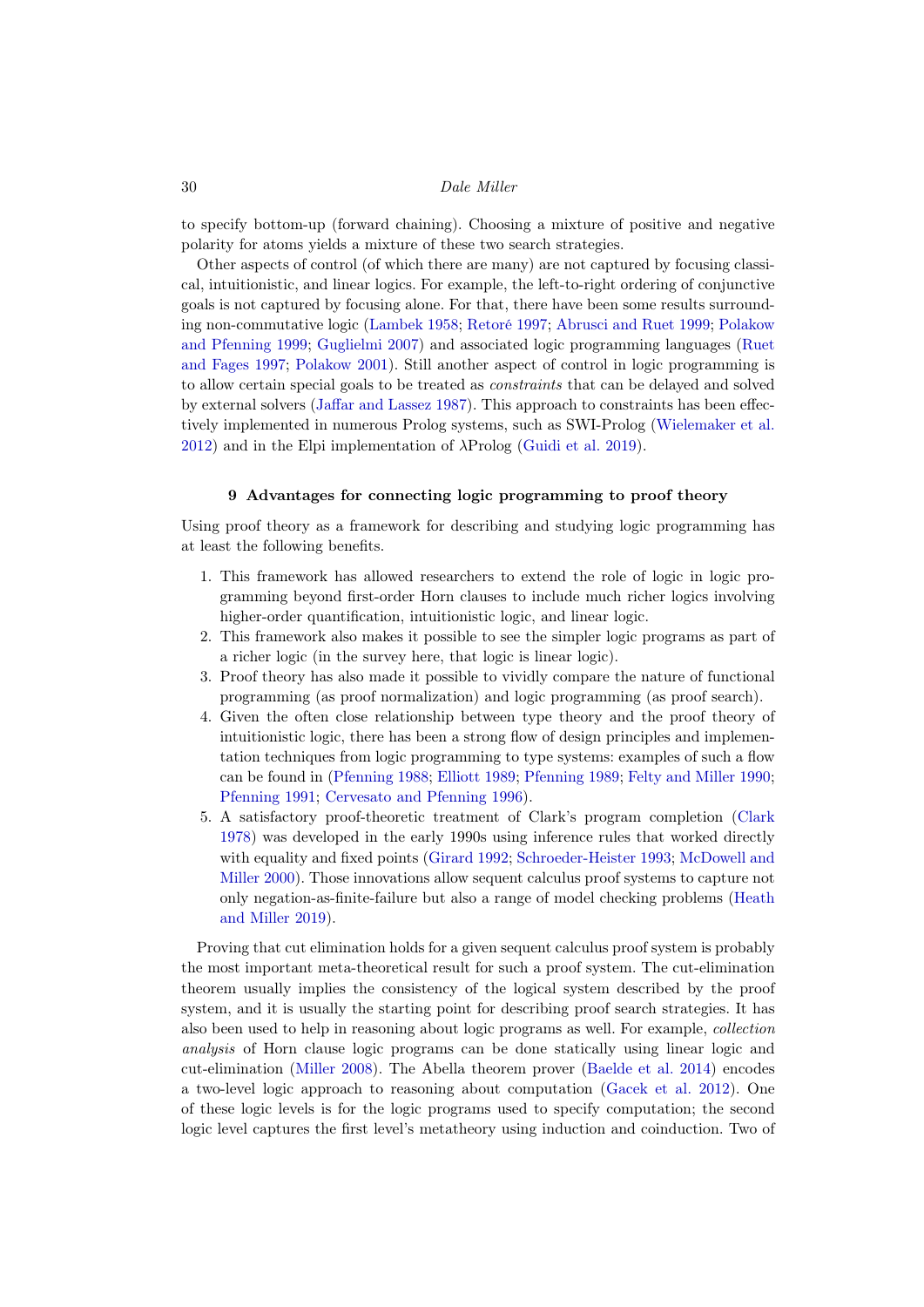Abella's tactics are based on the cut-elimination theorem for the logic specification level. In many meta-theoretic proofs, these cut-elimination-based tactics immediately provide proofs of key substitution lemmas, i.e., lemmas stating that if a certain predicate holds for a term, it also holds for all instances of that term [\(Gacek et al. 2012\)](#page-38-12).

Another advantage of basing a programming language within proof theory is that complexity results regarding proof theory can be immediately applied to logic programs. In particular, since it is known that any Turing computable function can be computed using first-order Horn clauses [\(Tärnlund 1977\)](#page-45-1), the first-order fragments of all the logic programming languages we have seen are undecidable, since they all include provability in Horn clauses. When we restrict to propositional logics, we have the following results: satisfiability and provability in propositional Horn clauses is linear time [\(Dowling and](#page-37-14) [Gallier 1984\)](#page-37-14), provability of propositional hereditary Harrop formulas is polynomial-space complete [\(Statman 1979\)](#page-45-12), and propositional linear logic is undecidable, even when there are no propositional variables [\(Lincoln 1995\)](#page-41-14).

In Section [2,](#page-1-0) we listed several shortcomings of Horn clause logic programming languages, such as Prolog. Some of these shortcomings are addressed, to some degree, by linking logic programming more closely to proof theory. Probably the most significant improvement to the logic programming paradigm is the inclusion of programming level abstractions: as we have seen, the sequent calculus supports higher-order programming (Section [5.3\)](#page-11-0), modular program construction (Section [5.4\)](#page-12-0), abstract syntax for data containing bindings (Section [6.2\)](#page-14-0), and abstract data types (Section [6.4\)](#page-17-0). Making a connection to linear logic also allows for certain forms of assert and retract to be provided (Section [7\)](#page-18-0). The use of the proof-theoretic notion of polarization and focused proof has also provided descriptions of both bottom-up and top-down proof search as well as combinations of these two (Section [8.4\)](#page-27-0).

# 10 Prospects for logic programming

<span id="page-30-0"></span>Logic programs have often been and continue to be deployed to build various kinds of database systems, interpreters of other languages, parsers, and type inference engines: for such examples, see the popular texts [\(Maier and Warren 1988;](#page-41-15) [O'Keefe 1990;](#page-43-18) [Clocksin](#page-36-8) [and Mellish 1994\)](#page-36-8). Given the prominence of proof theory in this paper, the following comments on the prospects for logic programming are limited to those tasks that demand effective implementation of trustworthy logical deduction.

Traditionally, Prolog has not made a strong commitment to logical correctness given the large number of non-logical primitives in it, ranging from assert/retract, to univ, the cut control operator (!), negation-as-failure, and the absence of the occur-check. Fortunately, more recent logic programming systems have put much more focus on implementing sound logical reasoning. Systems such as Teyjus [\(Nadathur and Mitchell 1999;](#page-43-19) [Nadathur 2005\)](#page-43-20), Elpi [\(Dunchev et al. 2015\)](#page-37-4), miniKanren [\(Friedman et al. 2018\)](#page-38-13), and Makam [\(Stampoulis and Chlipala 2018\)](#page-45-13), have made logical soundness a goal, at least for core aspects of their implementations.

There are many places in the analysis of software, logic, and proof where logic programming can be applied but where soundness is critical: we expand on several such topics in the rest of this section.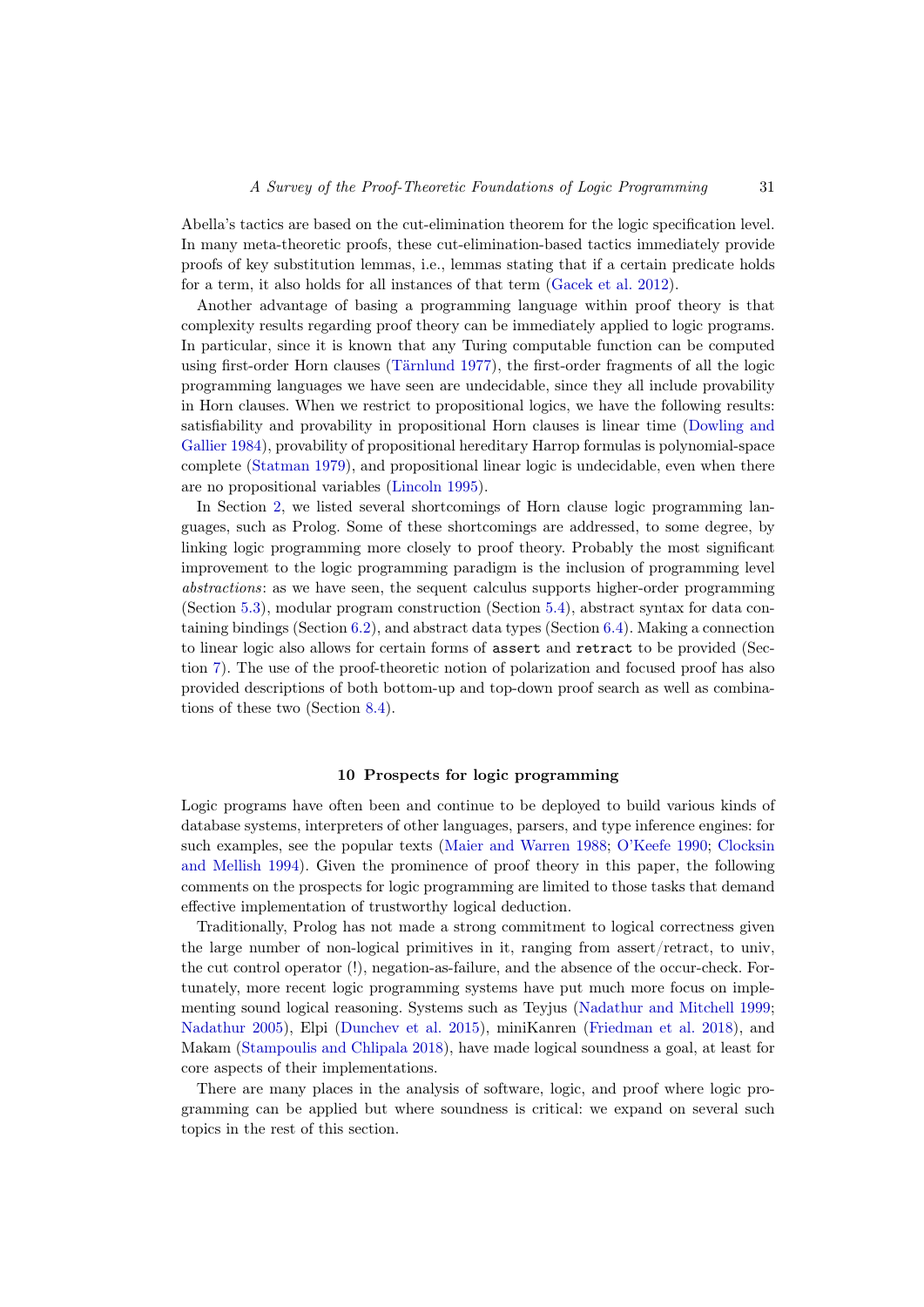# 10.1 Theorem proving

Several of today's interactive theorem provers make use of LCF tactics and tacticals [\(Mil](#page-42-18)[ner 1979;](#page-42-18) [Gordon et al. 1979;](#page-38-14) [Gordon 2000\)](#page-38-15), which are themselves generally implemented using higher-order functional programs. With the advent of higher-order logic programming languages, such as  $\lambda \text{Prolog}$ , the argument has been made that logic programming would make for a more flexible and natural setting to implement such tactics and tacticals, especially since the applications of tactics can fail and require backtracking [\(Felty](#page-38-16) [1989;](#page-38-16) [Felty 1993\)](#page-38-17). More recently, the Elpi implementation of λProlog has been integrated into Coq as a plugin [\(Tassi 2018\)](#page-45-14) and used to help automate aspects of the Coq prover [\(Tassi 2019\)](#page-45-15).

Early papers, such as those by Stickel [\(1988\)](#page-45-16) and Wos and McCune [\(1991\)](#page-46-2), point out the rich connections between logic programming and automated deduction and the crossfertilizations of implementation techniques between those two domains. Some years later, systems such as leanTAP [\(Beckert and Posegga 1995;](#page-35-15) [Lisitsa 2003\)](#page-41-16) and leanCop [\(Hodas](#page-39-17) [and Tamura 2001;](#page-39-17) [Otten and Bibel 2003\)](#page-43-21) were built around the notion of lean deduction in which small Prolog programs were capable of capturing sound and complete theorem provers for first-order logic.

# 10.2 Proof checking

The logic programming paradigm is a natural candidate for performing proof checking [\(Miller 2017\)](#page-42-19) for several reasons. First, there are many kinds of proof certificates in use these days. In almost all cases, those certificates do not contain all the required details to formally check a proof. Instead, many details are left implicit, and so the proof checker will, in general, need to perform some forms of proof reconstruction. Here, standard logic programming technology—unification and backtracking search—can be employed. For example, a certificate might not contain the actual substitution terms needed to instantiate a quantifier. Logic variables and unification can infer such substitution terms. Similarly, claiming that a goal formula is already present in the context requires an index into the context as the witness of that claim. Backtracking search can also be used to find such a witness. Second, quantificational logic formulas and their proofs often contain variable bindings to capture both quantifiers and eigenvariables. There are several logical frameworks, in particular, higher-order hereditary Harrop formulas (by virtue of being based on Church's STT [\(1940\)](#page-36-5)) and the LF logical framework [\(Harper et al. 1993\)](#page-39-5), that provide a purely logic-based representation of such binding structures. Implementations of such frameworks—λProlog and Twelf [\(Pfenning and Schürmann 1999\)](#page-44-5)—treat binding structures via both unification and backtracking search.

Early use of logic programming to implement proof checkers was explored within the Proof Carrying Code project [\(Necula 1997;](#page-43-22) [Appel and Felty 1999\)](#page-35-16). In that context, logic programming allowed for compact, flexible, and easy to understand proof checkers. Logic programming was used as the core motivation of the foundational proof certificate (FPC) project [\(Chihani et al. 2017\)](#page-36-17). In that project, a proof certificate can be seen as a data structure that incorporates control information for a simplistic sequent calculus theorem prover. The FPC framework can be used as both a kernel itself (assuming that one is willing to admit a logic programming implementation into the trusted base) or as part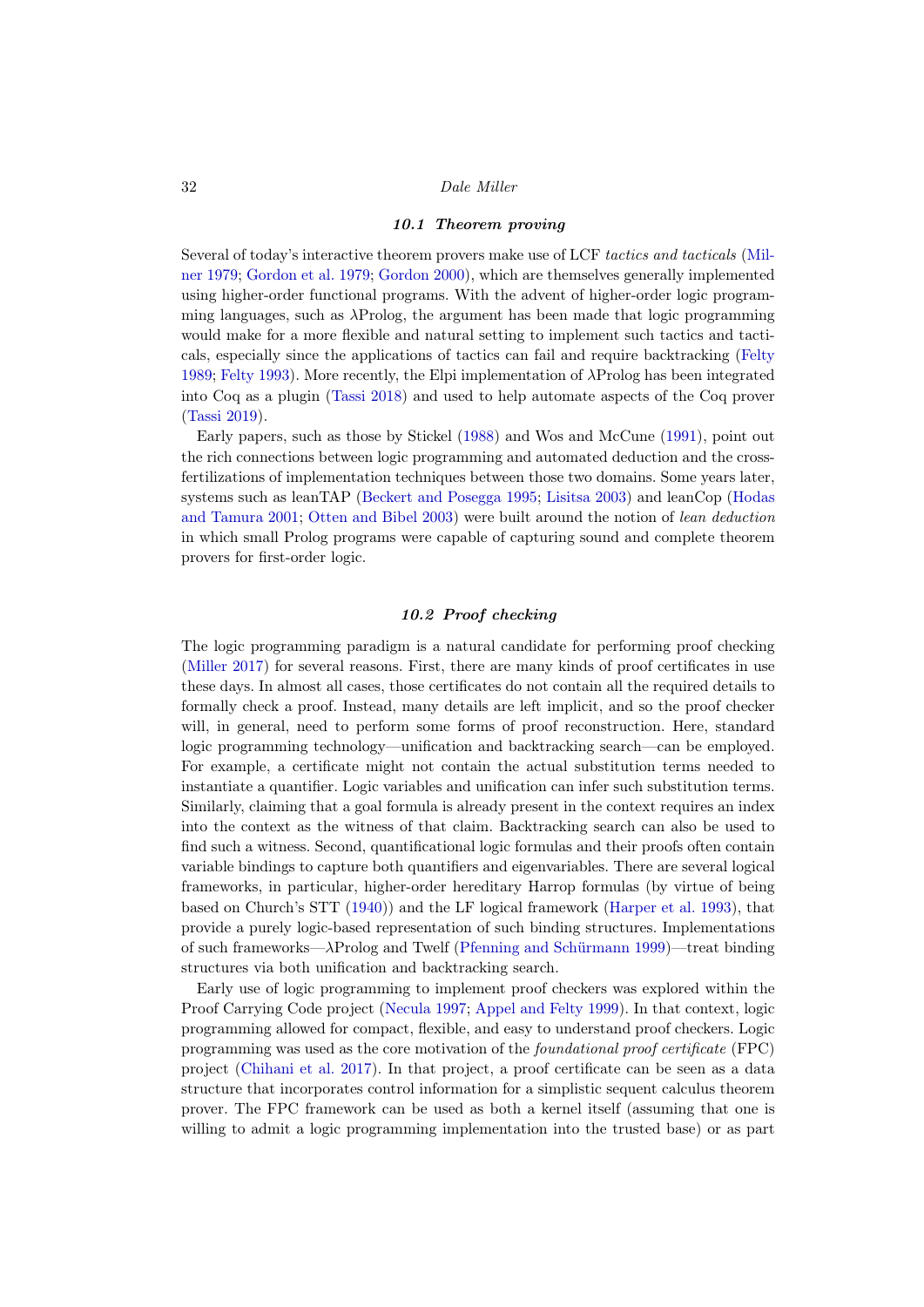of a toolchain that allows for the flexible manipulation of proof certificates. In the latter setting, proof checking can be organized to transform a proof certificate with some details missing into a fully detailed proof structure that could be given to existing and trusted kernels, such as is found in Coq [\(Blanco et al. 2017\)](#page-35-17).

# 10.3 Software systems

If we consider programming as merely the activity of "writing and shipping code with the hope that it does not do much harm"—which characterizes much about programming to date—then it seems unlikely that logic programming languages will impact the building of software systems. However, it seems clear that we should broaden the discipline of programming to include many other activities that can improve the quality and correctness of programming. Such activities can include automated testing, various kinds of static analyses, program transformation and refinement, and proving partial or full functional correctness of code. Once we add all of these activities to the programming discipline, then logic programming can play a sizable role since it has important uses in all of these additional activities.

Logic programming had early successful uses in the specification of the operational semantics of programming language using either structural operational semantics [\(Plotkin](#page-44-17) [1981;](#page-44-17) [Plotkin 2004\)](#page-44-18) or natural semantics [\(Despeyroux 1986;](#page-37-15) [Kahn 1987\)](#page-40-19). For example, the Typol subsystem [\(Despeyroux 1984;](#page-37-16) [Clément et al. 1985;](#page-36-18) [Despeyroux 1988\)](#page-37-17) of the Mentor [\(Donzeau-Gouge et al. 1984\)](#page-37-18) and Centaur [\(Borras et al. 1988\)](#page-35-18) systems compiled both dynamic and static semantic definitions of various programming languages into Prolog in order to generate parsers, type checkers, compilers, interpreters, and debuggers.

Many of the early and most convincing logic programming applications in higherorder, intuitionistic logic involved the mechanization of the meta-theory of functional programming [\(Hannan 1990;](#page-39-18) [Michaylov and Pfenning 1992;](#page-41-17) [Hannan and Miller 1992;](#page-39-19) [Hannan 1993\)](#page-39-20). Verifiable compilers have been described and implemented in Elf [\(Hannan](#page-39-21) [and Pfenning 1992\)](#page-39-21) and in λProlog [\(Whalen 2005;](#page-46-3) [Wang 2016;](#page-45-17) [Wang and Nadathur 2016\)](#page-45-18).

# 10.4 Reasoning directly with logic programs

<span id="page-32-0"></span>Given that the logic programming specifications used to encode programming language semantics and inference rules are concise and based on logic itself, there should be rich ways to reason on such specifications directly. In the context of the Typol system, such reasoning could be done by treating provable atomic goals as belonging to an inductive data type [\(Despeyroux 1986\)](#page-37-15). A more sophisticated approach to reasoning directly on logic programming has been developed within the Abella theorem prover [\(Baelde et al.](#page-35-14) [2014\)](#page-35-14). That prover includes such innovations as the  $\nabla$ -quantifier [\(Miller and Tiu 2005;](#page-42-20) [Gacek et al. 2011\)](#page-38-18) and the two-level logic approach to reasoning [\(Gacek et al. 2012\)](#page-38-12). As we mentioned above, the cut-elimination result for the object-logic (the logic programming specification) is turned into a proof technique in Abella for reasoning about such logic specifications.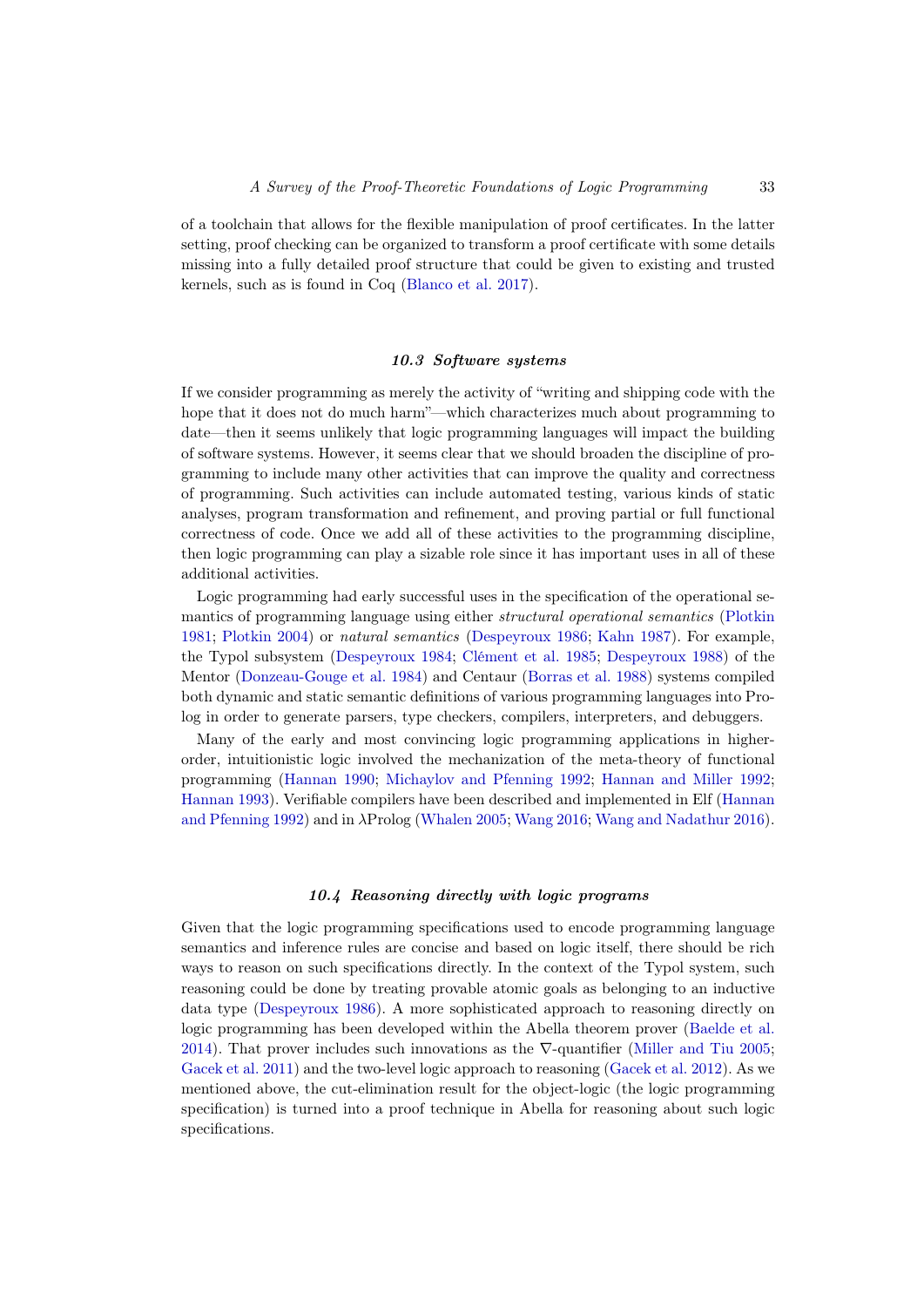# 10.5 A defense of declarative techniques

One advantage of having a proof theory for logic programming is that it sometimes makes it possible to write compact, high-level specifications for which correctness is easy to establish. At the same time, techniques such as partial evaluation [\(Lloyd and](#page-41-18) [Shepherdson 1991\)](#page-41-18), program transformation [\(Pettorossi and Proietti 1994\)](#page-44-19), and various forms of static analysis can often be applied directly to specifications written using logical expressions. As a result, rich manipulations of specifications are possible.

As an example of how such manipulations can be applied to logic specifications in a rich programming language, consider the following example, taken from [\(Hannan and](#page-39-19) [Miller 1992\)](#page-39-19). The specification of call-by-name evaluation of the untyped  $\lambda$ -terms can be given as a binary relation using two higher-order Horn clauses and two constructors (encoding the untyped  $\lambda$ -terms). Given its simplicity, the correctness of that specification is easy to establish. Since that specification is written as logical formulas, a sequence of transformations can be applied to that specification until it results in the specification of an abstract machine in which an argument stack and De Bruijn numerals [\(De Bruijn 1972\)](#page-36-19) are used encode λ-terms. This latter specification can be written using only first-order (binary) Horn clauses. Given the correctness of the initial specification and correctness of the transformations used, the correctness of the derived low-level specification—which has an effective implementation in Prolog—easily follows.

Similar examples can be found in [\(Cervesato 1998\)](#page-36-20), where aspects of the Warren abstract machine were developed by the direct manipulation of higher-order logic specifications and in [\(Pientka 2002\)](#page-44-20), where proof theory techniques helped to design a strategy for tabled evaluation of (higher-order) logic programs.

# 10.6 Further advances in proof theory

<span id="page-33-0"></span>The relationship between logic programming and proof theory is not just in one direction. The author has documented in [\(Miller 2021\)](#page-42-2) several influences of logic programming research on structural proof theory. One computational feature that is often desired in the logic programming world is saturation: that is, one would like to know that forward chaining from a given set of clauses will not yield new atomic facts being derived. Saturation was a key component of the Gamma multiset rewriting programming language [\(Banâtre and Métayer 1996\)](#page-35-19) and the work on logical algorithms [\(Ganzinger and](#page-38-19) [McAllester 2001;](#page-38-19) [Ganzinger and McAllester 2002;](#page-38-20) [Simmons and Pfenning 2008\)](#page-45-19). Currently, structural proof theory does not appear to have any techniques that can account for saturation.

Answer set programming (ASP), as described in papers by Brewka et al. [\(2011\)](#page-35-0) and Lifschitz [\(2008\)](#page-41-1), is a form of declarative programming that describes computation as the construction of stable models [\(Gelfond and Lifschitz 1988\)](#page-38-1). The operational semantics behind such search resembles Datalog's bottom-up inference along with saturation and the negation-as-failure approach to negation. While proof structures exist in this domain (see, for example, [\(Marek and Truszczyński 1993\)](#page-41-19) and [\(Lifschitz 1996\)](#page-40-20)), those structures are seldom related to the proof structures found in structural proof theory (which has been our focus here). Some of the proof-theoretic topics described in Sections [8.4](#page-27-0) and [9](#page-29-0)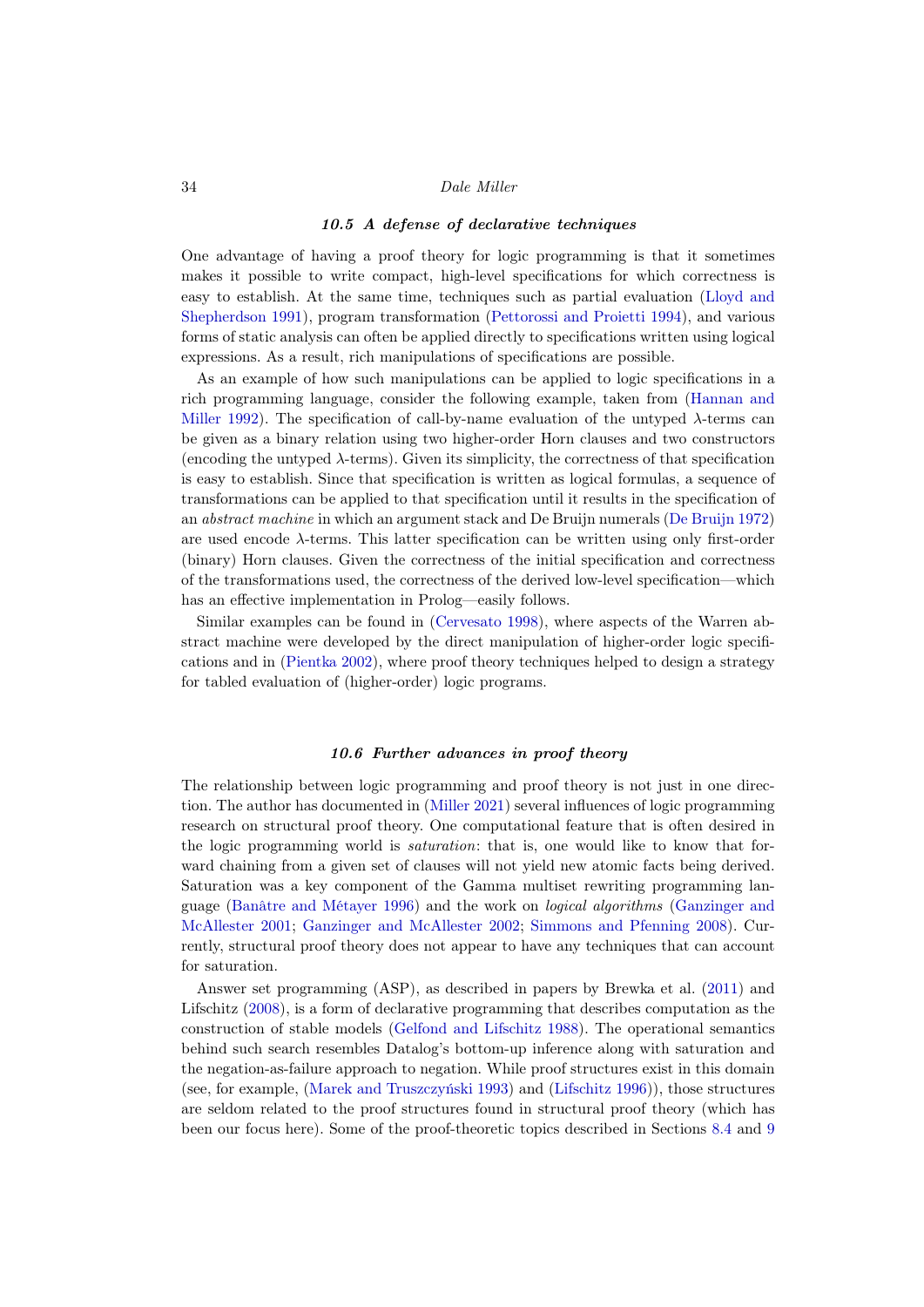might also relate proof structures to ASP. Schubert and Urzyczyn [\(2018\)](#page-44-21) have considered initial steps in that direction.

Finally, developing model-theoretic semantics for these rich proof-theory-inspired languages is interesting to considered. Lipton and Nieva [\(2018\)](#page-41-20) have shown how to extend the Kripke λ-models of Mitchell and Moggi [\(1991\)](#page-42-21) to treat an extension to higher-order hereditary Harrop with constraints. A Kripke-style model for Lolli was given in [\(Hodas](#page-39-9) [and Miller 1994\)](#page-39-9). While Girard [\(1987\)](#page-38-0) considered various forms of model theory semantics for linear logic, his models have been hard to apply directly to logic programming: an exception is the paper by Fages et al. [\(2001\)](#page-38-21).

# 11 Conclusion

Structural proof theory has played an essential role in understanding the nature and structure of logic programming languages. This role has been significant when one wants to have more expressive, dynamic, and modern versions of Prolog. The proof theory of first-order and higher-order versions of intuitionistic and linear logics have provided designs for logic programming languages that support higher-order and modular programming, abstract data-types, and state. Additionally, the theory of focused proofs provides a satisfying description of how to specify forward chaining and backward chaining during proof search.

In 1991, Peter Schroeder-Heister [\(1991\)](#page-44-22) and the author [\(1991b\)](#page-42-22) (independently) wrote opinion pieces in which they proposed that the sequent calculus was an appropriate framework for exploring the semantics of logic in philosophical and computational settings. The goal of those papers was to ensure that the term "semantics" was not just understood in terms of model theory and denotational semantics. This survey outlines the successes and methods that have arisen from using proof theory based on the sequent calculus as a semantic framework for logic programming.

Acknowledgments: I thank Miroslaw Truszczynski and several anonymous reviewers for their comments on an earlier version of this paper.

# References

- <span id="page-34-7"></span>Abrusci, V. M. and Ruet, P. 1999. Non-commutative logic I: The multiplicative fragment. Annals of Pure and Applied Logic 101, 1, 29–64.
- <span id="page-34-0"></span>Aho, A. V., Lam, M. S., Sethi, R., and Ullman, J. D. 2007. Compilers: Principles, Techniques, and Tools, Second ed. Pearson, Addison Wesley.
- <span id="page-34-1"></span>Aït-Kaci, H. 1991. Warren's Abstract Machine: A Tutorial Reconstruction. Logic Programming Research Reports and Notes. MIT Press, Cambridge, MA.
- <span id="page-34-5"></span>ANDREOLI, J.-M. 1990. Proposal for a synthesis of logic and object-oriented programming paradigms. Ph.D. thesis, University of Paris VI.
- <span id="page-34-6"></span>ANDREOLI, J.-M. 1992. Logic programming with focusing proofs in linear logic. J. of Logic and Computation 2, 3, 297–347.
- <span id="page-34-4"></span>Andreoli, J. M. and Pareschi, R. 1991. Linear objects: Logical processes with built-in inheritance. New Generation Computing 9, 3-4, 445–473.
- <span id="page-34-2"></span>ANDREWS, J. 1997. A logical semantics for depth-first Prolog with ground negation. Theoretical Computer Science 184, 1-2, 105–143.

<span id="page-34-3"></span>ANDREWS, P. B. 1971. Resolution in type theory. J. of Symbolic Logic 36, 414-432.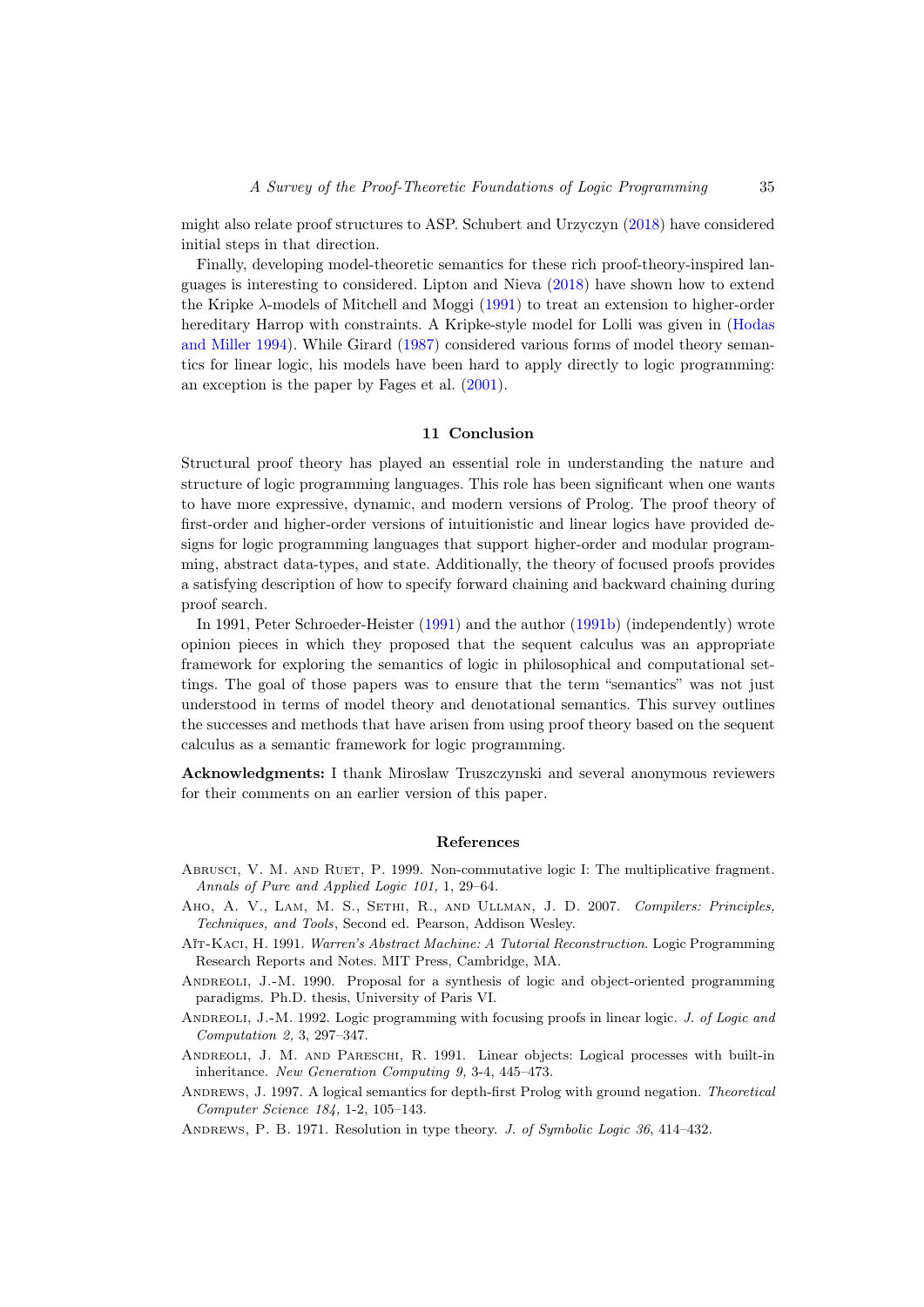- <span id="page-35-12"></span>ANDREWS, P. B. 1974. Provability in elementary type theory. Zeitschrift fur Mathematische Logic und Grundlagen der Mathematik 20, 411–418.
- <span id="page-35-9"></span>Andrews, P. B., Cohen, E. L., Miller, D., and Pfenning, F. 1984. Automating higher order logic. In Automated Theorem Proving: After 25 Years. American Mathematical Society, Providence, RI, 169–192.
- <span id="page-35-16"></span>Appel, A. W. and Felty, A. P. 1999. Lightweight lemmas in Lambda Prolog. In 16th International Conference on Logic Programming. MIT Press, 411–425.
- <span id="page-35-2"></span>Apt, K. R. and Bol, R. 1994. Logic programming and negation: a survey. J. of Logic Programming 19-20, 9–71.
- <span id="page-35-3"></span>APT, K. R. AND DOETS, K. 1994. A new definition of SLDNF-resolution. The J. of Logic Programming 18, 2 (Feb.), 177–190.
- <span id="page-35-1"></span>APT, K. R. AND VAN EMDEN, M. H. 1982. Contributions to the theory of logic programming. J. of the ACM 29, 3, 841–862.
- <span id="page-35-14"></span>Baelde, D., Chaudhuri, K., Gacek, A., Miller, D., Nadathur, G., Tiu, A., and Wang, Y. 2014. Abella: A system for reasoning about relational specifications. J. of Formalized Reasoning 7, 2, 1–89.
- <span id="page-35-19"></span>Banâtre, J.-P. and Métayer, D. L. 1996. Gamma and the chemical reaction model: ten years after. In Coordination programming: mechanisms, models and semantics. World Scientific Publishing, IC Press, 3–41.
- <span id="page-35-6"></span>Barendregt, H. 1984. The Lambda Calculus: Its Syntax and Semantics. Volume 103 of Studies in Logic and the Foundations of Mathematics, Elsevier, New York.
- <span id="page-35-7"></span>Barendregt, H., Dekkers, W., and Statman, R. 2013. Lambda Calculus with Types. Perspectives in Logic, Cambridge University Press.
- <span id="page-35-11"></span>Basold, H., Komendantskaya, E., and Li, Y. 2019. Coinduction in uniform: Foundations for corecursive proof search with Horn clauses. In 28th European Symposium on Programming, ESOP 2019, L. Caires, Ed. LNCS, vol. 11423. Springer, 783–813.
- <span id="page-35-15"></span>BECKERT, B. AND POSEGGA, J. 1995. leanTAP: Lean tableau-based deduction. J. of Automated Reasoning 15, 3 (Dec.), 339–358.
- <span id="page-35-10"></span>Bezem, M. 2001. An improved extensionality criterion for higher-order logic programs. In CSL: 15th Workshop on Computer Science Logic, L. Fribourg, Ed. LNCS, vol. 2142. Springer-Verlag, 203–216.
- <span id="page-35-17"></span>Blanco, R., Chihani, Z., and Miller, D. 2017. Translating between implicit and explicit versions of proof. In 26th International Conference on Automated Deduction (CADE), L. de Moura, Ed. LNCS, vol. 10395. Springer, 255–273.
- <span id="page-35-5"></span>Börger, E. and Rosenzweig, D. 1995a. A mathematical definition of full Prolog. Sci. Comput. Program. 24, 3, 249–286.
- <span id="page-35-4"></span>Börger, E. and Rosenzweig, D. 1995b. The WAM - definition and compiler correctness. In Logic Programming: Formal Methods and Practical Applications, Studies in Computer Science and Artificial Intelligence, C. Beierle and L. Plümer, Eds. Elsevier Science B.V./North-Holland, 20–90.
- <span id="page-35-18"></span>Borras, P., Clément, D., Despeyroux, T., Incerpi, J., Kahn, G., Lang, B., and Pascual, V. 1988. Centaur: the system. In Third Annual Symposium on Software Development Environments (SDE3). ACM, Boston, 14–24.
- <span id="page-35-8"></span>Bowen, K. A. 1982. Programming with full first-order logic. In Machine Intelligence 10, Hayes, Michie, and Pao, Eds. Ellis Horwood and John Wiley, 421–440.
- <span id="page-35-0"></span>Brewka, G., Eiter, T., and Truszczynski, M. 2011. Answer set programming at a glance. Commun. ACM 54, 12, 92–103.
- <span id="page-35-13"></span>Brock-Nannestad, T., Guenot, N., and Gustafsson, D. 2015. Computation in focused intuitionistic logic. In Proceedings of the 17th International Symposium on Principles and Practice of Declarative Programming (PPDP), M. Falaschi and E. Albert, Eds. ACM, 43–54.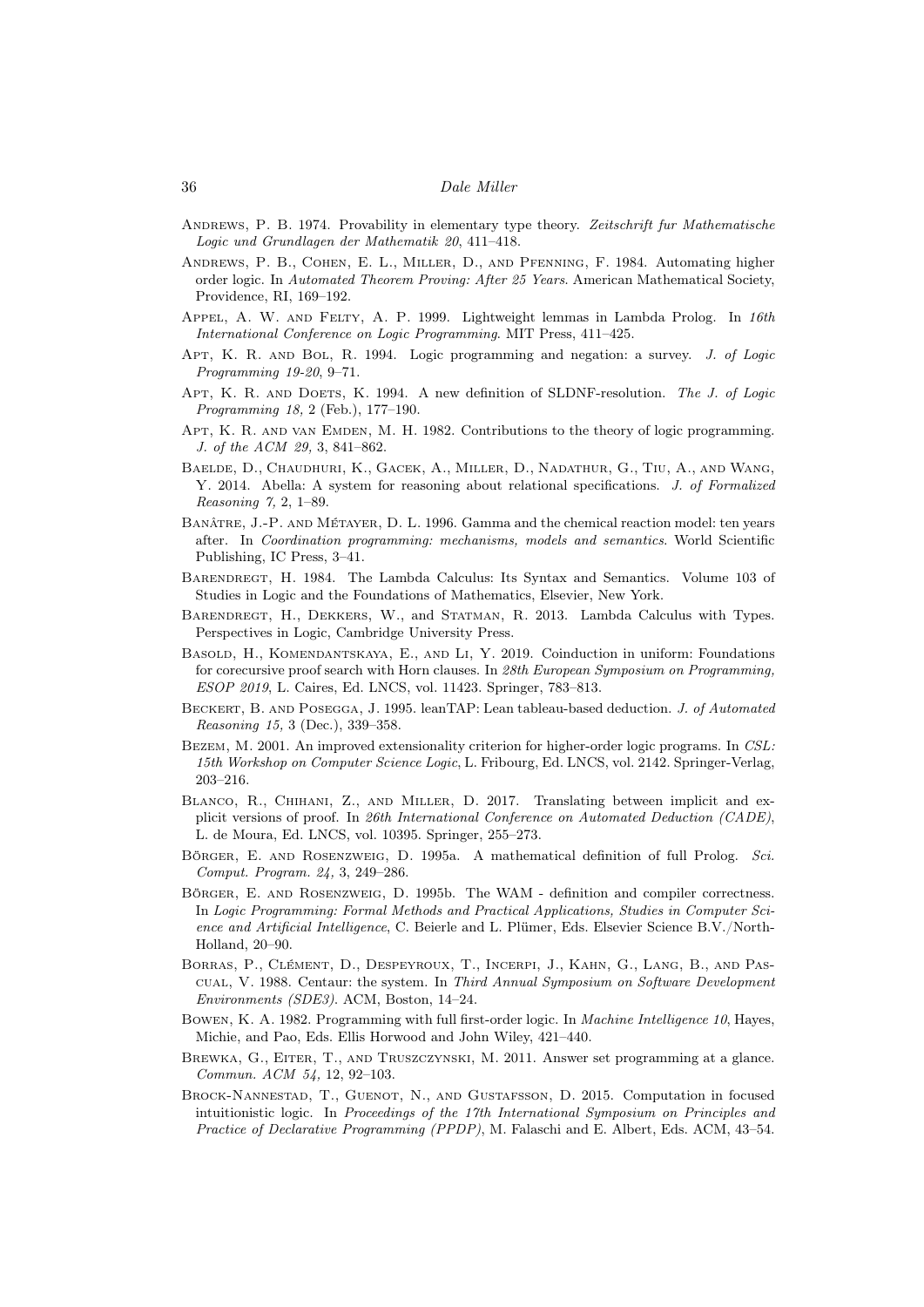- <span id="page-36-19"></span>DE BRUIJN, N. G. 1972. Lambda calculus notation with nameless dummies, a tool for automatic formula manipulation, with an application to the Church-Rosser theorem. Indagationes Mathematicae 34, 5, 381–392.
- <span id="page-36-9"></span>BRUSCOLI, P. AND GUGLIELMI, A. 2006. On structuring proof search for first order linear logic. Theoretical Computer Science 360, 1-3, 42–76.
- <span id="page-36-6"></span>Bugliesi, M., Lamma, E., and Mello, P. 1994. Modularity in logic programming. J. of Logic Programming 19/20, 443–502.
- <span id="page-36-2"></span>Buss, S. R. 1998. An Introduction to Proof Theory. In Handbook of Proof Theory, S. R. Buss, Ed. Elsevier Science Publishers, Amsterdam, 1–78.
- <span id="page-36-3"></span>Cellucci, C. 1987. Using full first order logic as a programming language. In Proceedings of the conference on 'Logic and Computer Science: New Trends and Applications'. Rendiconti del Seminario Matematico Universitae Politecnico di Torino. Fascicolo Speciale 1987. 115–152.
- <span id="page-36-20"></span>Cervesato, I. 1998. Proof-theoretic foundation of compilation in logic programming languages. In Proceedings of the 1998 Joint International Conference and Symposium on Logic Programming, J. Jaffar, Ed. 115–129.
- <span id="page-36-10"></span>Cervesato, I., Hodas, J. S., and Pfenning, F. 2000. Efficient resource management for linear logic proof search. Theoretical Computer Science 232, 1-2, 133–163.
- <span id="page-36-16"></span>Cervesato, I. and Pfenning, F. 1996. A linear logic framework. In 11th Symp. on Logic in Computer Science. IEEE Computer Society Press, New Brunswick, New Jersey, 264–275.
- <span id="page-36-13"></span>Chaudhuri, K. 2006. The focused inverse method for linear logic. Ph.D. thesis, Carnegie Mellon University. Technical report CMU-CS-06-162.
- <span id="page-36-11"></span>Chaudhuri, K. 2010a. Classical and intuitionistic subexponential logics are equally expressive. In CSL 2010: Computer Science Logic, A. Dawar and H. Veith, Eds. LNCS, vol. 6247. Springer, Brno, Czech Republic, 185–199.
- <span id="page-36-15"></span>CHAUDHURI, K. 2010b. Magically constraining the inverse method using dynamic polarity assignment. In Proc. 17th Int. Conf. on Logic for Programming, Artificial Intelligence, and Reasoning (LPAR), C. Fermüller and A. Voronkov, Eds. LNCS, vol. 6397. Springer, Yogyakarta, Indonesia, 202–216.
- <span id="page-36-14"></span>Chaudhuri, K., Pfenning, F., and Price, G. 2008. A logical characterization of forward and backward chaining in the inverse method. J. of Automated Reasoning  $\angle 40$ , 2-3 (Mar.), 133–177.
- <span id="page-36-12"></span>Chaudhuri, K. and Reis, G. 2015. An adequate compositional encoding of bigraph structure in linear logic with subexponentials. In Logic for Programming, Artificial Intelligence, and Reasoning (LPAR), M. Davis, A. Fehnker, A. McIver, and A. Voronkov, Eds. LNCS, vol. 9450. Springer, 146–161.
- <span id="page-36-4"></span>CHEN, W., KIFER, M., AND WARREN, D. S. 1993. HILOG: a foundation for higher-order logic programming. J. of Logic Programming 15, 3, 187–230.
- <span id="page-36-7"></span>CHENEY, J. AND URBAN, C. 2004. Alpha-Prolog: A logic programming language with names, binding, and alpha-equivalence. In Logic Programming, 20th International Conference, B. Demoen and V. Lifschitz, Eds. LNCS, vol. 3132. Springer, 269–283.
- <span id="page-36-17"></span>CHIHANI, Z., MILLER, D., AND RENAUD, F. 2017. A semantic framework for proof evidence. J. of Automated Reasoning 59, 3, 287–330.
- <span id="page-36-5"></span>CHURCH, A. 1940. A formulation of the Simple Theory of Types. J. of Symbolic Logic 5, 56–68.
- <span id="page-36-0"></span>Clark, K. L. 1978. Negation as failure. In Logic and Data Bases, J. Gallaire and J. Minker, Eds. Plenum Press, New York, 293–322.
- <span id="page-36-18"></span>Clément, D., Despeyroux, J., Despeyroux, T., Hascoët, L., and Kahn, G. 1985. Natural semantics on the computer. Research Report 416, INRIA, Rocquencourt, France. June.
- <span id="page-36-8"></span>Clocksin, W. F. and Mellish, C. S. 1994. Programming in Prolog, Fourth ed. Springer.
- <span id="page-36-1"></span>Colmerauer, A. and Roussel, P. 1993. The birth of Prolog. SIGPLAN Notices 28, 3 (Mar.), 37–52.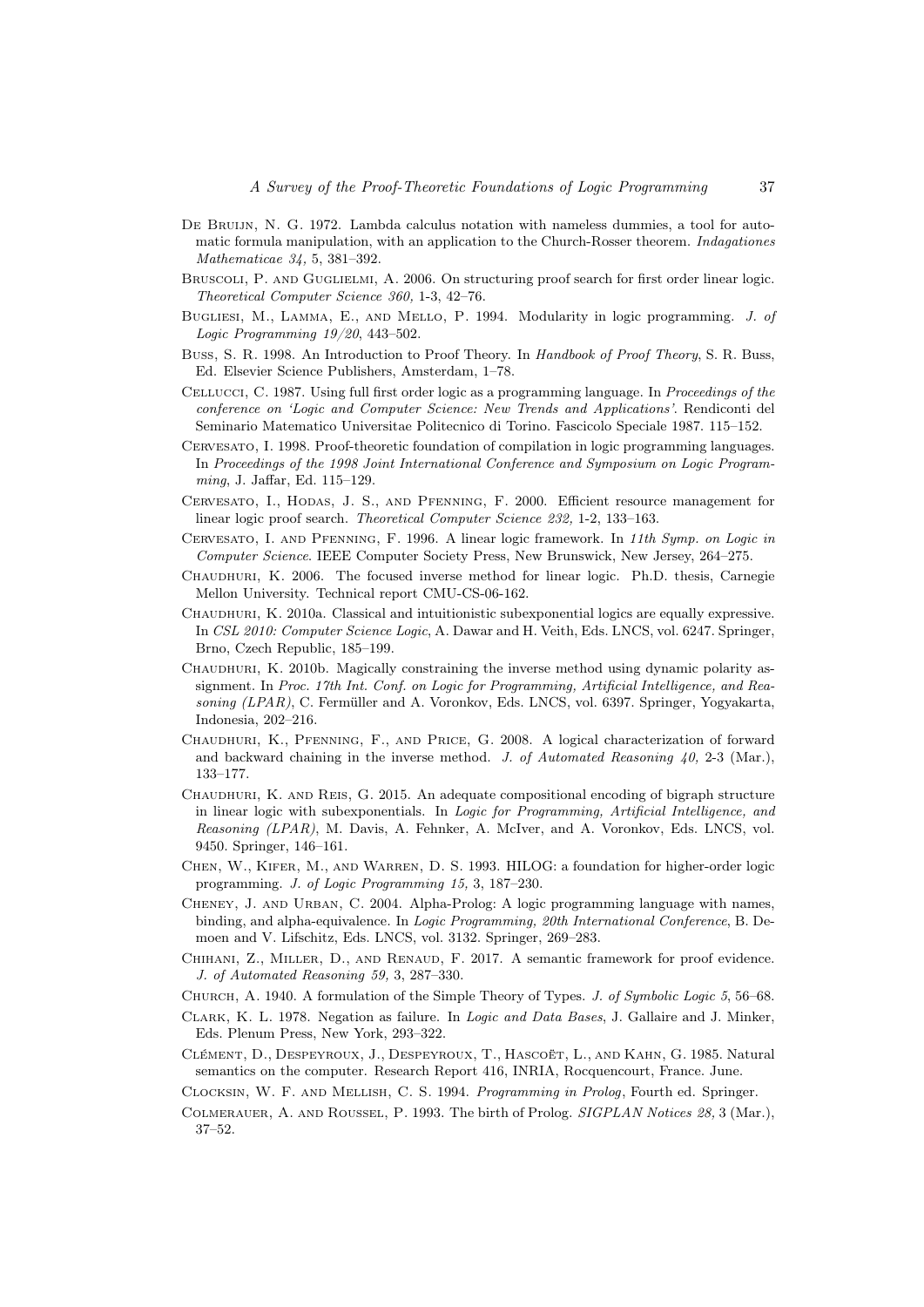- <span id="page-37-10"></span>Curien, P. and Munch-Maccagnoni, G. 2010. The duality of computation under focus. In Theoretical Computer Science - 6th IFIP TC 1/WG 2.2 International Conference, C. S. Calude and V. Sassone, Eds. IFIP Advances in Information and Communication Technology, vol. 323. Springer, 165–181.
- <span id="page-37-0"></span>CURRY, H. B. 1934. Functionality in combinatory logic. Proceedings of the National Academy of Sciences 20, 11, 584–590.
- <span id="page-37-7"></span>DANOS, V., JOINET, J.-B., AND SCHELLINX, H. 1993. The structure of exponentials: Uncovering the dynamics of linear logic proofs. In Kurt Gödel Colloquium, G. Gottlob, A. Leitsch, and D. Mundici, Eds. LNCS, vol. 713. Springer, 159–171.
- <span id="page-37-9"></span>Danos, V., Joinet, J.-B., and Schellinx, H. 1995. LKT and LKQ: sequent calculi for second order logic based upon dual linear decompositions of classical implication. In Advances in Linear Logic, J.-Y. Girard, Y. Lafont, and L. Regnier, Eds. Number 222 in London Mathematical Society Lecture Note Series. Cambridge University Press, 211–224.
- <span id="page-37-15"></span>DESPEYROUX, J. 1986. Proof of translation in natural semantics. In 1st Symp. on Logic in Computer Science (LICS). IEEE, Cambridge, Mass, 193–205.
- <span id="page-37-3"></span>DESPEYROUX, J., FELTY, A., AND HIRSCHOWITZ, A. 1995. Higher-order abstract syntax in Coq. In Second International Conference on Typed Lambda Calculi and Applications. Springer, 124–138.
- <span id="page-37-8"></span>Despeyroux, J., Olarte, C., and Pimentel, E. 2016. Hybrid and subexponential linear logics technical report. In Proceedings of LSFA. ENTCS, vol. 332. Elsevier.
- <span id="page-37-16"></span>DESPEYROUX, T. 1984. Executable specification of static semantics. In Semantics of Data Types. LNCS, vol. 173. Springer.
- <span id="page-37-17"></span>Despeyroux, T. 1988. TYPOL: A formalism to implement natural semantics. Research Report 94, INRIA, Rocquencourt, France. Mar.
- <span id="page-37-5"></span>Di Cosmo, R. and Miller, D. 2019. Linear Logic. The Stanford Encyclopedia of Philosophy (Summer 2019 Edition), Edward N. Zalta (ed.). [https://plato.stanford.edu/archives/](https://plato.stanford.edu/archives/sum2019/entries/logic-linear/) [sum2019/entries/logic-linear/](https://plato.stanford.edu/archives/sum2019/entries/logic-linear/).
- <span id="page-37-18"></span>Donzeau-Gouge, V., Huet, G., and Kahn, G. 1984. Programming environments based on structured editors: the MENTOR experience. In Interactive Programming Environments, D. R. Barstow, H. E. Shrobe, and E. Sandewall, Eds. McGraw-Hill.
- <span id="page-37-14"></span>DOWLING, W. F. AND GALLIER, J. H. 1984. Linear-time algorithms for testing the satisfiability of propositional Horn formulae. J. of Logic Programming 3, 267–284.
- <span id="page-37-4"></span>Dunchev, C., Guidi, F., Coen, C. S., and Tassi, E. 2015. ELPI: fast, embeddable, λProlog interpreter. In Logic for Programming, Artificial Intelligence, and Reasoning - 20th International Conference, LPAR-20, M. Davis, A. Fehnker, A. McIver, and A. Voronkov, Eds. LNCS, vol. 9450. Springer, 460–468.
- <span id="page-37-11"></span>DYCKHOFF, R. AND LENGRAND, S. 2006. LJQ: a strongly focused calculus for intuitionistic logic. In Computability in Europe 2006, A. Beckmann and et al., Eds. LNCS, vol. 3988. Springer, 173–185.
- <span id="page-37-1"></span>EARLEY, J. 1970. An efficient context-free parsing algorithm. Communications of the ACM 13, 2, 94–102.
- <span id="page-37-13"></span>ELLIOTT, C. 1989. Higher-order unification with dependent types. In Rewriting Techniques and Applications. LNCS, vol. 355. Springer, 121–136.
- <span id="page-37-2"></span>van Emden, M. H. and Kowalski, R. A. 1976. The semantics of predicate logic as a programming language. J. of the ACM 23, 4, 733–742.
- <span id="page-37-12"></span>ESPÍRITO SANTO, J. E. 2016. The polarized  $\lambda$ -calculus. In 11th Workshop on Logical and Semantic Frameworks with Applications, LSFA 2016, V. Nigam and M. Florido, Eds. Electronic Notes in Theoretical Computer Science, vol. 332. Elsevier, 149–168.
- <span id="page-37-6"></span>FAGES, F., RUET, P., AND SOLIMAN, S. 1998. Phase semantics and verification of concurrent constraint programs. In 13th Symp. on Logic in Computer Science, V. Pratt, Ed. IEEE.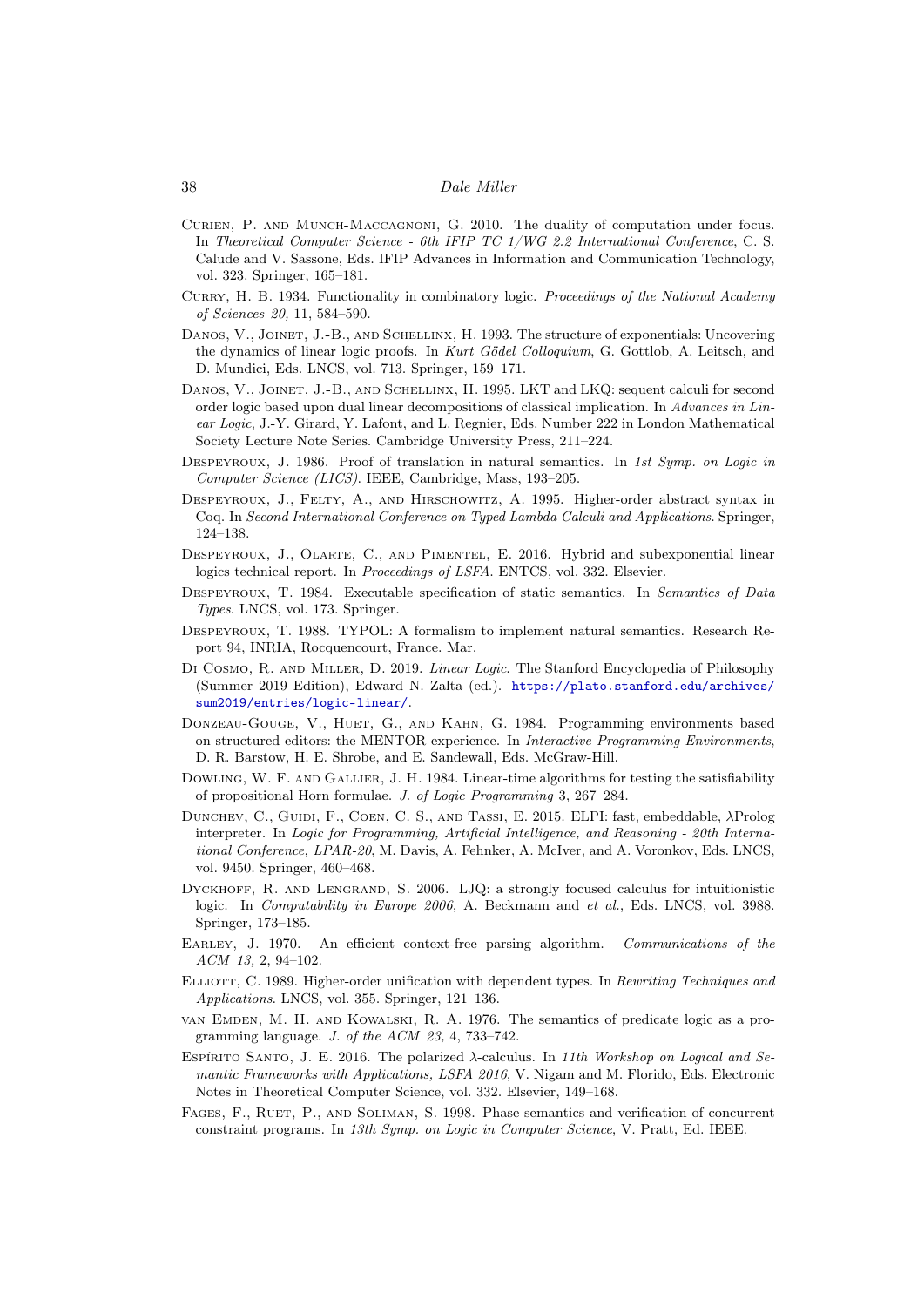- <span id="page-38-21"></span>FAGES, F., RUET, P., AND SOLIMAN, S. 2001. Linear concurrent constraint programming: Operational and phase semantics. Information and Computation 165, 1, 14–41.
- <span id="page-38-16"></span>FELTY, A. 1989. Specifying and implementing theorem provers in a higher-order logic programming language. Ph.D. thesis, University of Pennsylvania.
- <span id="page-38-17"></span>FELTY, A. 1993. Implementing tactics and tacticals in a higher-order logic programming language. J. of Automated Reasoning 11, 1, 43–81.
- <span id="page-38-10"></span>Felty, A. and Miller, A. 1990. Encoding a Dependent-Type λ-Calculus in a Logic Programming Language. In 10th Conf. on Automated Deduction (CADE), M. E. Stickel, Ed. LNAI, vol. 449. Springer, 221–235.
- <span id="page-38-13"></span>Friedman, D. P., Byrd, W. E., Kiselyov, O., and Hemann, J. 2018. The Reasoned Schemer, Second Edition. The MIT Press.
- <span id="page-38-7"></span>Gabbay, D. M. 1985. N-Prolog: An extension of Prolog with hypothetical implication II logical foundations, and negation as failure. J. of Logic Programming 2, 4, 251–283.
- <span id="page-38-6"></span>Gabbay, D. M. and Reyle, U. 1984. N-Prolog: An extension of Prolog with hypothetical implications. I. J. of Logic Programming 1, 319–355.
- <span id="page-38-18"></span>GACEK, A., MILLER, D., AND NADATHUR, G. 2011. Nominal abstraction. Information and Computation 209, 1, 48–73.
- <span id="page-38-12"></span>GACEK, A., MILLER, D., AND NADATHUR, G. 2012. A two-level logic approach to reasoning about computations. J. of Automated Reasoning 49, 2, 241–273.
- <span id="page-38-4"></span>Gallier, J. H. 1986. Logic for Computer Science: Foundations of Automatic Theorem Proving. Harper & Row, 1986.
- <span id="page-38-20"></span>GANZINGER, H. AND MCALLESTER, D. 2002. Logical algorithms. In *Proc. International Con*ference on Logic Programming (ICLP) 2002. LNCS, vol. 2401. Springer, 209–223.
- <span id="page-38-19"></span>Ganzinger, H. and McAllester, D. A. 2001. A new meta-complexity theorem for bottomup logic programs. In First International Joint Conference on Automated Reasoning (IJCAR), R. Goré, A. Leitsch, and T. Nipkow, Eds. LNCS, vol. 2083. Springer, 514–528.
- <span id="page-38-1"></span>GELFOND, M. AND LIFSCHITZ, V. 1988. The stable model semantics for logic programming. In Proceedings of the Fifth International Conference on Logic Programming, R. A. Kowalski and K. Bowen, Eds. The MIT Press, Cambridge, Massachusetts, 1070–1080.
- <span id="page-38-3"></span>Gentzen, G. 1935. Investigations into logical deduction. In The Collected Papers of Gerhard Gentzen, M. E. Szabo, Ed. North-Holland, Amsterdam, 68–131. Translation of articles that appeared in 1934-35. Collected papers appeared in 1969.
- <span id="page-38-8"></span>Girard, J.-Y. 1971. Une extension de l'interpretation de Gödel à l'analyse, et son application à l'élimination des coupures dans l'analyse et la théorie des types. In 2nd Scandinavian Logic Symposium, J. E. Fenstad, Ed. North-Holland, Amsterdam, 63–92.
- <span id="page-38-0"></span>GIRARD, J.-Y. 1987. Linear logic. Theoretical Computer Science 50, 1, 1–102.
- <span id="page-38-5"></span>GIRARD, J.-Y., TAYLOR, P., and LAFONT, Y. 1989. Proofs and Types. Cambridge University Press, 1989.
- <span id="page-38-9"></span>GIRARD, J.-Y. 1991. A new constructive logic: classical logic. Math. Structures in Comp. Science 1, 255–296.
- <span id="page-38-11"></span>Girard, J.-Y. 1992. A fixpoint theorem in linear logic. An email posting to the mailing list linear@cs.stanford.edu.
- <span id="page-38-2"></span>GÖDEL, K. 1930. Die vollständigkeit der axiome des logischen funktionenkalküls. Monatshefte für Mathematik 37, 1, 349–360.
- <span id="page-38-15"></span>GORDON, M. 2000. From LCF to HOL: a short history. In *Proof, Language, and Interaction:* Essays in Honour of Robin Milner, G. D. Plotkin, C. Stirling, and M. Tofte, Eds. MIT Press, 169–186.
- <span id="page-38-14"></span>Gordon, M. J., Milner, A. J., and Wadsworth, C. P. 1979. Edinburgh LCF: A Mechanised Logic of Computation. LNCS, vol. 78. Springer.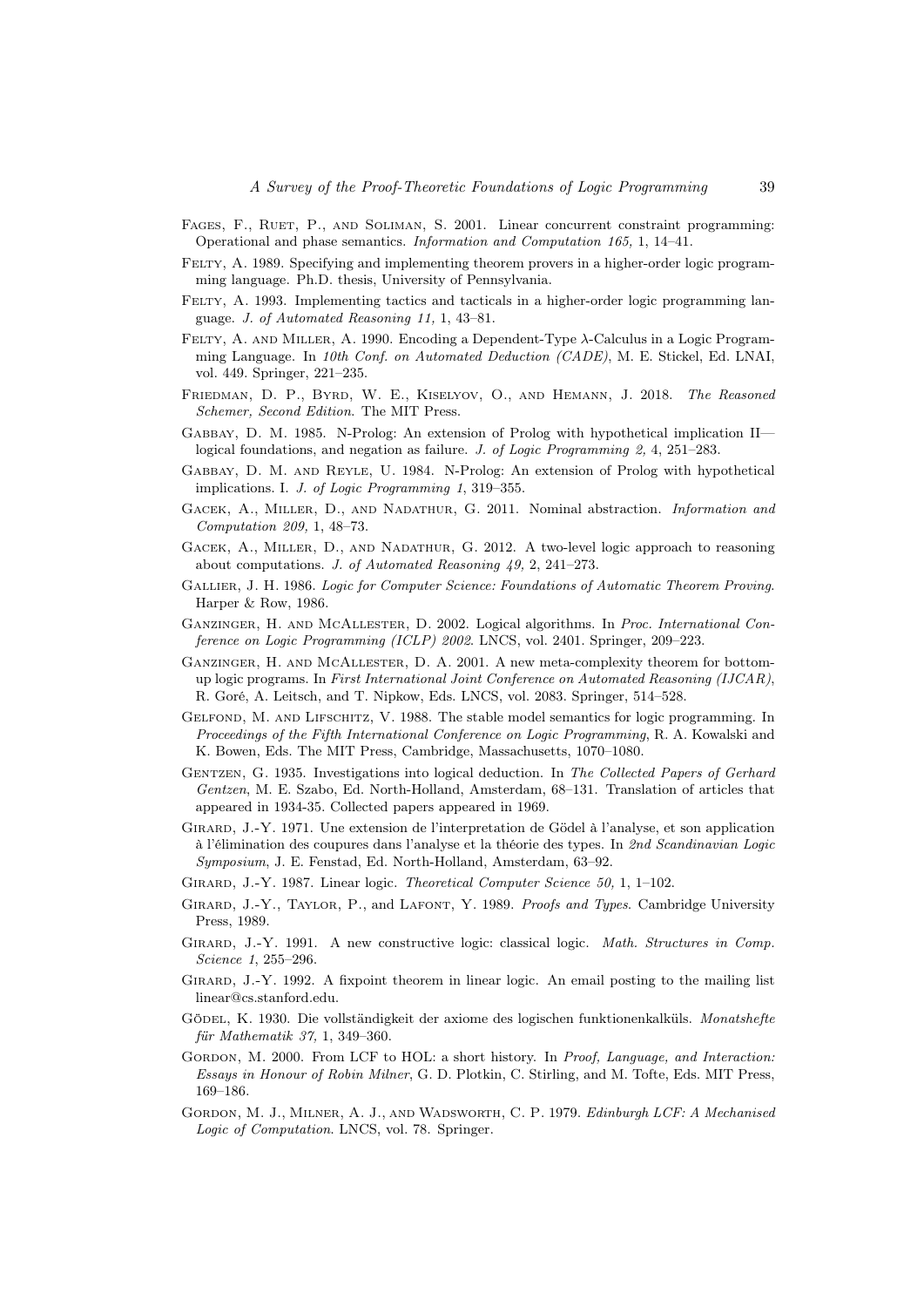- <span id="page-39-14"></span>Guglielmi, A. 2007. A system of interaction and structure. ACM Trans. on Computational *Logic 8*, 1 (Jan.),  $1-64$ .
- <span id="page-39-15"></span>GUIDI, F., COEN, C. S., AND TASSI, E. 2019. Implementing type theory in higher order constraint logic programming. Mathematical Structures in Computer Science 29, 8, 1125– 1150.
- <span id="page-39-11"></span>Gunter, C. A. and Gehlot, V. 1989. Nets as tensor theories. Tech. Rep. MS-CIS-89-68, University of Pennsylvania, Computer and Information Science Department. Oct.
- <span id="page-39-1"></span>Hagiya, M. and Sakurai, T. 1984. Foundation of logic programming based on inductive definition. New Generation Computing 2, 1, 59–77.
- <span id="page-39-3"></span>HALLNÄS, L. AND SCHROEDER-HEISTER, P. 1990. A proof-theoretic approach to logic programming. I. Clauses as rules. J. of Logic and Computation 1, 2, 261–283.
- <span id="page-39-4"></span>HALLNÄS, L. AND SCHROEDER-HEISTER, P. 1991. A proof-theoretic approach to logic programming. II. Programs as definitions. J. of Logic and Computation 1, 5, 635–660.
- <span id="page-39-20"></span>Hannan, J. 1993. Extended natural semantics. J. of Functional Programming 3, 2, 123–152.
- <span id="page-39-19"></span>Hannan, J. and Miller, D. 1992. From operational semantics to abstract machines. Mathematical Structures in Computer Science 2, 4, 415–459.
- <span id="page-39-21"></span>Hannan, J. and Pfenning, F. 1992. Compiler verification in LF. In 7th Symp. on Logic in Computer Science. IEEE Computer Society Press, Santa Cruz, California.
- <span id="page-39-18"></span>Hannan, J. J. 1990. Investigating a proof-theoretic meta-language for functional programs. Ph.D. thesis, University of Pennsylvania.
- <span id="page-39-2"></span>HARIDI, S. AND SAHLIN, D. 1983. Evaluation of logic programs based on natural deduction (draft). In Logic Programming Workshop, L. M. Pereira, A. Porto, L. Monteiro, and M. Figueiras, Eds. Núcleo de Intelligência Artificial, Universidade Nova De Lisboa, Portugal, 560–574.
- <span id="page-39-7"></span>HARLAND, J. 1997. On goal-directed provability in classical logic. Comput. Lang 23, 2-4, 161–178.
- <span id="page-39-10"></span>Harland, J., Pym, D., and Winikoff, M. 1996. Programming in Lygon: An overview. In Proceedings of the Fifth International Conference on Algebraic Methodology and Software Technology, Eds. M. Wirsing and M. Nivat. LNCS, vol. 1101. Springer, 391–405.
- <span id="page-39-5"></span>HARPER, R., HONSELL, F., AND PLOTKIN, G. 1993. A framework for defining logics. J. of the ACM 40, 1, 143–184.
- <span id="page-39-6"></span>HARROP, R. 1960. Concerning formulas of the types  $A \to B \lor C$ ,  $A \to (Ex)B(x)$  in intuitionistic formal systems. J. of Symbolic Logic 25, 27–32.
- <span id="page-39-16"></span>HEATH, Q. AND MILLER, D. 2019. A proof theory for model checking. J. of Automated Reasoning 63, 4, 857–885.
- <span id="page-39-0"></span>HENKIN, L. 1949. The completeness of the first-order functional calculus. J. of Symbolic Logic 14, 3, 159–166.
- <span id="page-39-13"></span>HERBELIN, H. 1995. Séquents qu'on calcule: de l'interprétation du calcul des séquents comme calcul de lambda-termes et comme calcul de stratégies gagnantes. Ph.D. thesis, Université Paris 7.
- <span id="page-39-8"></span>Hodas, J. and Miller, D. 1991. Logic programming in a fragment of intuitionistic linear logic: Extended abstract. In 6th Symp. on Logic in Computer Science, G. Kahn, Ed. IEEE, Amsterdam, 32–42.
- <span id="page-39-9"></span>Hodas, J. and Miller, D. 1994. Logic programming in a fragment of intuitionistic linear logic. Information and Computation 110, 2, 327–365.
- <span id="page-39-12"></span>Hodas, J. S. 1994. Logic programming in intuitionistic linear logic: Theory, design, and implementation. Ph.D. thesis, University of Pennsylvania, Department of Computer and Information Science.
- <span id="page-39-17"></span>HODAS, J. S. AND TAMURA, N. 2001. lolliCop — A linear logic implementation of a lean connection-method theorem prover for first-order classical logic. In Proceedings of IJCAR: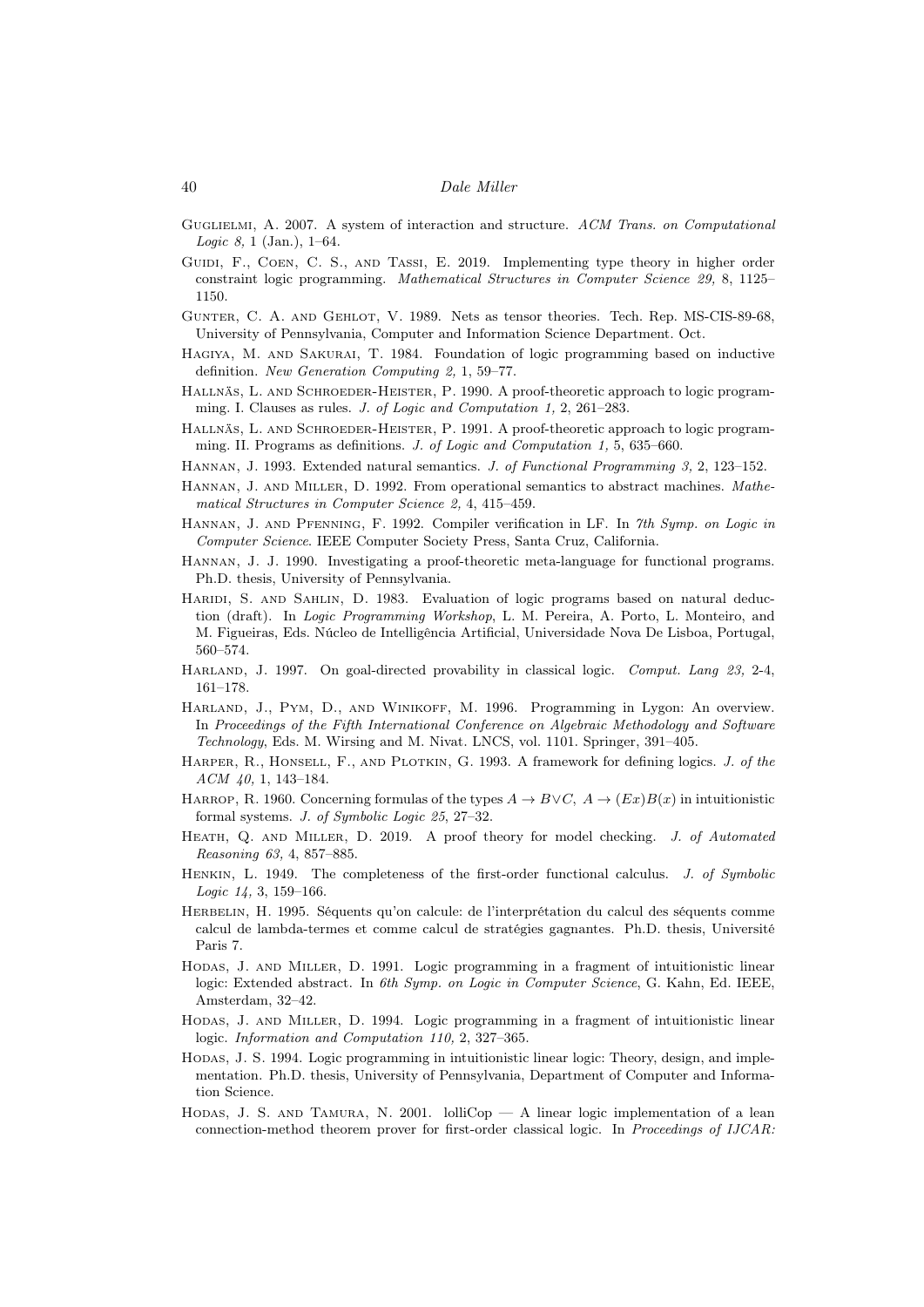International Joint Conference on Automated Reasoning, R. Goré, A. Leitsch, and T. Nipkow, Eds. LNCS, vol. 2083. Springer, 670–684.

- <span id="page-40-9"></span>HOFMANN, M. 1999. Semantical analysis of higher-order abstract syntax. In 14th Symp. on Logic in Computer Science. IEEE Computer Society Press, 204–213.
- <span id="page-40-0"></span>HOWARD, W. A. 1980. The formulae-as-type notion of construction, 1969. In To H. B. Curry: Essays in Combinatory Logic, Lambda Calculus, and Formalism, J. P. Seldin and R. Hindley, Eds. Academic Press, New York, 479–490.
- <span id="page-40-14"></span>Howe, J. M. 1998. Proof Search Issues in Some Non-Classical Logics. Ph.D. thesis, University of St Andrews. Available as University of St Andrews Research Report CS/99/1.
- <span id="page-40-8"></span>HUET, G. AND LANG, B. 1978. Proving and applying program transformations expressed with second-order patterns. Acta Informatica 11, 31–55.
- <span id="page-40-4"></span>HUET, G. P. 1973. A mechanization of type theory. In Proceedings of the 3rd International Joint Conference on Artificial Intelligence. William Kaufmann, 139–146.
- <span id="page-40-7"></span>HUET, G. P. 1975. A unification algorithm for typed λ-calculus. Theoretical Computer Science 1, 27–57.
- <span id="page-40-2"></span>ISO.org. 2000. ISO/IEC 13211-2:2000: Information technology — programming languages — Prolog — part 2: Modules.
- <span id="page-40-1"></span>JAFFAR, J. AND LASSEZ, J.-L. 1987. Constraint logic programming. In Proceedings of the 14th ACM Symposium on the Principles of Programming Languages. ACM.
- <span id="page-40-17"></span>Jagadeesan, R., Nadathur, G., and Saraswat, V. 2005. Testing concurrent systems: An interpretation of intuitionistic logic. In FSTTCS 2005: Foundations of Software Technology and Theoretical Computer Science. LNCS, vol. 3821. Springer, Hyderabad, India, 517–528.
- <span id="page-40-19"></span>Kahn, G. 1987. Natural semantics. In Proceedings of the Symposium on Theoretical Aspects of Computer Science, F.-J. Brandenburg, G. Vidal-Naquet, and M. Wirsing, Eds. LNCS, vol. 247. Springer, 22–39.
- <span id="page-40-13"></span>KANOVICH, M., KUZNETSOV, S., NIGAM, V., AND SCEDROV, A. 2019. Subexponentials in noncommutative linear logic. Mathematical Structures in Computer Science 29, 8, 1217–1249.
- <span id="page-40-12"></span>Kanovich, M. I. 1995. Petri nets, Horn programs, Linear Logic and vector games. Annals of Pure and Applied Logic 75, 1–2, 107–135.
- <span id="page-40-10"></span>Kobayashi, N. and Yonezawa, A. 1993. ACL - A concurrent linear logic programming paradigm. In Proceedings of the 1993 International Symposium on Logic Programming, D. Miller, Ed. MIT Press, 279–294.
- <span id="page-40-11"></span>Kobayashi, N. and Yonezawa, A. 1994. Asynchronous communication model based on linear logic. Formal Aspects of Computing 3, 279–294.
- <span id="page-40-18"></span>KOWALSKI, R. A. 1979. Algorithm = Logic + Control. Communications of the Association for Computing Machinery 22, 424–436.
- <span id="page-40-3"></span>Kowalski, R. 1974. Predicate logic as a programming language. Information Processing 74, 569–574.
- <span id="page-40-6"></span>LAMBEK, J. 1958. The mathematics of sentence structure. American Mathematical Monthly 65, 154–169.
- <span id="page-40-5"></span>LI, B. Z. 1994. A  $\pi$ -calculus specification of Prolog. In *Proc. of European Symposium on* Programming (ESOP 1994). LNCS, vol. 788. Springer, 379–393.
- <span id="page-40-15"></span>LIANG, C. AND MILLER, D. 2007. Focusing and polarization in intuitionistic logic. In CSL 2007: Computer Science Logic, J. Duparc and T. A. Henzinger, Eds. LNCS, vol. 4646. Springer, 451– 465.
- <span id="page-40-16"></span>Liang, C. and Miller, D. 2009. Focusing and polarization in linear, intuitionistic, and classical logics. Theoretical Computer Science 410, 46, 4747–4768.
- <span id="page-40-20"></span>LIFSCHITZ, V. 1996. Foundations of logic programming. In Principles of Knowledge Representation, G. Brewka, Ed. CSLI Publications, Stanford, California, 69–127.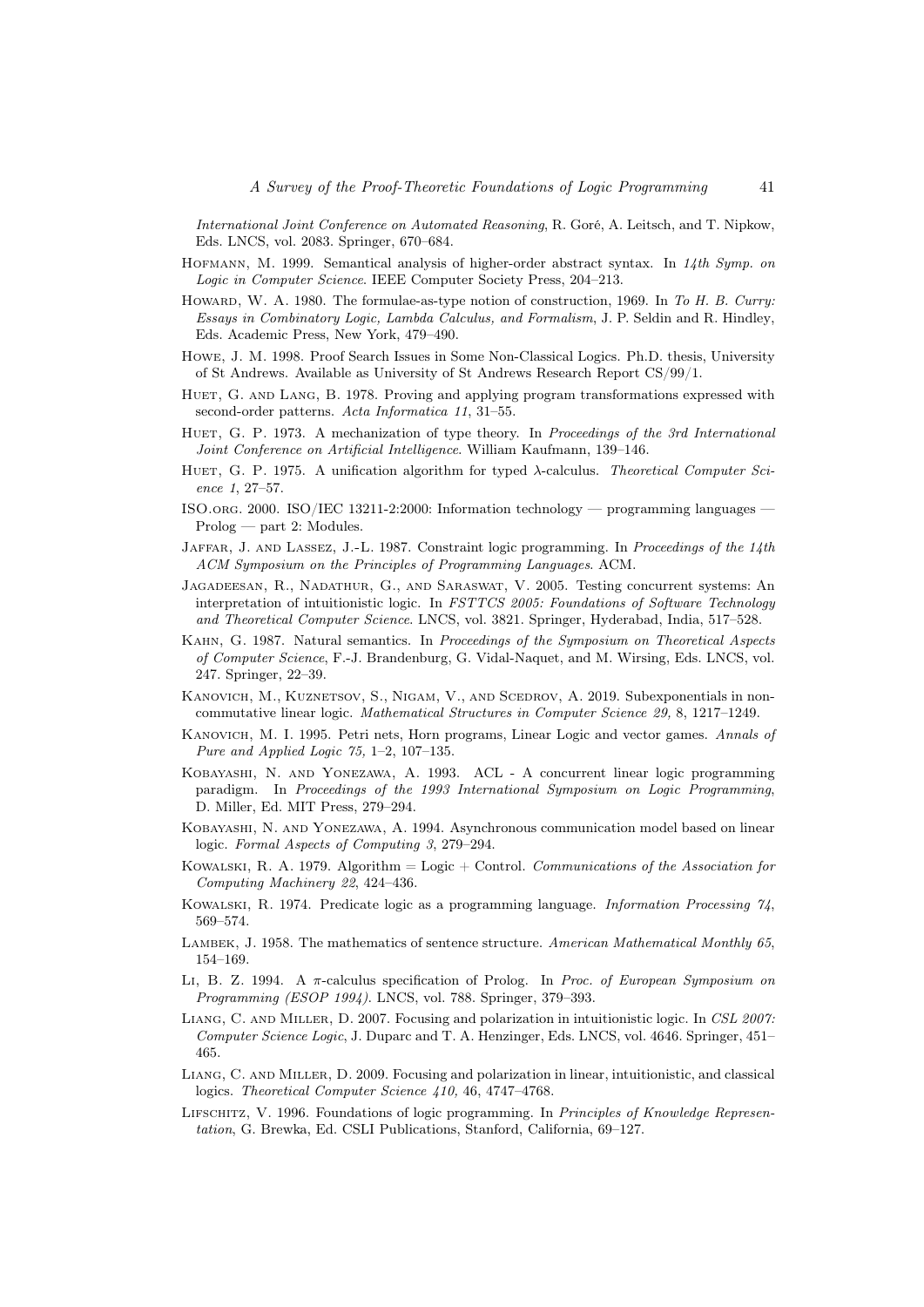- <span id="page-41-1"></span>Lifschitz, V. 2008. What is answer set programming? In Proceedings of the 23rd National Conference on Artificial Intelligence. Vol. 3. AAAI Press, 1594–1597.
- <span id="page-41-14"></span>LINCOLN, P. 1995. Deciding provability of linear logic formulas. In Proceedings of the workshop on Advances in linear logic, J.-Y. Girard, Y. Lafont, and L. Regnier, Eds. Cambridge University Press, New York, NY, USA, 197–210.
- <span id="page-41-12"></span>Lincoln, P. and Saraswat, V. 1993. Higher-order, linear, concurrent constraint programming. ftp://parcftp.xerox.com/pub/ccp/lcc/hlcc.dvi.
- <span id="page-41-20"></span>Lipton, J. and Nieva, S. 2018. Kripke semantics for higher-order type theory applied to constraint logic programming languages. Theoretical Computer Science 712, 1–37.
- <span id="page-41-16"></span>Lisitsa, A. 2003. λleanTAP: Lean deduction in λProlog. Tech. Rep. ULCS-03-017, University of Liverpool, Department of Computer Science.
- <span id="page-41-4"></span>LLOYD, J. AND TOPOR, R. 1984. Making Prolog more expressive. J. of Logic Programming 1, 3 (Oct.), 225–240.
- <span id="page-41-18"></span>LLOYD, J. W. AND SHEPHERDSON, J. C. 1991. Partial evaluation in logic programming. The J. of Logic Programming 11, 3, 217–242.
- <span id="page-41-2"></span>Loveland, D. W. 1970. A linear format for resolution. In Symposium on Automatic Demonstration. Number 125 in Lecture Notes in Mathematics. Springer Verlag, Berlin, 147–162.
- <span id="page-41-5"></span>LOVELAND, D. W. 1987. Near-Horn PROLOG. In Proceedings of the Fourth International Conference on Logic Programming, J.-L. Lassez, Ed. MIT Press Series in Logic Programming. The MIT Press, Melbourne, 456–469.
- <span id="page-41-6"></span>LOVELAND, D. W. AND REED, D. W. 1991. A near-Horn Prolog for compilation. In Computational Logic - Essays in Honor of Alan Robinson, J.-L. Lassez and G. Plotkin, Eds. MIT Press, 542–564.
- <span id="page-41-3"></span>Luckham, D. 1970. Refinement theorems in resolution theory. In Symposium on Automatic Demonstration. Number 125 in Lecture Notes in Mathematics. Springer Verlag, Berlin, 163– 190.
- <span id="page-41-15"></span>MAIER, D. AND WARREN, D. S. 1988. Computing with Logic: Logic Programming with Prolog. Addison-Wesley, Reading, MA.
- <span id="page-41-19"></span>Marek, W. and Truszczyński, M. 1993. Nonmonotonic logics: context-dependent reasoning. Berlin: Springer-Verlag.
- <span id="page-41-7"></span>Martin-Löf, P. 1971. Hauptsatz for the intuitionistic theory of iterated inductive definitions. In Proceedings of the Second Scandinavian Logic Symposium, J. E. Fenstad, Ed. Studies in Logic and the Foundations of Mathematics, vol. 63. North-Holland, 179–216.
- <span id="page-41-0"></span>MARTIN-LÖF, P. 1982. Constructive mathematics and computer programming. In Sixth International Congress for Logic, Methodology, and Philosophy of Science. North-Holland, Amsterdam, 153–175.
- <span id="page-41-8"></span>McCARTY, L. T. 1988a. Clausal intuitionistic logic I. Fixed point semantics. J. of Logic Programming 5, 1–31.
- <span id="page-41-9"></span>McCARTY, L. T. 1988b. Clausal intuitionistic logic II. Tableau proof procedure. J. of Logic Programming 5, 93–132.
- <span id="page-41-13"></span>McDowell, R. AND MILLER, D. 2000. Cut-elimination for a logic with definitions and induction. Theoretical Computer Science 232, 91–119.
- <span id="page-41-17"></span>Michaylov, S. and Pfenning, F. 1992. Natural semantics and some of its meta-theory in Elf. In Extensions of Logic Programming, L.-H. Eriksson, L. Hallnäs, and P. Schroeder-Heister, Eds. LNCS, vol. 596. Springer, 299–344.
- <span id="page-41-10"></span>MILLER, D. 1989. A logical analysis of modules in logic programming. J. of Logic Programming 6, 1-2, 79-108.
- <span id="page-41-11"></span>Miller, D. 1991a. A logic programming language with lambda-abstraction, function variables, and simple unification. J. of Logic and Computation 1, 4, 497–536.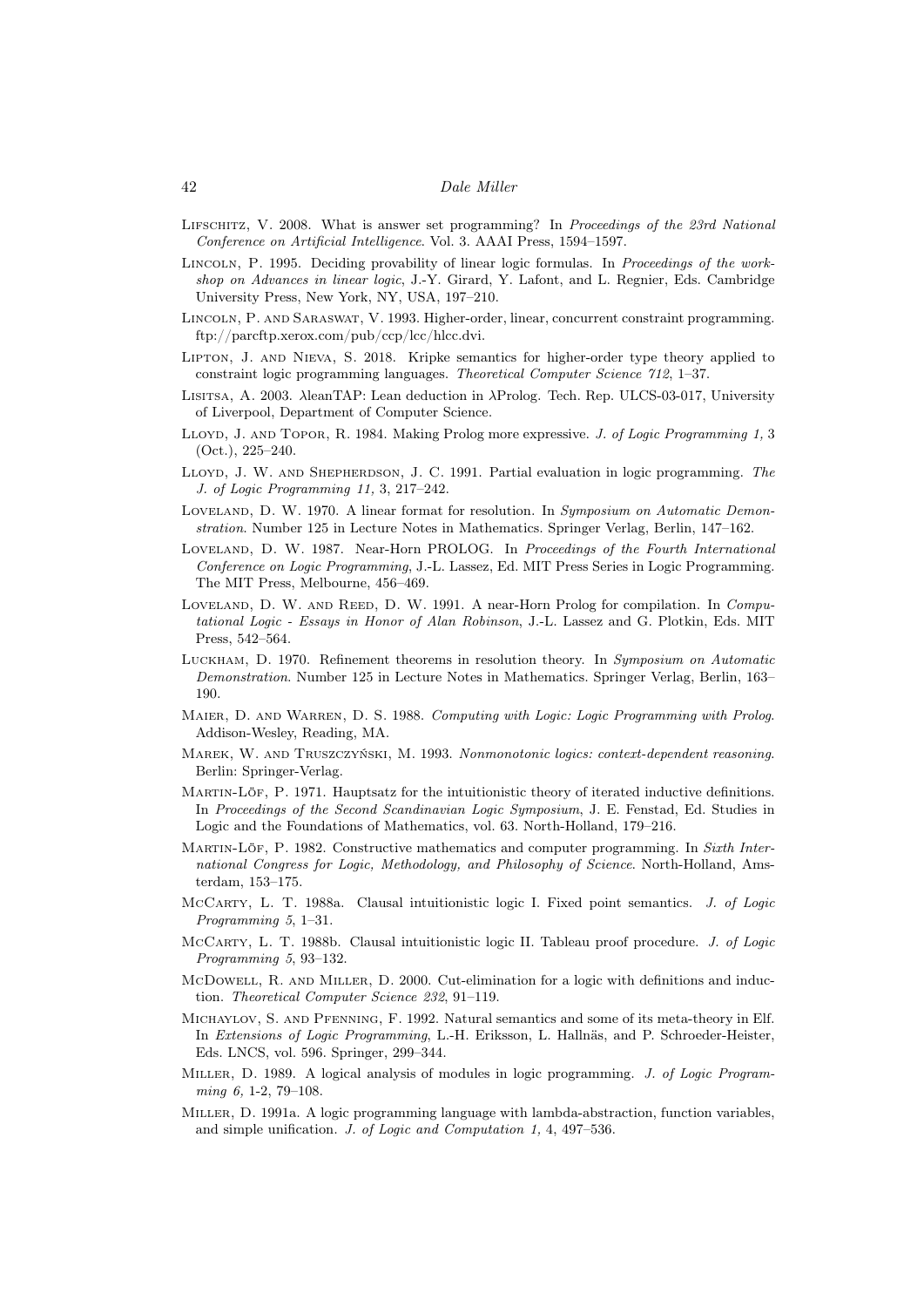- <span id="page-42-22"></span>MILLER, D. 1991b. Proof theory as an alternative to model theory. Newsletter of the Association for Logic Programming 4, 3 (Aug.). Guest editorial.
- <span id="page-42-11"></span>MILLER, D. 1992. Unification under a mixed prefix. J. of Symbolic Computation 14, 4, 321-358.
- <span id="page-42-15"></span>MILLER, D. 1993. The  $\pi$ -calculus as a theory in linear logic: Preliminary results. In 3rd Workshop on Extensions to Logic Programming, E. Lamma and P. Mello, Eds. LNCS, vol. 660. Springer, Bologna, Italy, 242–265.
- <span id="page-42-16"></span>MILLER, D. 1994. A multiple-conclusion meta-logic. In 9th Symp. on Logic in Computer Science, S. Abramsky, Ed. IEEE Computer Society, Paris, 272–281.
- <span id="page-42-14"></span>MILLER, D. 1996. Forum: A multiple-conclusion specification logic. Theoretical Computer Science 165, 1, 201–232.
- <span id="page-42-12"></span>Miller, D. 2003. Encryption as an abstract data-type: An extended abstract. In Proceedings of FCS'03: Foundations of Computer Security, I. Cervesato, Ed. ENTCS, vol. 84. Elsevier, 18–29.
- <span id="page-42-13"></span>MILLER, D. 2004. Overview of linear logic programming. In Linear Logic in Computer Science, T. Ehrhard, J.-Y. Girard, P. Ruet, and P. Scott, Eds. London Mathematical Society Lecture Note, vol. 316. Cambridge University Press, 119–150.
- <span id="page-42-0"></span>Miller, D. 2006. Representing and reasoning with operational semantics. In Proceedings of IJCAR: International Joint Conference on Automated Reasoning, U. Furbach and N. Shankar, Eds. LNAI, vol. 4130. Springer, 4–20.
- <span id="page-42-17"></span>Miller, D. 2008. A proof-theoretic approach to the static analysis of logic programs. In Reasoning in Simple Type Theory: Festschrift in Honor of Peter B. Andrews on His 70th Birthday. Number 17 in Studies in Logic. College Publications, 423–442.
- <span id="page-42-19"></span>MILLER, D. 2017. Proof checking and logic programming. Formal Aspects of Computing 29, 3, 383–399.
- <span id="page-42-10"></span>MILLER, D. 2019. Mechanized metatheory revisited. J. of Automated Reasoning 63, 3, 625–665.
- <span id="page-42-2"></span>Miller, D. 2021. Reciprocal influences between logic programming and proof theory. Philosophy  $\mathcal{B}$  Technology 34, 1 (Mar.), 75–104.
- <span id="page-42-6"></span>MILLER, D. AND NADATHUR, G. 1986a. Higher-order logic programming. In Proceedings of the Third International Logic Programming Conference, E. Shapiro, Ed. LNCS, vol. 225. Springer, London, 448–462.
- <span id="page-42-9"></span>Miller, D. and Nadathur, G. 1986b. Some uses of higher-order logic in computational linguistics. In Proceedings of the 24th Annual Meeting of the Association for Computational Linguistics. Association for Computational Linguistics, Morristown, New Jersey, 247–255.
- <span id="page-42-3"></span>MILLER, D. AND NADATHUR, G. 2012. Programming with Higher-Order Logic. Cambridge University Press.
- <span id="page-42-4"></span>Miller, D., Nadathur, G., Pfenning, F., and Scedrov, A. 1991. Uniform proofs as a foundation for logic programming. Annals of Pure and Applied Logic 51, 1–2, 125–157.
- <span id="page-42-20"></span>Miller, D. and Tiu, A. 2005. A proof theory for generic judgments. ACM Trans. on Computational Logic 6, 4 (Oct.), 749–783.
- <span id="page-42-18"></span>MILNER, R. 1979. LCF: A way of doing proofs with a machine. In *International Symposium on* Mathematical Foundations of Computer Science. Springer, 146–159.
- <span id="page-42-8"></span>MILNER, R., TOFTE, M., AND HARPER, R. 1990. The Definition of Standard ML. MIT Press.
- <span id="page-42-1"></span>Minker, J. and Rajasekar, A. 1990. A fixpoint semantics for disjunctive logic programs. J. of Logic Programming 9, 1, 45–74.
- <span id="page-42-5"></span>Mints, G. and Tyugu, E. 1990. Propositional logic programming and Priz system. J. Logic Programming 9, 2&3, 179–193.
- <span id="page-42-21"></span>MITCHELL, J. C. AND MOGGI, E. 1991. Kripke-style models for typed lambda calculus. Annals of Pure and Applied Logic 51, 1-2, 99–124.
- <span id="page-42-7"></span>Nadathur, G. 1987. A higher-order logic as the basis for logic programming. Ph.D. thesis, University of Pennsylvania.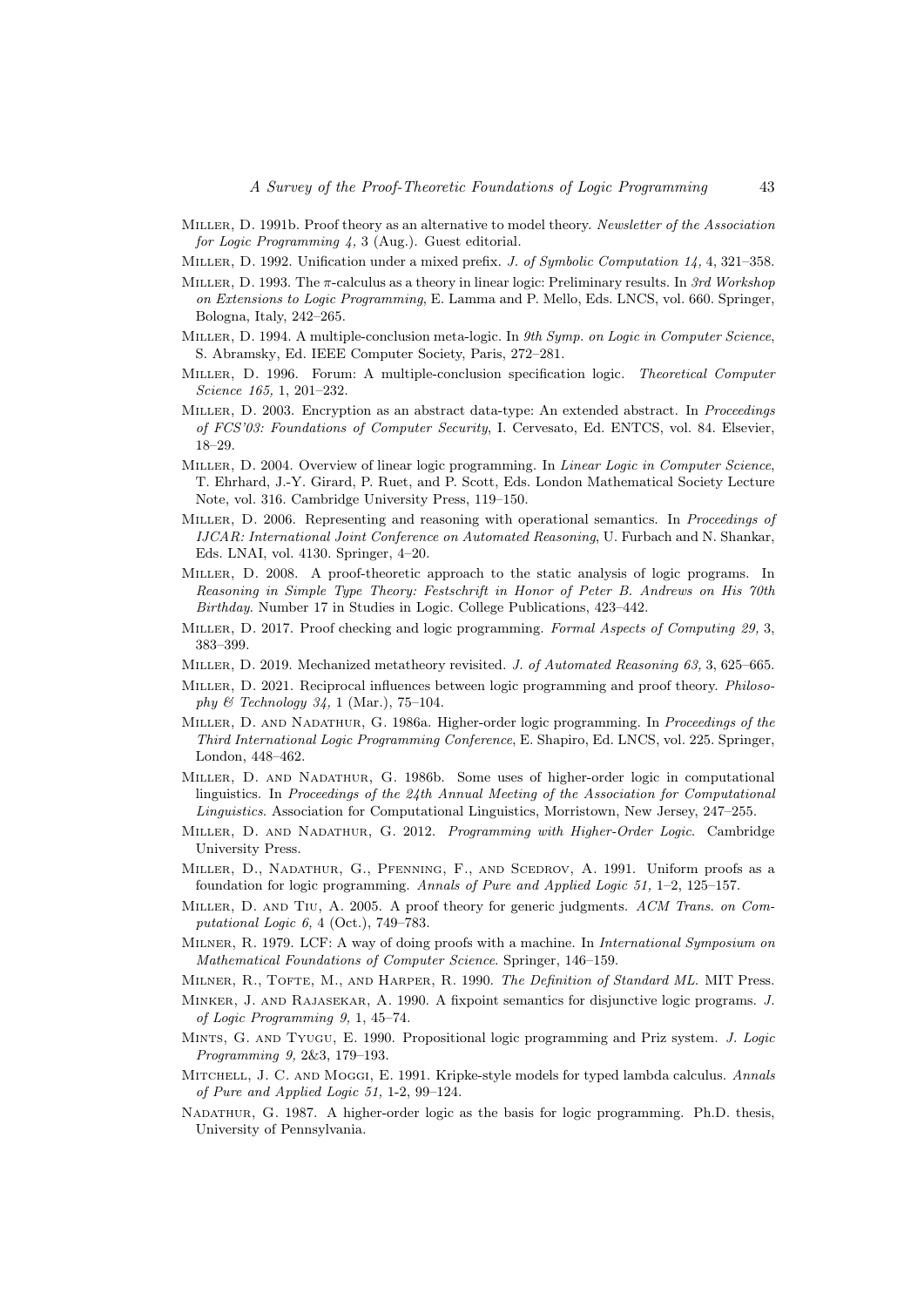- <span id="page-43-8"></span>NADATHUR, G. 1993. A proof procedure for the logic of hereditary Harrop formulas. J. of Automated Reasoning 11, 1, 115–145.
- <span id="page-43-9"></span>NADATHUR, G. 1998. Uniform provability in classical logic. J. of Logic and Computation 8, 2, 209–229.
- <span id="page-43-10"></span>Nadathur, G. 2000. Correspondences between classical, intuitionistic and uniform provability. Theoretical Computer Science 232, 273–298.
- <span id="page-43-20"></span>NADATHUR, G. 2005. A treatment of higher-order features in logic programming. Theory and Practice of Logic Programming 5, 3, 305-354.
- <span id="page-43-0"></span>NADATHUR, G. AND LOVELAND, D. 1995. Uniform proofs and disjunctive logic programming. In 10th Symp. on Logic in Computer Science, D. Kozen, Ed. IEEE Computer Society Press, San Diego, California, 148–155.
- <span id="page-43-1"></span>Nadathur, G. and Loveland, D. W. 1998. Proof procedures for logic programming. In Handbook of Logic in Artificial Intelligence and Logic Programming, D. M. Gabbay, C. J. Hogger, and J. A. Robinson, Eds. Vol. 5. Clarendon Press, Oxford, 163–234.
- <span id="page-43-4"></span>Nadathur, G. and Miller, D. 1988. An Overview of λProlog. In Fifth International Logic Programming Conference. MIT Press, Seattle, 810–827.
- <span id="page-43-6"></span>Nadathur, G. and Miller, D. 1990. Higher-order Horn clauses. J. of the ACM 37, 4, 777–814.
- <span id="page-43-19"></span>Nadathur, G. and Mitchell, D. J. 1999. System description: Teyjus — A compiler and abstract machine based implementation of λProlog. In 16th Conf. on Automated Deduction (CADE), H. Ganzinger, Ed. LNAI, vol. 1632. Springer, Trento, 287–291.
- <span id="page-43-7"></span>Nadathur, G. and Pfenning, F. 1992. The type system of a higher-order logic programming language. In Types in Logic Programming, F. Pfenning, Ed. MIT Press, 245–283.
- <span id="page-43-22"></span>Necula, G. C. 1997. Proof-carrying code. In Conference Record of the 24th Symposium on Principles of Programming Languages 97. ACM, Paris, France, 106–119.
- <span id="page-43-3"></span>Negri, S. and von Plato, J. 2001. Structural Proof Theory. Cambridge University Press.
- <span id="page-43-14"></span>Nigam, V. 2009. Exploiting non-canonicity in the sequent calculus. Ph.D. thesis, Ecole Polytechnique.
- <span id="page-43-13"></span>Nigam, V. and Miller, D. 2009. Algorithmic specifications in linear logic with subexponentials. In ACM SIGPLAN Conference on Principles and Practice of Declarative Programming (PPDP). ACM, 129–140.
- <span id="page-43-17"></span>Nigam, V., Olarte, C., and Pimentel, E. 2017. On subexponentials, focusing and modalities in concurrent systems. Theoretical Computer Science 693, 35–58.
- <span id="page-43-15"></span>Nigam, V., Pimentel, E., and Reis, G. 2011. Specifying proof systems in linear logic with subexponentials. In Proceedings of the Fifth Logical and Semantic Frameworks, with Applications Workshop (LSFA 2010). ENTCS, vol. 269. Elsevier, 109–123.
- <span id="page-43-12"></span>Nipkow, T. 1993. Functional unification of higher-order patterns. In 8th Symp. on Logic in Computer Science, M. Vardi, Ed. IEEE, 64–74.
- <span id="page-43-18"></span>O'Keefe, R. A. 1990. The Craft of Prolog. MIT Press.
- <span id="page-43-16"></span>Olarte, C., Nigam, V., and Pimentel, E. 2015. Subexponential concurrent constraint programming. Theoretical Computer Science 606, 98–120.
- <span id="page-43-2"></span>Ono, H. 1998. Proof-theoretic methods in nonclassical logic. an introduction. In Theories of Types and Proofs, M. Takahashi, M. Okada, and M. Dezani-Ciancaglini, Eds. Mathematical Society of Japan Memoirs, vol. 2. Mathematical Society of Japan, 207–254.
- <span id="page-43-21"></span>OTTEN, J. AND BIBEL, W. 2003. leanCoP: lean connection-based theorem proving. J. of Symbolic Computation 36, 1–2, 139–161.
- <span id="page-43-5"></span>PAULSON, L. C. 1989. The foundation of a generic theorem prover. J. of Automated Reasoning 5, 363–397.
- <span id="page-43-11"></span>Perlis, A. J. 1982. Epigrams on programming. ACM SIGPLAN Notices 17, 9 (Sept.), 7–13.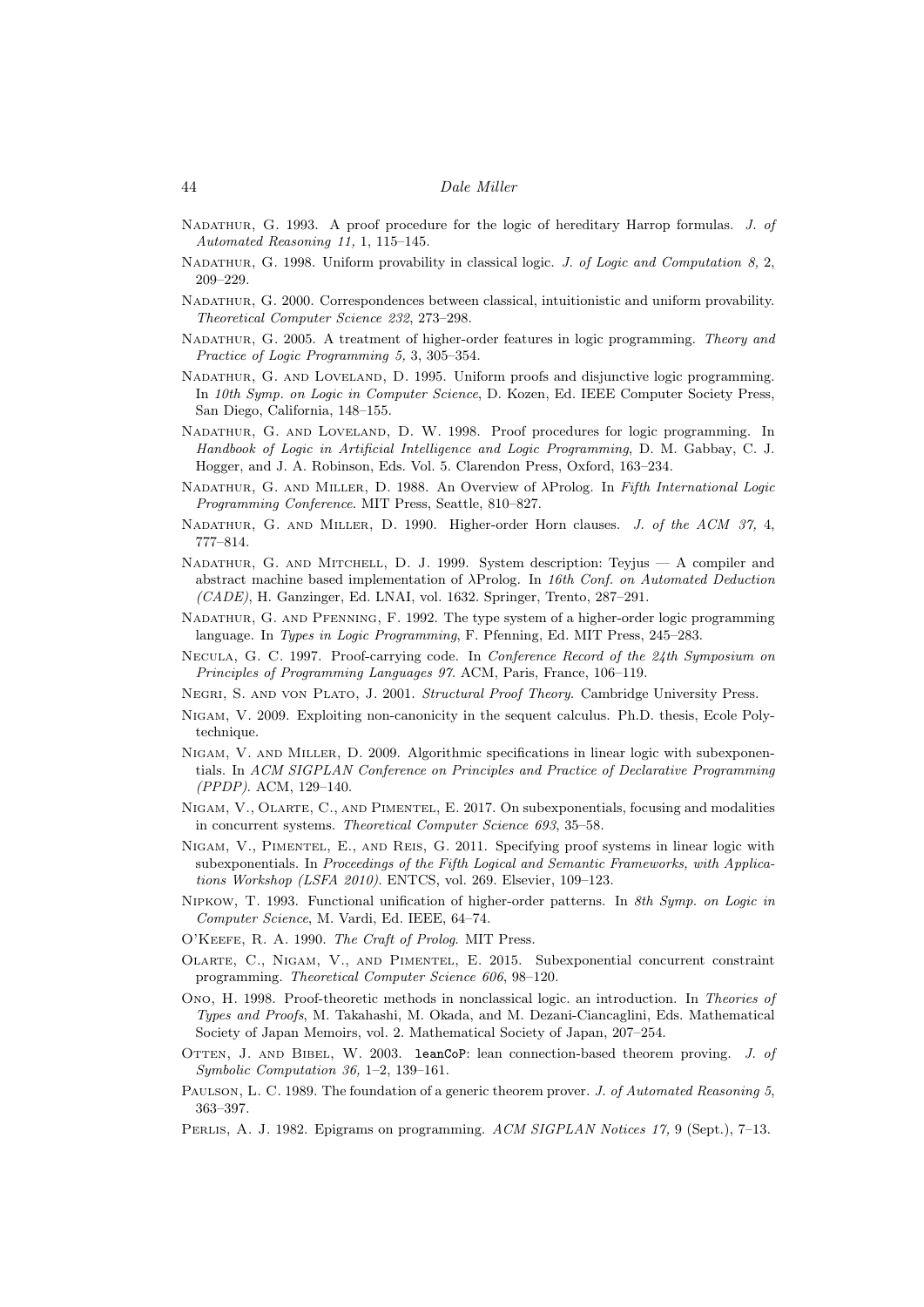- <span id="page-44-19"></span>PETTOROSSI, A. AND PROIETTI, M. 1994. Transformation of logic programs: Foundations and techniques. J. of Logic Programming 19/20, 261–320.
- <span id="page-44-14"></span>Pfenning, F. 1988. Partial polymorphic type inference and higher-order unification. In Proceedings of the ACM Lisp and Functional Programming Conference. ACM.
- <span id="page-44-2"></span>PFENNING, F. 1989. Elf: A language for logic definition and verified metaprogramming. In 4th Symp. on Logic in Computer Science. IEEE, Monterey, CA, 313–321.
- <span id="page-44-15"></span>PFENNING, F. 1991. Logic programming in the LF logical framework. In *Logical Frameworks*, G. Huet and G. Plotkin, Eds. Cambridge University Press, 149–181.
- <span id="page-44-3"></span>PFENNING, F. AND ELLIOTT, C. 1988. Higher-order abstract syntax. In Proceedings of the ACM-SIGPLAN Conference on Programming Language Design and Implementation. ACM Press, 199–208.
- <span id="page-44-5"></span>Pfenning, F. and Schürmann, C. 1999. System description: Twelf — A meta-logical framework for deductive systems. In 16th Conf. on Automated Deduction (CADE), H. Ganzinger, Ed. LNAI, vol. 1632. Springer, Trento, 202–206.
- <span id="page-44-20"></span>PIENTKA, B. 2002. A proof-theoretic foundation for tabled higher-order logic programming. In 18th International Conference on Logic Programming (ICLP 2002), P. J. Stuckey, Ed. LNCS, vol. 2401. Springer, 271–286.
- <span id="page-44-4"></span>PITTS, A. M. 2003. Nominal logic, A first order theory of names and binding. *Information and* Computation 186, 2, 165–193.
- <span id="page-44-17"></span>PLOTKIN, G. D. 1981. A structural approach to operational semantics. DAIMI FN-19, Aarhus University, Aarhus, Denmark. Sept.
- <span id="page-44-18"></span>PLOTKIN, G. D. 2004. A structural approach to operational semantics. J. of Logic and Algebraic Programming 60-61, 17–139.
- <span id="page-44-13"></span>Polakow, J. 2001. Ordered linear logic and applications. Ph.D. thesis, Department of Computer Science, Caregnie Mellon.
- <span id="page-44-12"></span>Polakow, J. and Pfenning, F. 1999. Natural deduction for intuitionistic non-commutative linear logic. In Proceedings of the 4th International Conference on Typed Lambda Calculi and Applications (TLCA'99), J.-Y. Girard, Ed. LNCS, vol. 1581. Springer, 295–309.
- <span id="page-44-8"></span>PYM, D. AND HARLAND, J. 1994. The uniform proof-theoretic foundation of linear logic programming. J. of Logic and Computation 4, 2, 175–207.
- <span id="page-44-6"></span>Qi, X., Gacek, A., Holte, S., Nadathur, G., and Snow, Z. 2015. The Teyjus system – version 2. <http://teyjus.cs.umn.edu/>.
- <span id="page-44-11"></span>Retoré, C. 1997. Pomset logic: a non-commutative extension of classical linear logic. In Proceedings of TLCA. Vol. 1210. Springer, 300–318.
- <span id="page-44-0"></span>ROBINSON, J. A. 1965. A machine-oriented logic based on the resolution principle. J. of the ACM 12, 23–41.
- <span id="page-44-10"></span>RUET, P. AND FAGES, F. 1997. Concurrent constraint programming and non-commutative logic. In Proceedings of the 11<sup>th</sup> Conference on Computer Science Logic, M. Nielsen and W. Thomas, Eds. LNCS, vol. 1414. Springer.
- <span id="page-44-9"></span>Saraswat, V. 1993. A brief introduction to linear concurrent constraint programming. Tech. rep., Xerox Palo Alto Research Center.
- <span id="page-44-22"></span>SCHROEDER-HEISTER, P. 1991. Uniform proof-theoretic semantics for logical constants (abstract). J. of Symbolic Logic 56, 1142.
- <span id="page-44-16"></span>SCHROEDER-HEISTER, P. 1993. Rules of definitional reflection. In 8th Symp. on Logic in Computer Science, M. Vardi, Ed. IEEE Computer Society Press, IEEE, 222–232.
- <span id="page-44-21"></span>Schubert, A. and Urzyczyn, P. 2018. First-order answer set programming as constructive proof search. Theory Pract. Log. Program. 18, 3-4, 673–690.
- <span id="page-44-7"></span>SCHWICHTENBERG, H. 2006. Minlog. In The Seventeen Provers of the World, F. Wiedijk, Ed. LNCS, vol. 3600. Springer, 151–157.
- <span id="page-44-1"></span>SCOTT, D. 1970. Outline of a mathematical theory of computation. In Proceedings, 4th Annual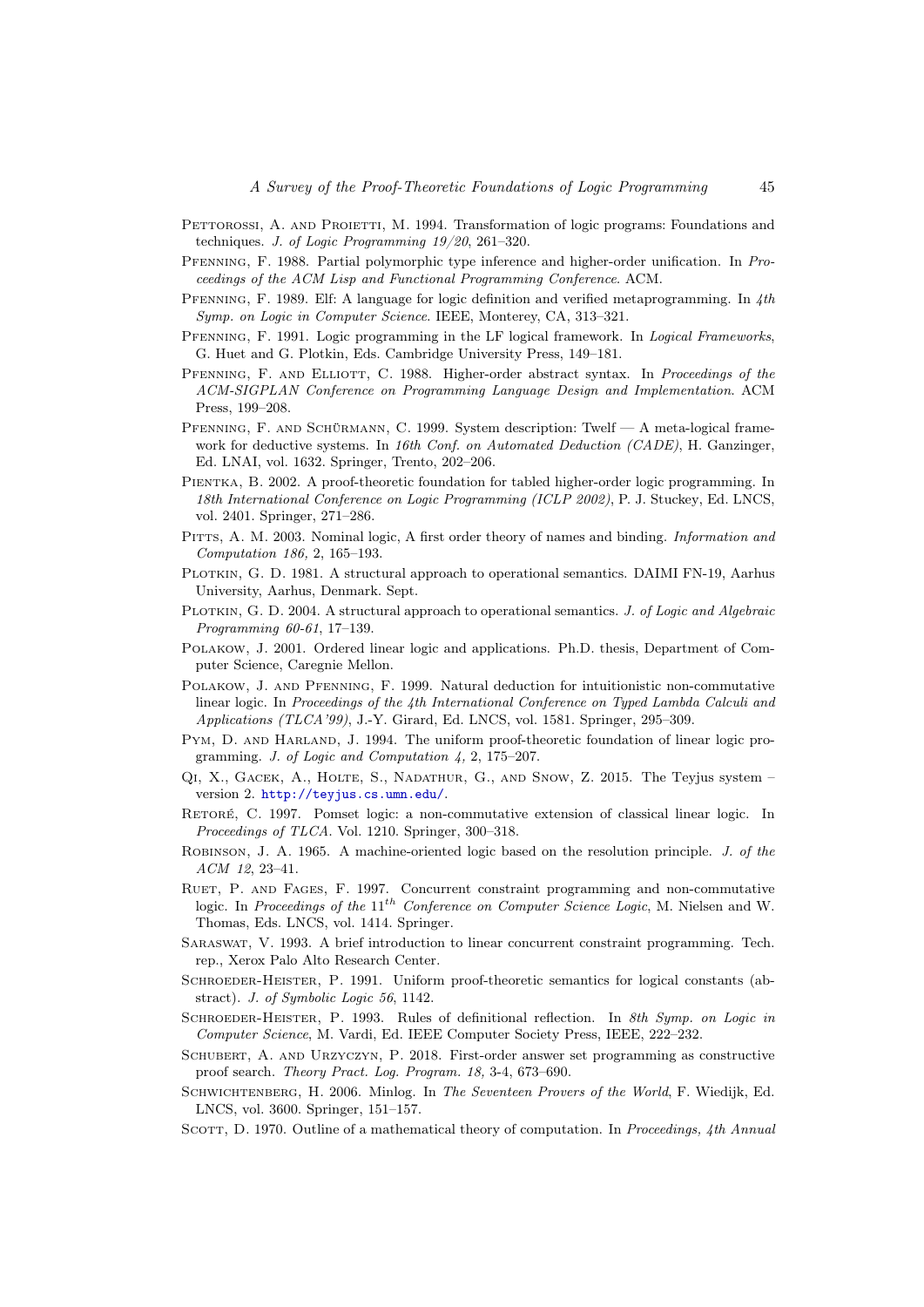Princeton Conference on Information Sciences and Systems. Princeton University, 169–176. Also, Programming Research Group Technical Monograph PRG–2, Oxford University.

- <span id="page-45-19"></span>Simmons, R. J. and Pfenning, F. 2008. Linear logical algorithms. In 35th International Colloquium Automata, Languages and Programming (ICALP 2008), L. Aceto, I. Damgård, L. A. Goldberg, M. M. Halldórsson, A. Ingólfsdóttir, and I. Walukiewicz, Eds. LNCS, vol. 5126. Springer, 336–347.
- <span id="page-45-0"></span>Sørensen, M. H. and Urzyczyn, P. 2006. Lectures on the Curry-Howard Isomorphism. Studies in Logic, vol. 149. Elsevier.
- <span id="page-45-13"></span>Stampoulis, A. and Chlipala, A. 2018. Prototyping a functional language using higher-order logic programming: a functional pearl on learning the ways of λProlog/Makam. Proc. ACM Program. Lang. 2, ICFP, 93:1–93:30.
- <span id="page-45-12"></span>Statman, R. 1979. Intuitionistic propositional logic is polynomial-space complete. Theoretical Computer Science 9, 67–72.
- <span id="page-45-16"></span>Stickel, M. 1988. A PROLOG technology theorem prover: Implementation by an extended PROLOG compiler. J. of Automated Reasoning 4, 4, 353–380.
- <span id="page-45-2"></span>Stoy, J. E. 1977. Denotational Semantics: The Scott-Strachey Approach to Programming Language Theory. MIT Press, Cambridge, MA.
- <span id="page-45-8"></span>TAKAHASHI, M. 1967. A proof of cut-elimination theorem in simple type theory. J. of the Mathematical Society of Japan 19, 399–410.
- <span id="page-45-7"></span>Takeuti, G. 1953. On a generalized logic calculus. Japanese Journal of Mathematics 23, 39–96. Errata: ibid, vol. 24 (1954), 149–156.
- <span id="page-45-1"></span>Tärnlund, S.-A. 1977. Horn Clause Computability. BIT 17, 215–226.
- <span id="page-45-14"></span>Tassi, E. 2018. Elpi: an extension language for Coq. CoqPL 2018: The Fourth International Workshop on Coq for Programming Languages.
- <span id="page-45-15"></span>Tassi, E. 2019. Deriving Proved Equality Tests in Coq-Elpi: Stronger Induction Principles for Containers in Coq. In 10th International Conference on Interactive Theorem Proving (ITP 2019), J. Harrison, J. O'Leary, and A. Tolmach, Eds. Leibniz International Proceedings in Informatics (LIPIcs), vol. 141. Schloss Dagstuhl–Leibniz-Zentrum fuer Informatik, Dagstuhl, Germany, 29:1–29:18.
- <span id="page-45-3"></span>Van Gelder, A., Ross, K. A., and Schilpf, J. S. 1991. The well-founded semantics for general logic programs. J. of the ACM 38, 3, 620–662.
- <span id="page-45-9"></span>WADGE, W. W. 1991. Higher-order Horn logic programming. In Proceedings of the 1991 International Symposium on Logic Programming. MIT Press, San Diego, California, USA, 289–303.
- <span id="page-45-10"></span>WADLER, P. 2003. Call-by-value is dual to call-by-name. In 8th Int. Conf. on Functional Programming. ACM, New York, NY, 189–201.
- <span id="page-45-17"></span>WANG, Y. 2016. A higher-order abstract syntax approach to the verified compilation of functional programs. Ph.D. thesis, University of Minnesota.
- <span id="page-45-18"></span>WANG, Y. AND NADATHUR, G. 2016. A higher-order abstract syntax approach to verified transformations on functional programs. In Programming Languages and Systems. ESOP 2016, P. Thiemann, Ed. LNCS, vol. 9632. Springer, 752–779.
- <span id="page-45-5"></span>WANSING, H. 2002. Sequent systems for modal logics. In Handbook of Philosophical Logic, Volume VIII, 2 ed., D. M. Gabbay and F. Guenthner, Eds. Kluwer Academic Publishers, Amsterdam, 61–146.
- <span id="page-45-6"></span>WARREN, D. H. D. 1982. Higher-order extensions to Prolog: Are they needed? In Machine Intelligence 10. Halsted Press, Chicester, England, 441–454.
- <span id="page-45-4"></span>Warren, D. H. D. 1983. An abstract Prolog instruction set. Tech. Rep. 309, SRI International.
- <span id="page-45-11"></span>WARREN, D. S. 2018. Top-down and Bottom-up Evaluation Procedurally Integrated. Theory Pract. Log. Program 18, 3-4, 706–721.